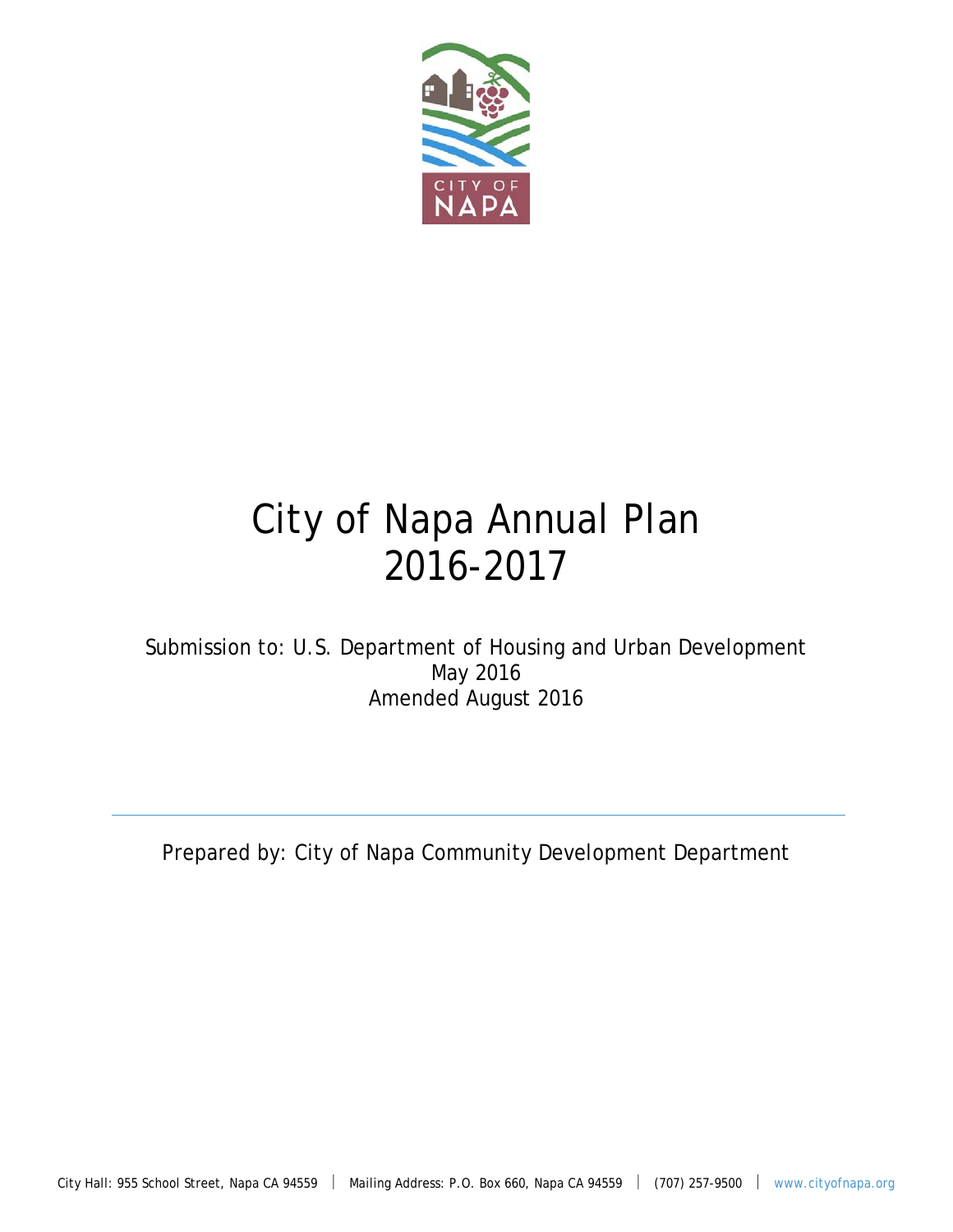# **Table of Contents**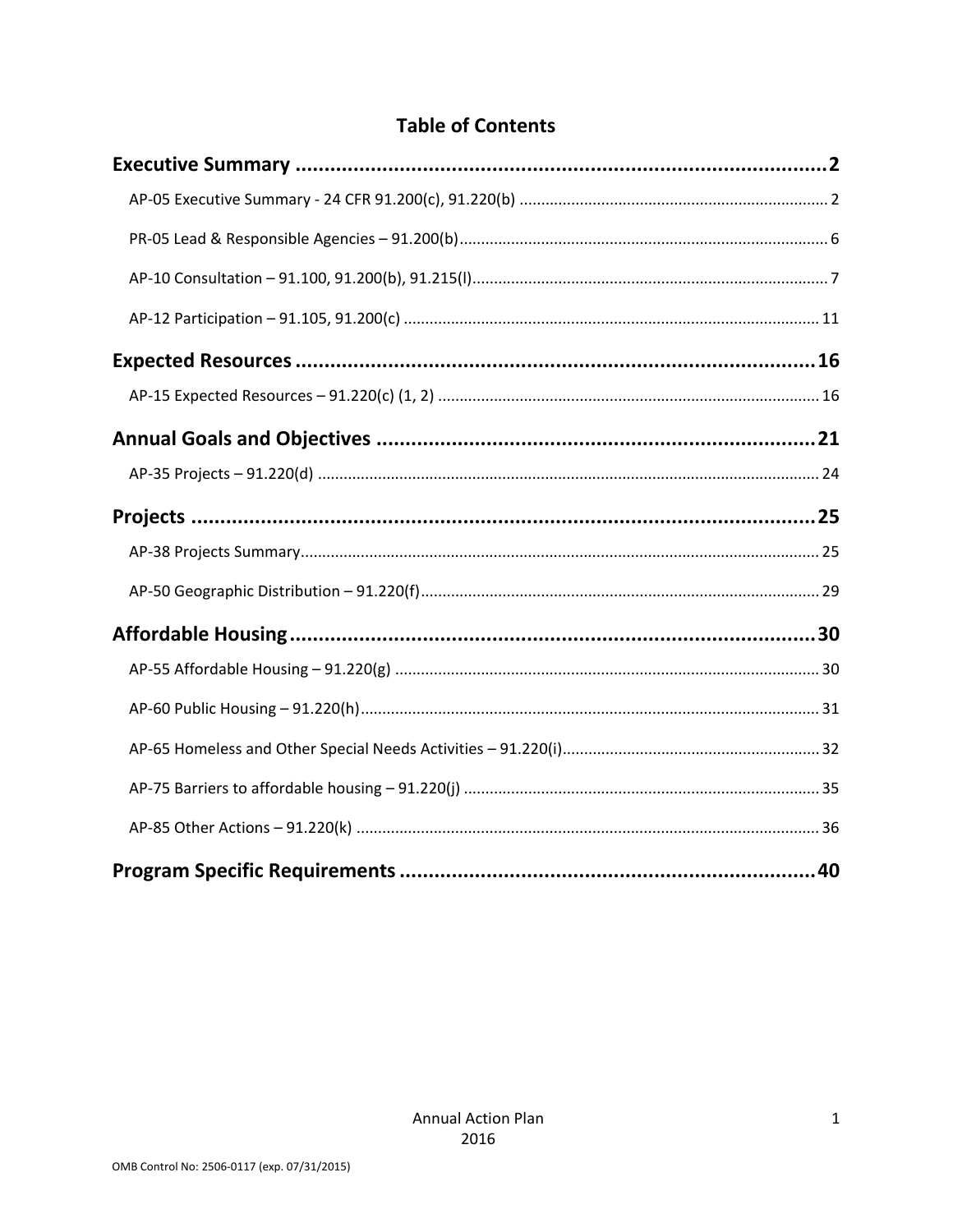The City received \$146,100 in program income that was not included in the original Plan. A public process was vetted that yielded additional applications for the program income. The City Council approved the Amended Action Plan on August 16, 2016.

# **Executive Summary**

# **AP‐05 Executive Summary ‐ 24 CFR 91.200(c), 91.220(b)**

#### **1. Introduction**

As a CDBG entitlement jurisdiction, the City of Napa is required to prepare an Annual Action Plan each year that specifies how CDBG funds will be spent to accomplish housing and community development goals during the upcoming program year. The actions called for in the Annual Action Plan must coincide with goals and priorities that are identified in the City's Consolidated Plan. The Housing Division of the City of Napa Community Development Department oversees the implementation of the Consolidated Plan and subsequent Annual Action Plans. This document is the Second Year Annual Action Plan ("Annual Plan") for the 2015‐2020 Consolidated Plan period, which covers the 2016‐2017 program year. The Action Plan was originally submitted to the United States Housing and Urban Development ("HUD") in May 2016. This version is a revised Action Plan that was completed in August 2016.

#### **2. Summarize the objectives and outcomes identified in the Plan**

Napa has a number of affordable housing, homeless, and non‐homeless community development needs, as identified in the Needs Assessment and Market Analysis of the Consolidated Plan as well as through the consultation and citizen participation processes. The City has identified 16 goals in the Consolidated Plan, most of which are not anticipated to receive CDBG funding during the five-year planning period:

- 1. Housing rehabilitation for families and seniors
- 2. Construct new affordable rental units
- 3. Acquire and rehabilitate existing units
- 4. Provide rental assistance
- 5. Farmworker housing
- 6. First‐time homebuyers
- 7. Permanent supportive housing
- 8. Emergency shelter services
- 9. Outreach/referral for Latino/Hispanic residents
- 10. Fair housing activities
- 11. Services for children aging out of foster care
- 12. Non‐profit capital improvement projects
- 13. In-fill sidewalks in low-income neighborhoods
- 14. ADA improvements to City facilities

#### Annual Action Plan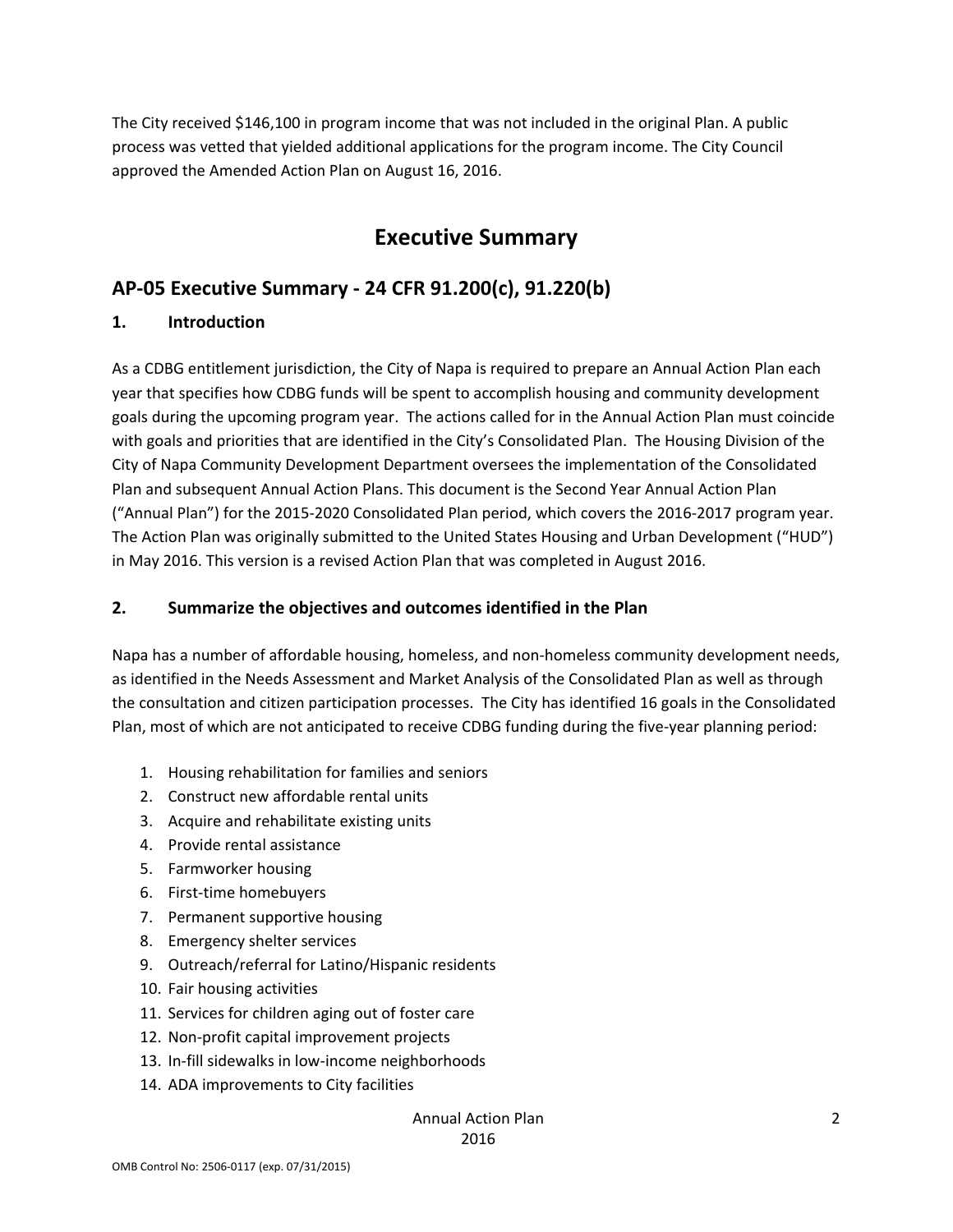- 15. Downtown revitalization
- 16. Affordable childcare facilities

The Consolidated Plan anticipates using CDBG funds to assist in achieving goals 1, 8, 9, 10, and 13 above, based on the level of need demonstrated by the analysis provided in the Consolidated Plan and the level of resources available to address each need. While goals 2 through 7 all relate to a significant need for additional affordable housing units of various types in Napa, the City's CDBG resources are generally not sufficient to leverage enough funding to address these needs. During this fiscal year the City will fund a project to support the goal of first‐time homebuyers. The City of Napa plans to continue to use other funding sources, including the City's Housing Affordable Housing Impact Fee Fund, to address affordable housing needs.

#### **3. Evaluation of past performance**

The City of Napa used CDBG funds to support a wide range of activities during the Fiscal Year 2015‐2016 Annual Plan period. As a CDBG entitlement jurisdiction, the City of Napa is required to prepare an annual report known as the Consolidated Annual Performance and Evaluation Report (CAPER), which details the activities that the jurisdiction supported using CDBG funds during the prior fiscal year. Napa recently completed the first year of the Consolidated Plan period and is in the process of preparing the first year CAPER. The following are highlights of the major accomplishments during the Fiscal Year 2015‐ 2016:

- Financial support of the Samaritan Family Center operated by Community Action Napa Valley;
- Funding of a bilingual counselor at Napa Emergency Women's Shelter (NEWS);
- Funding to support Fair Housing Napa Valley in carrying out fair housing activities;
- Funding for an infill sidewalk project in the St. John's neighborhood and ADA modifications in other eligible census tracts;
- Rehabilitation of low-income owner occupied single family residences and low-income rental units; and
- Administration of an Emergency Home Repair Program in the form of grants and loans for lowincome homeowners.

The final accomplishments funded with Fiscal Year 2015‐16 CDBG funds will be reported in the First Program Year CAPER.

#### **4. Summary of Citizen Participation Process and consultation process**

The City of Napa has adopted a Citizen Participation Plan that sets forth the procedures and guidelines to be followed by the City in providing for citizen participation in the Consolidated Plan process.

#### **Process**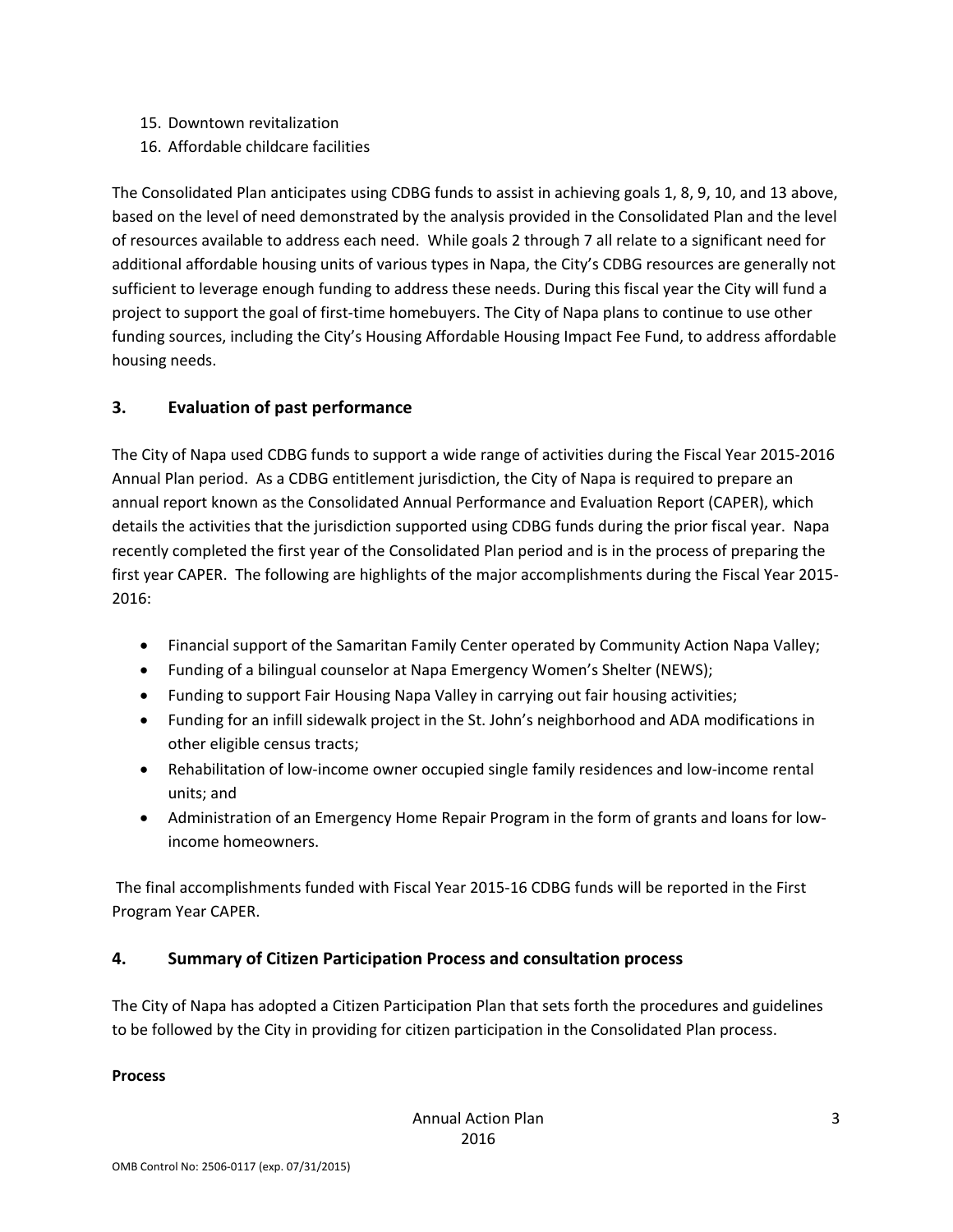In general, once the CDBG Citizen's Advisory Committee has met and made recommendations and heard input from the community, the City holds two public hearings during the course of its program year. Together, the hearings must address housing and community development needs, development of proposed activities, and review of program performance. At least one of the hearings must be held before the proposed Annual Plan is published for comment. Other public hearings may also be held. In addition, the Consolidated Plan and/or Annual Plan, is published for a 30‐day comment period. The City's Consolidated Annual Performance and Evaluation Report (CAPER) is published annually for a 30‐ day comment period.

All public hearings and meetings take place in the Council Chambers located at City Hall, 955 School Street, Napa, California, unless another location and/or time is publicized in advance.

#### **2016‐2017 Year Process**

Public ads notifying the public of the availability of CDBG funds was published in the Napa Valley Register on December 7, 2015. Copies of the ads in English and Spanish were sent to the Napa City County Library for posting. In addition, e‐mails of the notice were sent to the previous year's CDBG recipients, the Coalition for Non‐Profits, and Puertas Abiertas Community Resource Center (in Spanish). An announcement was also placed on the City's website.

The CDBG Committee held two public meetings to review grant applications and formulate the Committee's funding recommendations. These public meetings were held on January 11, 2016 and February 8, 2016. Public ads notifying the public of the availability of CDBG funds and the date of the CDBG Committee's January 11th meeting was published on December 7, 2016. In addition, copies of the meeting notices were included in the CDBG application packet and were sent to the Napa City County Library for posting. Meeting agendas for both of the Committee meetings were posted outside City Hall and the Housing Division on the Friday before the scheduled meetings.

The City Council held a public meeting on March 15, 2016 to receive public input and to direct staff to include the recommended Fiscal Year 2016‐2017 CDBG funding in the City's budget process.

Notice of the public hearing and the availability of the Draft Annual Plan for the 30 day public comment period was published in the *Napa Valley Register* on April 1, 2016. Copies of the ads and Annual Plan were sent to the Napa City County Library and City Clerk website for posting. The website has a language translation feature providing translation of website information from English into ten languages, including Spanish.

The agenda for the City Council meeting was posted outside City Hall on April 28, 2016. The City Council held a public hearing to approve the Annual Plan on May 3, 2016. During the hearing, the City Council received no comments.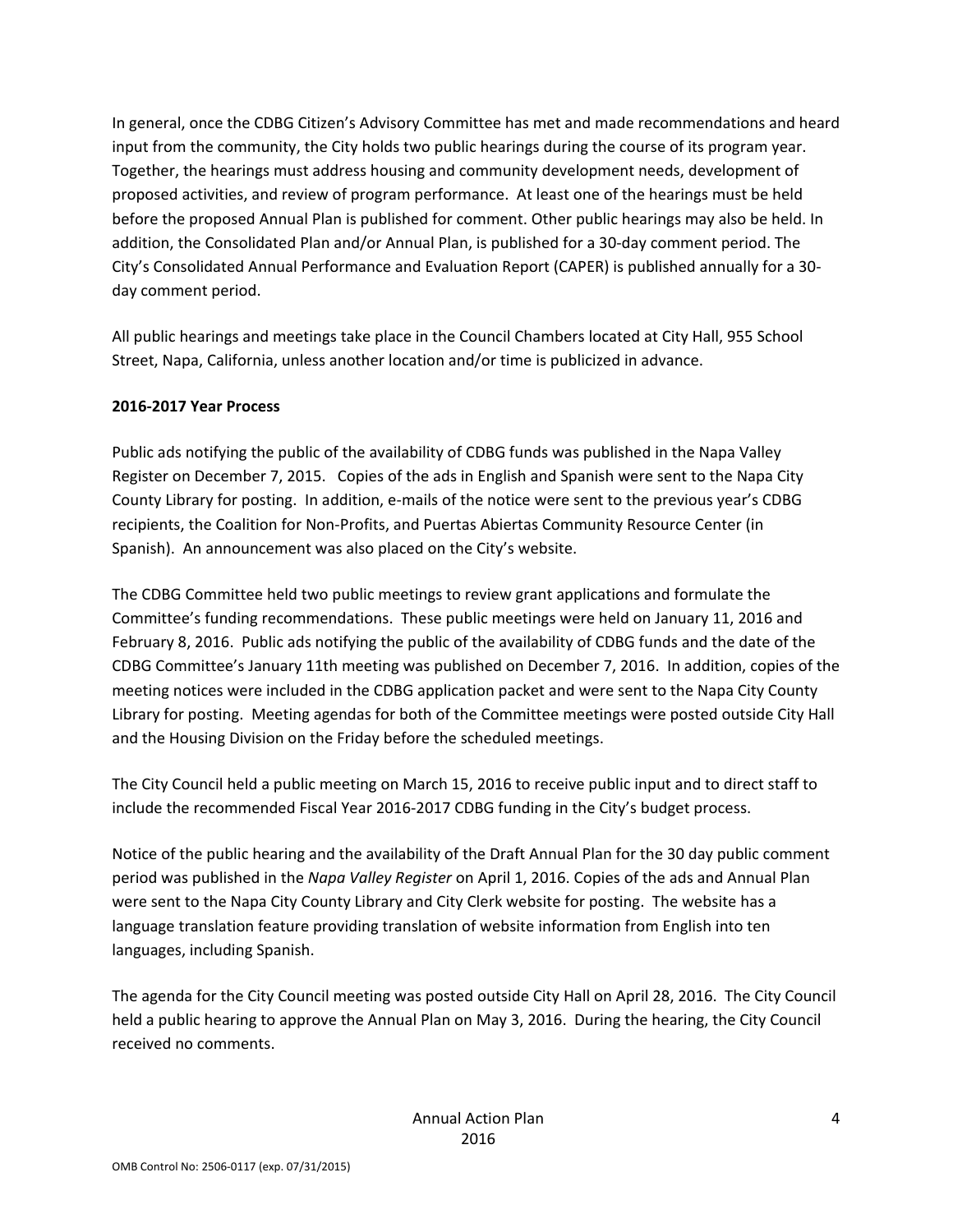For the amendments to the Annual Plan, the City followed the same process and the public meeting dates are described in AP‐12, Table 4.

#### **5. Summary of public comments**

During the CDBG Committee Meetings on January 11 and February 8, 2016, there were no public comments. In addition, at the March 15, 2016 City Council meeting there were no public comments. During the hearing on May 3, 2016 the City Council received no public comments.

During the June 27, 2016 CDBG Committee Meeting, there were no public comments. At the August 16, 2016 City Council meeting, there were no public comments.

#### **6. Summary of comments or views not accepted and the reasons for not accepting them**

There were no comments that were not accepted.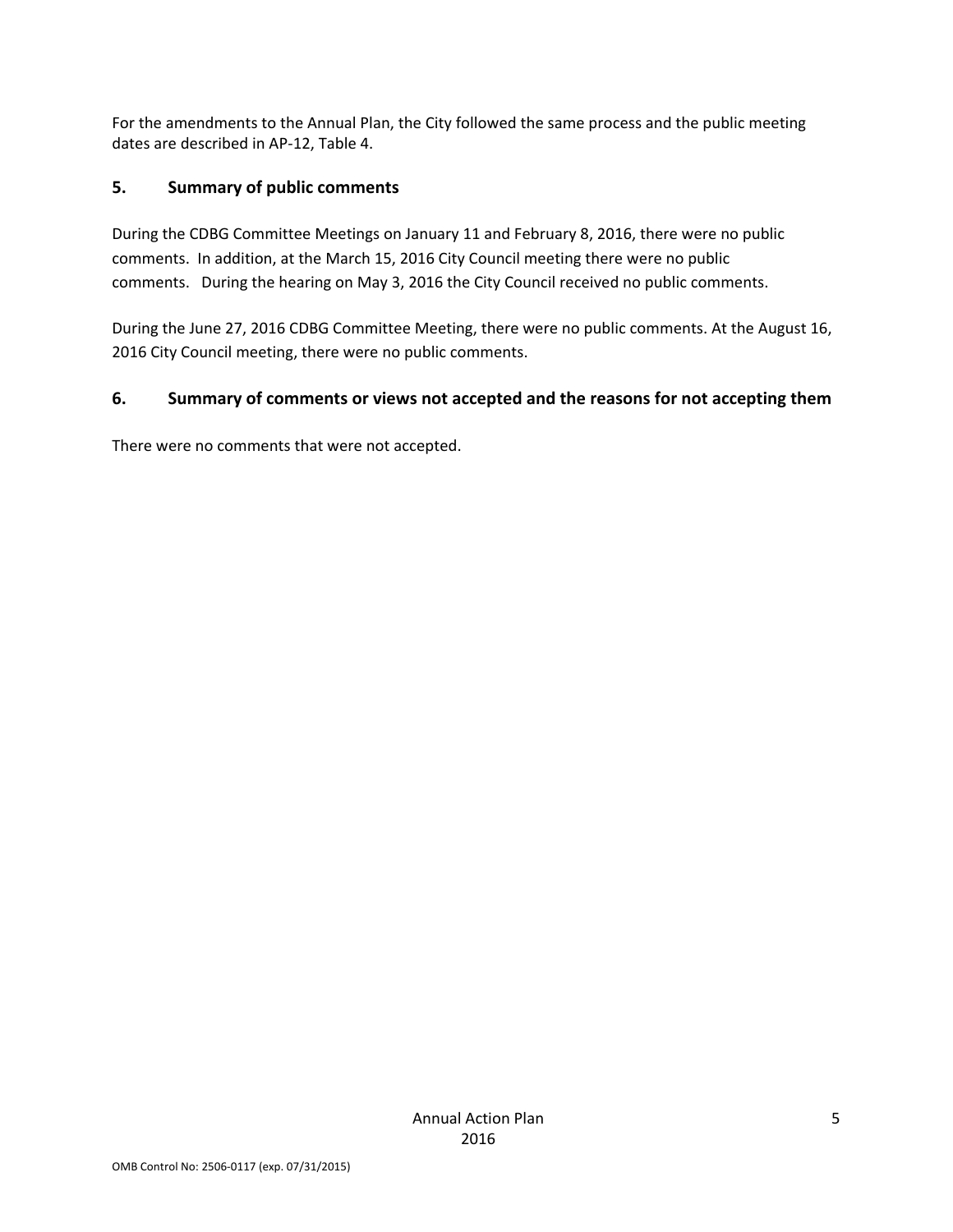# **PR‐05 Lead & Responsible Agencies – 91.200(b)**

| <b>Agency Role</b>        |             | <b>Name</b> |            | <b>Department/Agency</b>                |
|---------------------------|-------------|-------------|------------|-----------------------------------------|
|                           |             |             |            |                                         |
| <b>CDBG Administrator</b> | <b>NAPA</b> |             |            | Housing Division, Community Development |
|                           |             |             | Department |                                         |

#### **1. Agency/entity responsible for preparing/administering the Consolidated Plan**

**Table 1 – Responsible Agencies**

#### **Narrative (optional)**

The City of Napa is the lead agency responsible for coordinating the development of the Consolidated Plan and associated Annual Plans. The City's Community Development Department and Housing Authority of the City of Napa (HACN) are the primary agencies within the City responsible for administering programs covered by the Annual Plan. The Community Development Department's Housing Division is responsible for the administration and implementation of the CDBG funds. The Housing Division also staffs the CDBG Citizen's Advisory Committee. Both the Housing Division and the HACN are responsible for the administration and implementation of housing and homeless assistance programs, as well as supporting new affordable housing developments in the City. The Community Development Department's Planning Division is responsible for the development and implementation of the City's long-range land use goals and policies (as contained in the City's State-required General Plan). The Planning Division is also responsible for development of the Housing Element of the General Plan, the State‐required Element which outlines goals, policies, and programs to meet the City's needs for both affordable and market‐rate housing.

#### **Consolidated Plan Public Contact Information**

Lark Ferrell, City of Napa, Housing Division

lferrell@cityofnapa.org

707‐257‐9543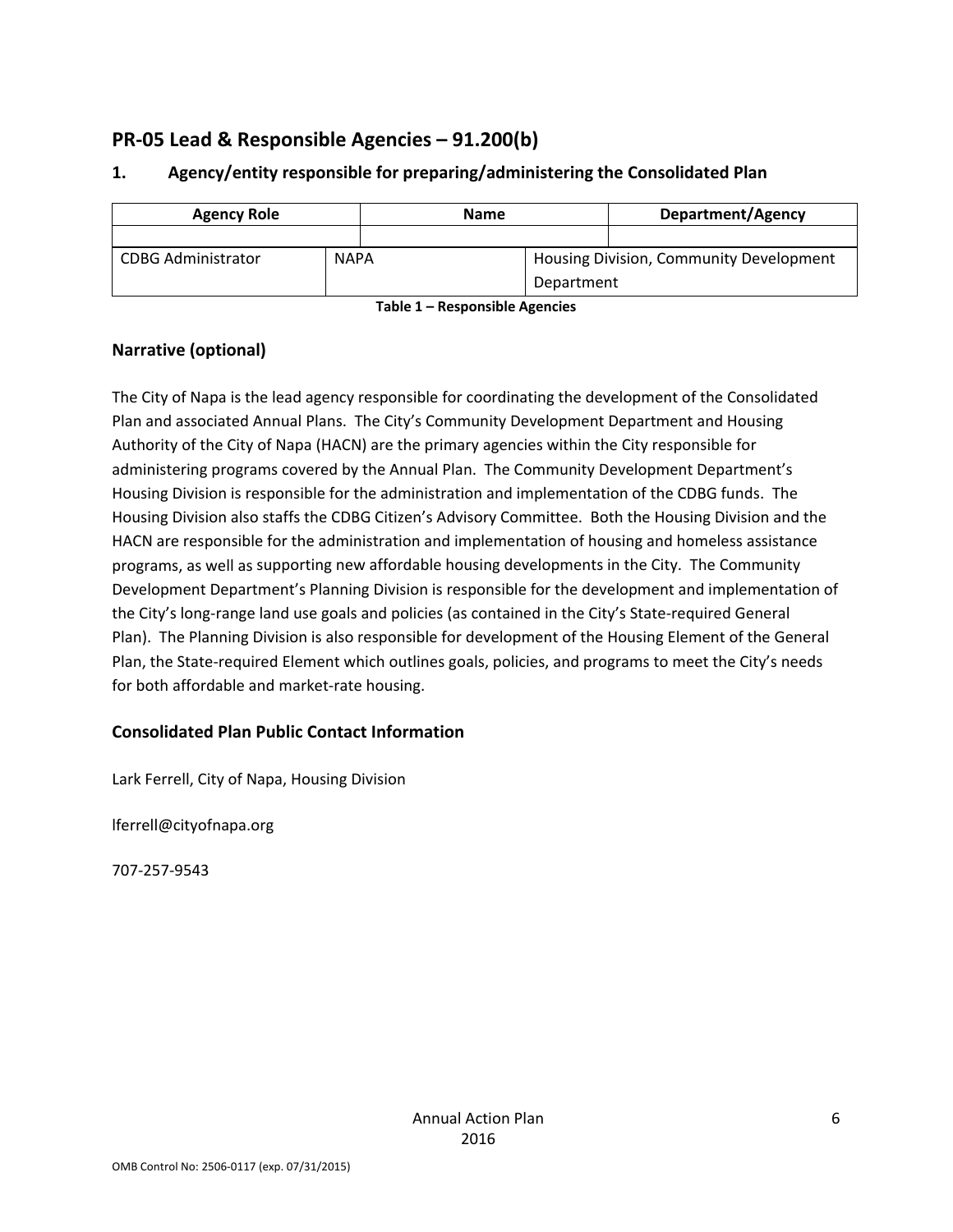# **AP‐10 Consultation – 91.100, 91.200(b), 91.215(l)**

#### **1. Introduction**

The Annual Plan was developed with input from the City's CDBG Citizen's Advisory Committee and through the process of public meetings. This section describes the coordination, outreach, and public engagement processes utilized to develop the Annual Plan.

# **Provide a concise summary of the jurisdiction's activities to enhance coordination between public and assisted housing providers and private and governmental health, mental health and service agencies (91.215(l))**

The City of Napa works closely and on an ongoing basis with local housing providers and service agencies; these agencies were consulted to formulate the Annual Plan. Organizations consulted on a regular basis include nonprofit affordable housing developers, homeless services providers, health and mental health service agencies, fair housing service providers, organizations that provide outreach and services to Spanish-speaking residents, organizations that provide services to elderly residents, and others. These organizations were encouraged to attend meetings related to the Annual Plan and provide comments on the draft plan.

# **Describe coordination with the Continuum of Care and efforts to address the needs of homeless persons (particularly chronically homeless individuals and families, families with children, veterans, and unaccompanied youth) and persons at risk of homelessness.**

The Napa County Continuum of Care (CoC) is a broad‐based countywide strategy to combat homelessness. Its geographic scope includes the City of Napa. The CoC Governing Board includes representatives from government and nonprofit social service agencies in Napa County. The Board is chaired by a representative from the Napa County Department of Health and Human Services. The CoC contracts with HomeBase, a nonprofit organization that coordinates the efforts of homeless service providers and prepares annual funding applications to HUD. The CoC includes committees and workgroups that focus on specific areas such as implementing a coordinated assessment and referral system, supporting efforts to strengthen economic self-sufficiency, ensuring compliance with federal requirements, and overseeing the administrations of the Homeless Management and Information System (HMIS).

The City of Napa engages in ongoing involvement and coordination with the Napa County CoC. Staff members from the Police Department and the Housing Authority of the City of Napa (HACN) both serve on the CoC Governing Board. Through these roles and ongoing contact and coordination with the agencies involved in the CoC, the City is actively involved in shaping CoC goals, policies, programs, and procedures. The City of Napa also provides funding to Napa County for a portion of the contract with HomeBase.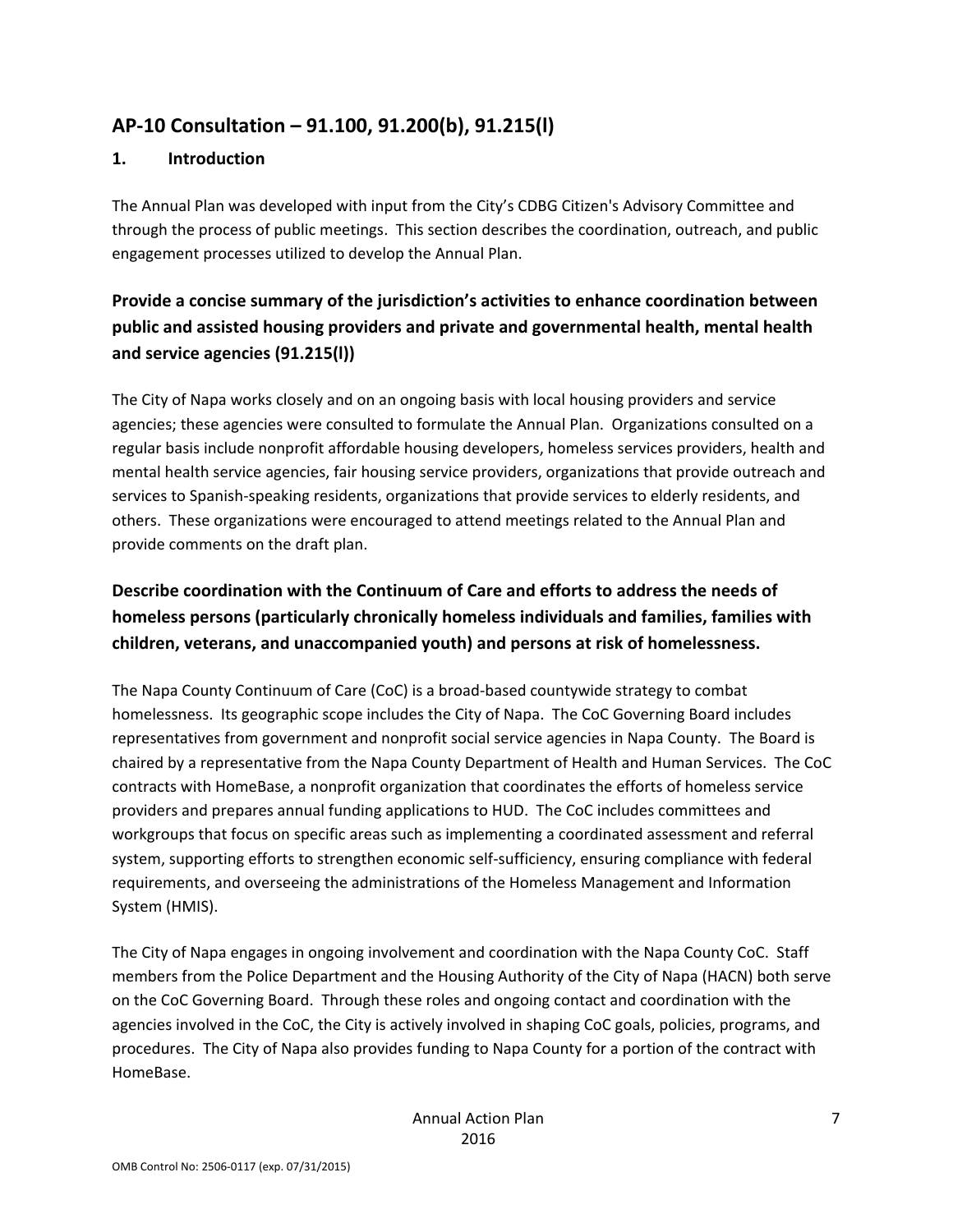**Describe consultation with the Continuum(s) of Care that serves the jurisdiction's area in determining how to allocate ESG funds, develop performance standards for and evaluate outcomes of projects and activities assisted by ESG funds, and develop funding, policies and procedures for the operation and administration of HMIS**

Staff from the City of Napa's Police Department and the HACN serve on the Continuum of Care's Governing Board. These two staff members actively participate in developing funding policies, procedures, and priorities for the Continuum of Care and participate in ranking the Napa County Emergency Solutions Grant (ESG) applications in order of priority for State ESG Program funding.

# **2. Describe Agencies, groups, organizations and others who participated in the process and describe the jurisdiction's consultations with housing, social service agencies and other entities**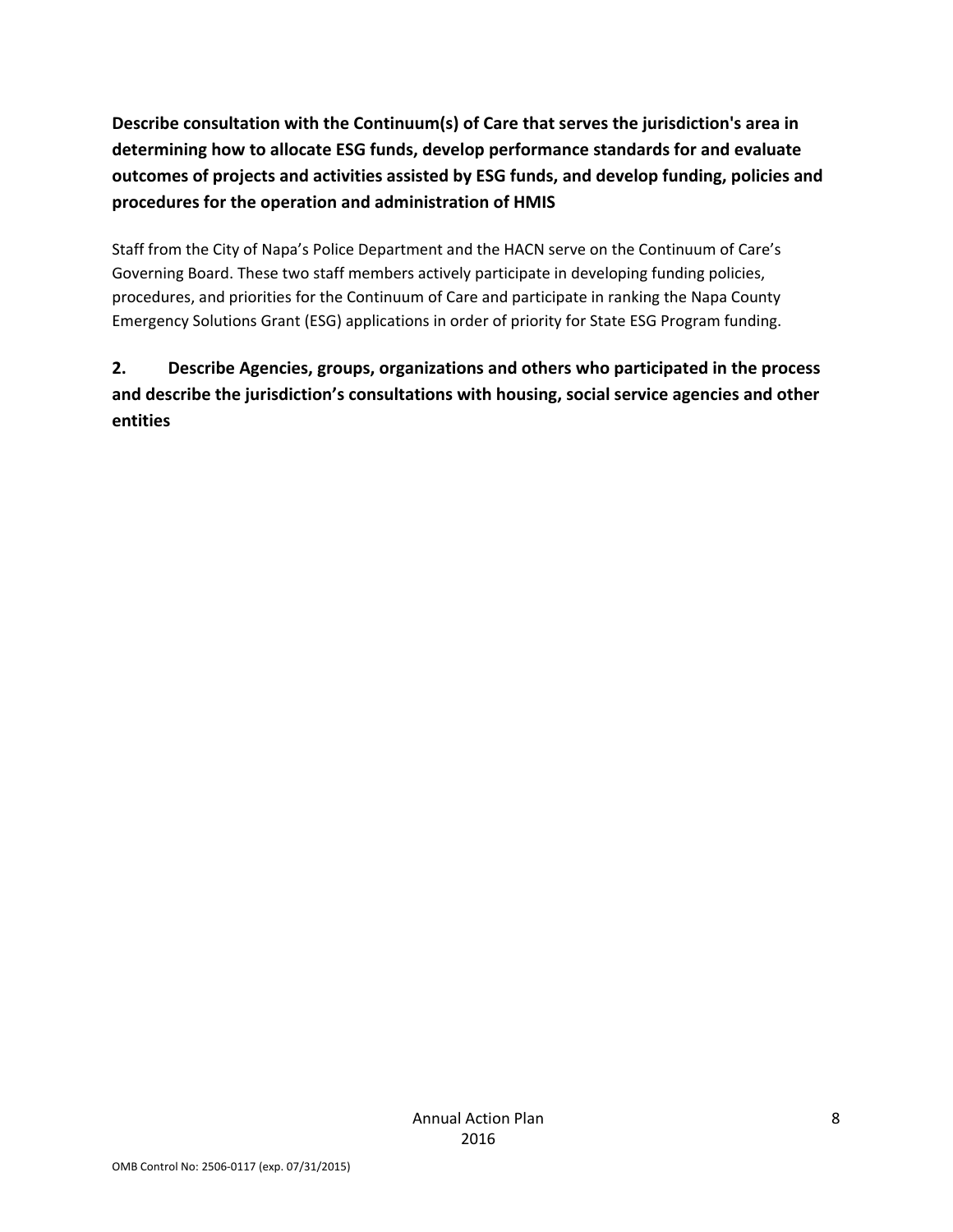| 1              | Agency/Group/Organization                                                                                                                                                      | HOUSING AUTHORITY OF THE CITY OF NAPA                                                                                                                                                                                                                                                                                                 |
|----------------|--------------------------------------------------------------------------------------------------------------------------------------------------------------------------------|---------------------------------------------------------------------------------------------------------------------------------------------------------------------------------------------------------------------------------------------------------------------------------------------------------------------------------------|
|                | <b>Agency/Group/Organization Type</b>                                                                                                                                          | PHA                                                                                                                                                                                                                                                                                                                                   |
|                | What section of the Plan was addressed by<br><b>Consultation?</b>                                                                                                              | <b>Public Housing Needs</b><br>Homeless Needs - Chronically homeless<br>Homeless Needs - Families with children<br>Homelessness Needs - Veterans<br>Homelessness Needs - Unaccompanied youth<br><b>Homelessness Strategy</b><br><b>Market Analysis</b>                                                                                |
|                | <b>Briefly describe how the</b><br>Agency/Group/Organization was consulted.<br>What are the anticipated outcomes of the<br>consultation or areas for improved<br>coordination? | The Housing Authority of the City of Napa was<br>consulted throughout the development of the<br>Annual Plan. The anticipated outcomes included<br>production and verification of data on recipients of<br>Section 8 vouchers and people on the waiting list for<br>Section 8 vouchers as well as input on housing<br>needs and goals. |
| $\overline{2}$ | Agency/Group/Organization                                                                                                                                                      | Napa County Health and Human Services Agency                                                                                                                                                                                                                                                                                          |
|                | <b>Agency/Group/Organization Type</b>                                                                                                                                          | Other government - County                                                                                                                                                                                                                                                                                                             |
|                | What section of the Plan was addressed by<br><b>Consultation?</b>                                                                                                              | <b>Housing Need Assessment</b><br>Homeless Needs - Chronically homeless<br>Homeless Needs - Families with children<br>Homelessness Needs - Veterans<br>Homelessness Needs - Unaccompanied youth<br><b>Homelessness Strategy</b><br>Non-Homeless Special Needs<br><b>Market Analysis</b>                                               |
|                | Briefly describe how the<br>Agency/Group/Organization was consulted.<br>What are the anticipated outcomes of the<br>consultation or areas for improved<br>coordination?        | This organization was invited to participate in public<br>meetings and workshops. The anticipated outcome<br>was input on the housing and non-housing needs of<br>individuals and families that are homeless or at risk<br>of homelessness as well as non-homeless special<br>needs.                                                  |

**Table 2 – Agencies, groups, organizations who participated**

#### **Identify any Agency Types not consulted and provide rationale for not consulting**

All groups were either consulted or invited to participate. There was no decision to exclude any group.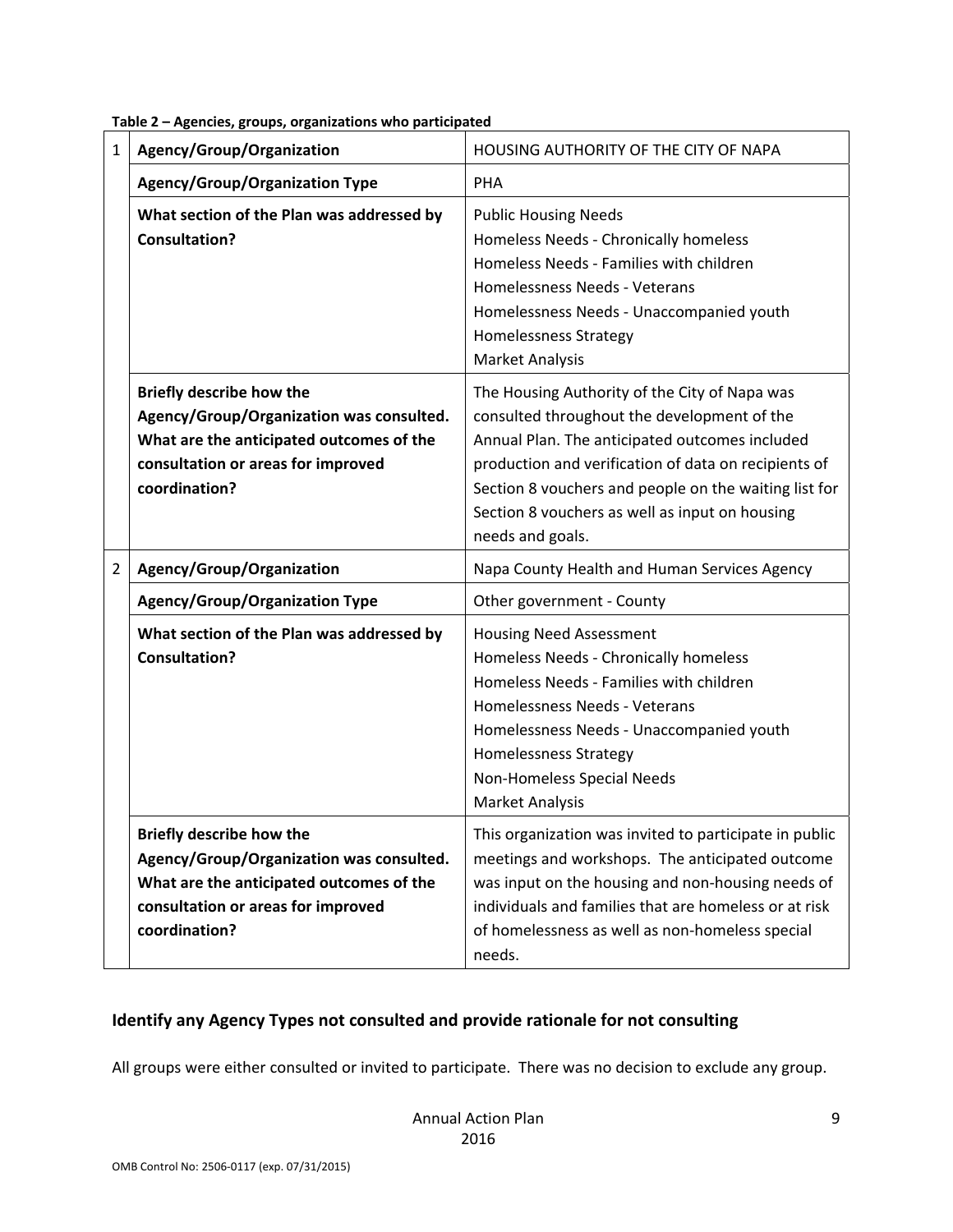| Name of Plan                               | Lead<br>Organization                               | How do the goals of your Strategic Plan overlap with the goals<br>of each plan?                                                                                                                                                                                                                                                   |
|--------------------------------------------|----------------------------------------------------|-----------------------------------------------------------------------------------------------------------------------------------------------------------------------------------------------------------------------------------------------------------------------------------------------------------------------------------|
| Continuum of<br>Care                       | Napa County<br>Health and<br><b>Human Services</b> | The Continuum of Care is a countywide strategy to combat<br>homelessness, and therefore directly overlaps with the goals<br>related to addressing homelessness that are included in the<br>Strategic Plan.                                                                                                                        |
| City of Napa<br><b>Housing Element</b>     | City of Napa                                       | The Housing Element is a plan to meet City housing goals,<br>including the creation and preservation of affordable housing in<br>Napa, which is a primary goal outlined in the Strategic Plan.                                                                                                                                    |
| City of Napa<br>Analysis of<br>Impediments | City of Napa                                       | The AI presents information on fair housing choice in Napa,<br>including the impacts that the high cost of housing has on fair<br>housing choice. The goals of the Consolidated Plan include<br>increasing access to affordable housing and supporting<br>organizations that address issues related to housing<br>discrimination. |

#### **Other local/regional/state/federal planning efforts considered when preparing the Plan**

**Table 3 – Other local / regional / federal planning efforts**

#### **Narrative**

The Housing Division was responsible for drafting the Annual Plan. In the development process, the Housing Division consulted with staff from the Housing Authority, Planning Division, Economic Development Division, Public Works Department, and Parks and Recreation Services Department. The Housing Division also consulted with a variety of staff from the Napa County Health and Human Services Agency.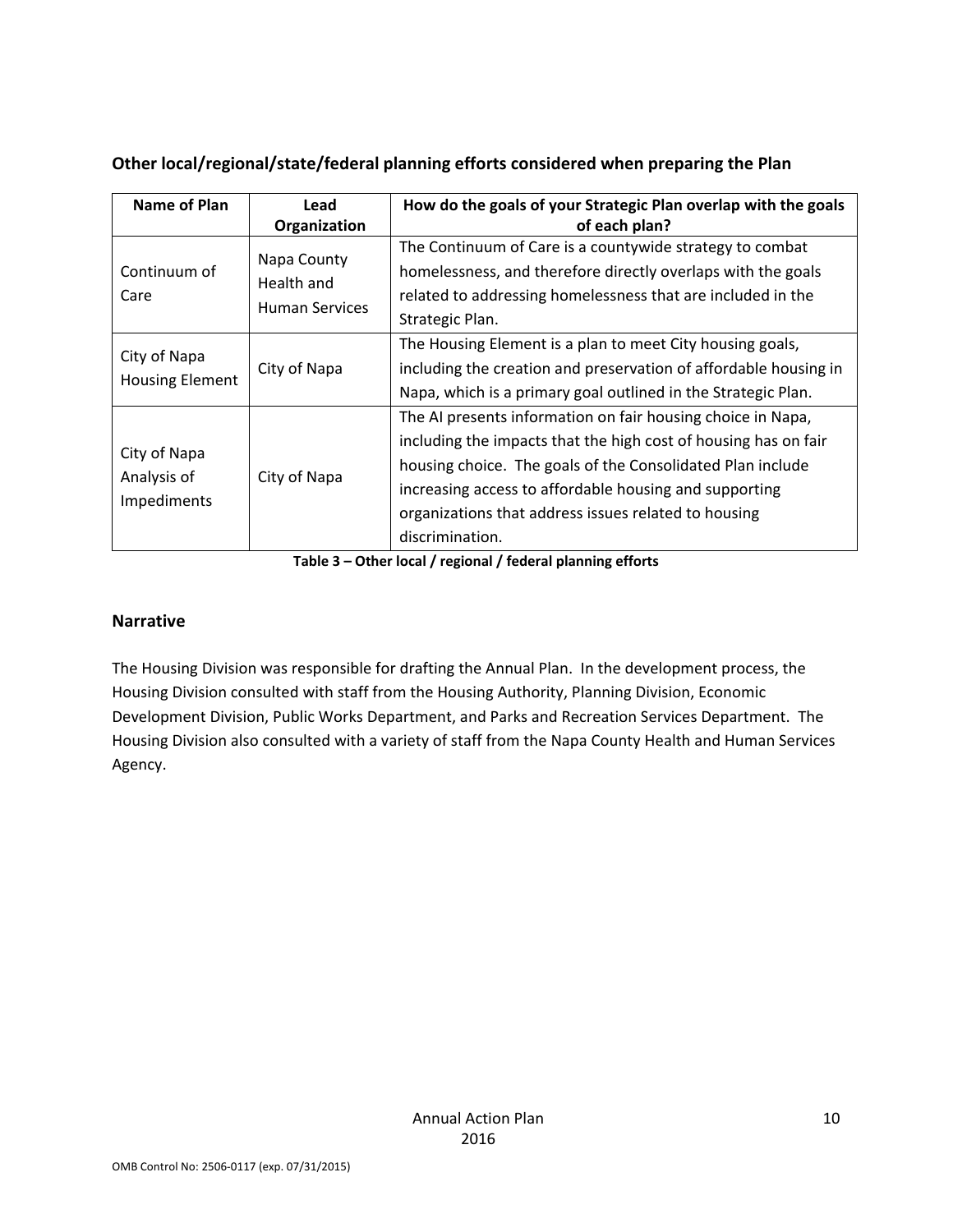# **AP‐12 Participation – 91.105, 91.200(c)**

## **1. Summary of citizen participation process/Efforts made to broaden citizen participation Summarize citizen participation process and how it impacted goal‐setting**

The City of Napa has adopted a Citizen Participation Plan that sets forth the procedures and guidelines to be followed by the City in providing for citizen participation in the Consolidated Plan process.

#### **CDBG Citizens' Committee**

The City Council appoints residents to serve on the Citizens' Advisory Committee. Efforts are made to appoint residents who represent the interests of the business community, disabled, seniors, youth, minority groups, low-to-moderate income persons and others who represent those directly affected by the CDBG program.

The Citizens' Advisory Committee meets in the evening in the Committee Room at City Hall, which is ADA accessible.

The Advisory Committee is tasked with the following items:

- Promoting and encouraging a wide range of citizen participation and input in the development of the Consolidated Plan and Annual Plan;
- Receiving and reviewing information presented by citizens and public and private agencies on community and neighborhood needs;
- Reviewing information presented by City staff on community and neighborhood needs;
- Reviewing reports on project/program progress and proposed projects in the Consolidated Plan and Annual Plan and making recommendations to the City Council; and
- Making recommendations to the City Council on the allocation of CDBG funds in public service and community development activities in the Annual Plan, and on any substantial amendment to the Consolidated Plan and/or Annual Plan.

#### **City Council**

The City Council is responsible for:

- Holding public hearings to receive citizen's input and carrying out procedures established in the Citizen Participation Plan;
- Making the final determination about the priority of various community needs that will guide the Council when allocating CDBG funds and approving the submittal of application for HOME funds; and
- Reviewing the proposed Consolidated Plan and Annual Action Plan and approving the final documents.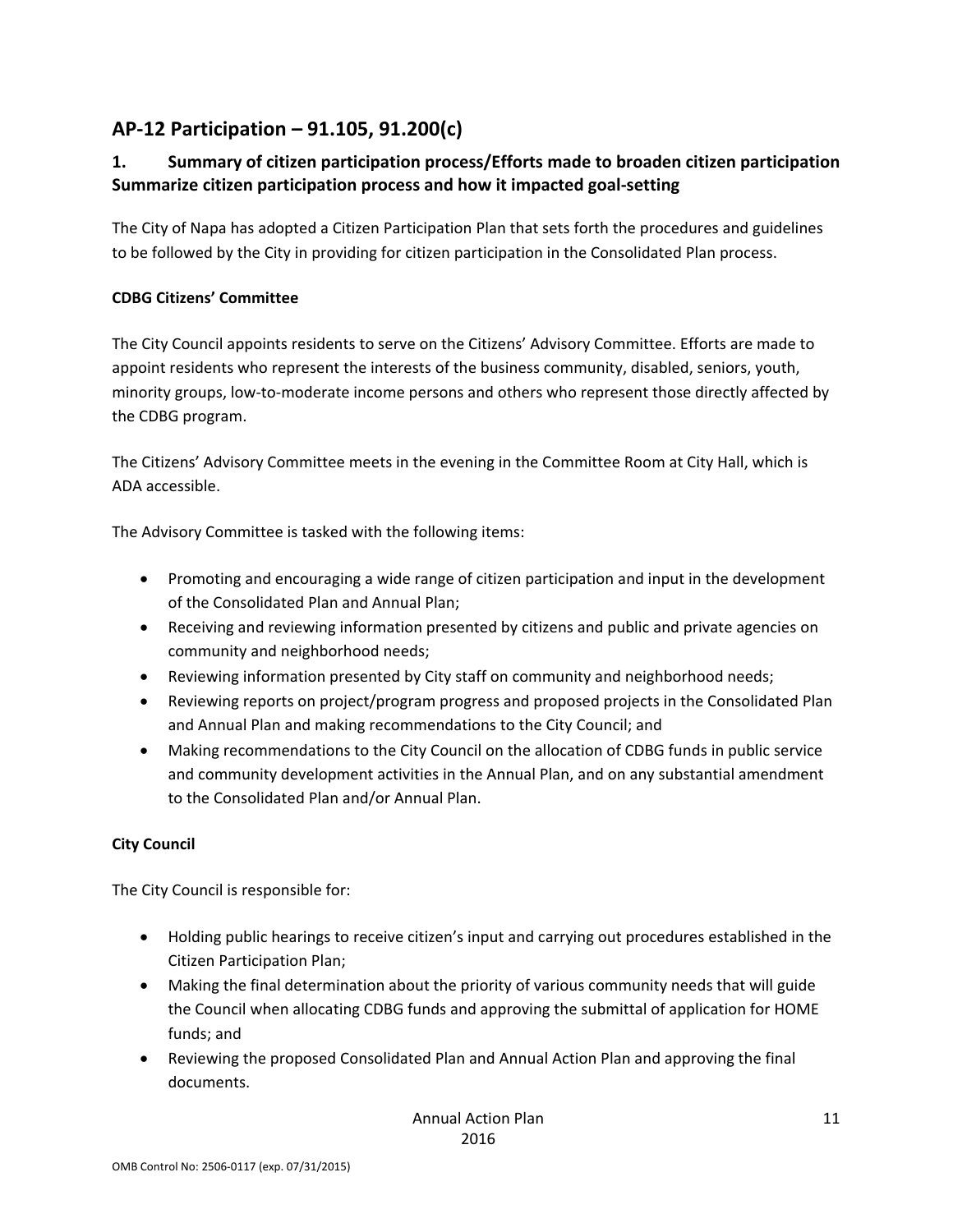The Housing Division of the Community Development Department is tasked with preparing the Consolidated Plan and Annual Plan.

#### **Process**

In general, once the Advisory Committee has met and made recommendations and heard input from the community, the City holds two public hearings during the course of its program year. Together, the hearings must address housing and community development needs, development of proposed activities, and review of program performance. At least one of the hearings must be held before the proposed Annual Plan is published for comment. Other public hearings may also be held. In addition, the Consolidated Plan and/or Annual Plan, is published for a 30‐day comment period. The City's CAPER is published annually for a 30‐day comment period.

All public hearings and meetings take place in the Council Chambers located at City Hall, 955 School Street, Napa, California, unless another location and/or time is publicized in advance.

#### **Public Comments**

The City encourages the submission of written comments by citizens regarding the Citizen Participation Plan, Consolidated Plan, One‐Year Action Plan and CAPER. The comments may be submitted to the Housing Division or at any public hearing conducted by the City Council.

The City will respond to all written comments within fifteen (15) working days and state the reasons for the action taken on the proposal or view. All comments that were not accepted will be attached to the final plan, amendment or performance evaluation, along with the reasons why they were not accepted.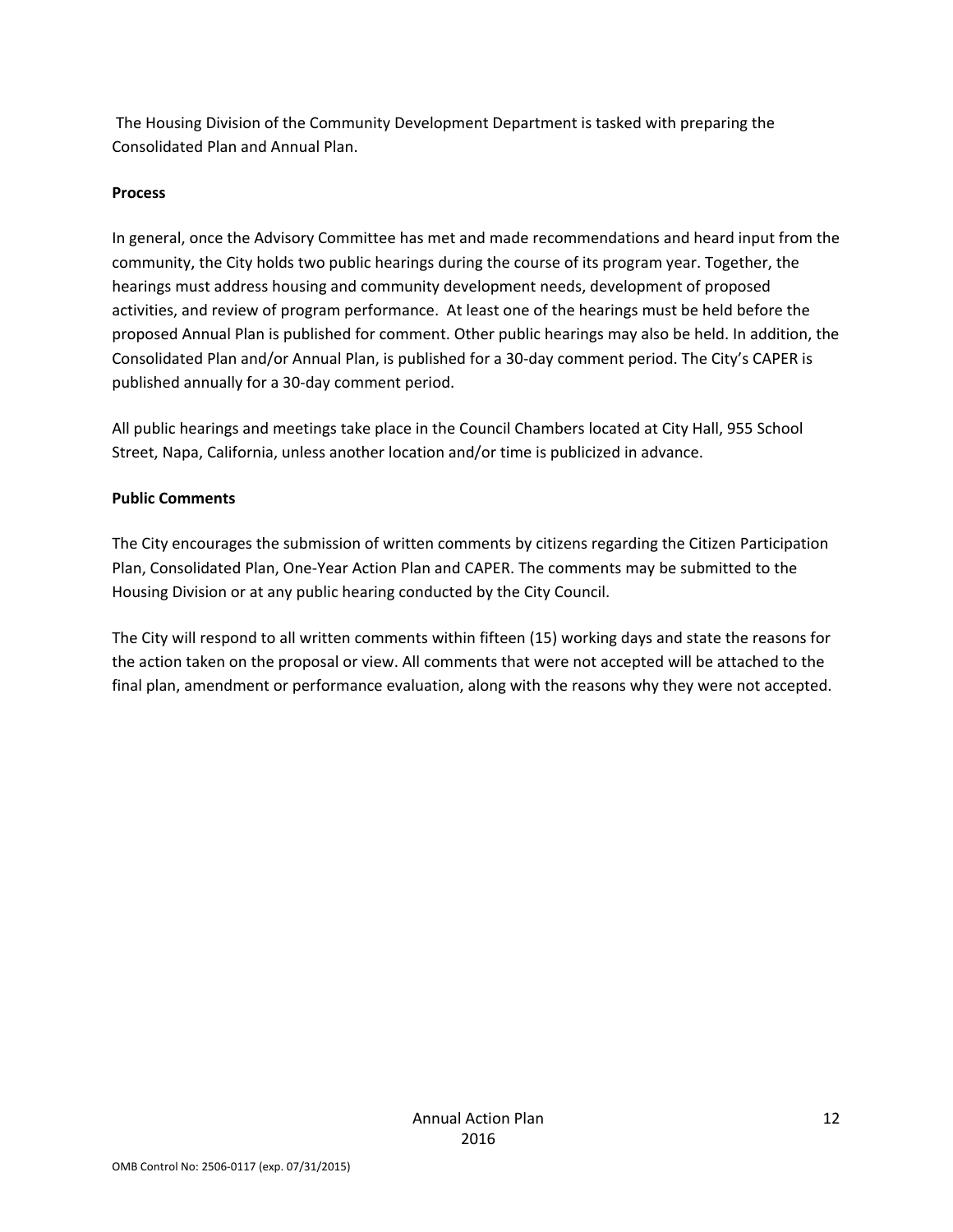# **Citizen Participation Outreach**

| <b>Sort Order</b> | Mode of                              | <b>Target of</b>                                                                                                                                                                   | <b>Summary of</b>                                                                                                                                                                                          | <b>Summary</b>           | Summary of               | URL (If     |
|-------------------|--------------------------------------|------------------------------------------------------------------------------------------------------------------------------------------------------------------------------------|------------------------------------------------------------------------------------------------------------------------------------------------------------------------------------------------------------|--------------------------|--------------------------|-------------|
|                   | Outreach                             | <b>Outreach</b>                                                                                                                                                                    | response/attendance                                                                                                                                                                                        | of<br>comments           | comments<br>not accepted | applicable) |
|                   |                                      |                                                                                                                                                                                    |                                                                                                                                                                                                            | received                 | and reasons              |             |
| $\mathbf 1$       | Public<br>Meeting                    | Minorities<br>Non-<br>English<br>Speaking -<br>Specify<br>other<br>language:<br>Spanish<br>Persons<br>with<br>disabilities<br>Non-<br>targeted/br<br>oad                           | On February 8, 2016<br>the City's CDBG<br>Citizen Advisory<br>Committee held a<br>meeting to discuss<br>and recommend<br>funding for the fiscal<br>year 2016-2017. The<br>meeting was publicly<br>noticed. | None from<br>the public. | Not<br>applicable.       |             |
| $\overline{2}$    | 30-day<br>Public<br>Review<br>Period | community<br>Minorities<br>Non-<br>English<br>Speaking -<br>Specify<br>other<br>language:<br>Spanish<br>Persons<br>with<br>disabilities<br>Non-<br>targeted/<br>broad<br>community | Draft was available for<br>public review for 30<br>days prior to adoption<br>by City Council.                                                                                                              | None from<br>the public. | Not<br>applicable.       |             |

Annual Action Plan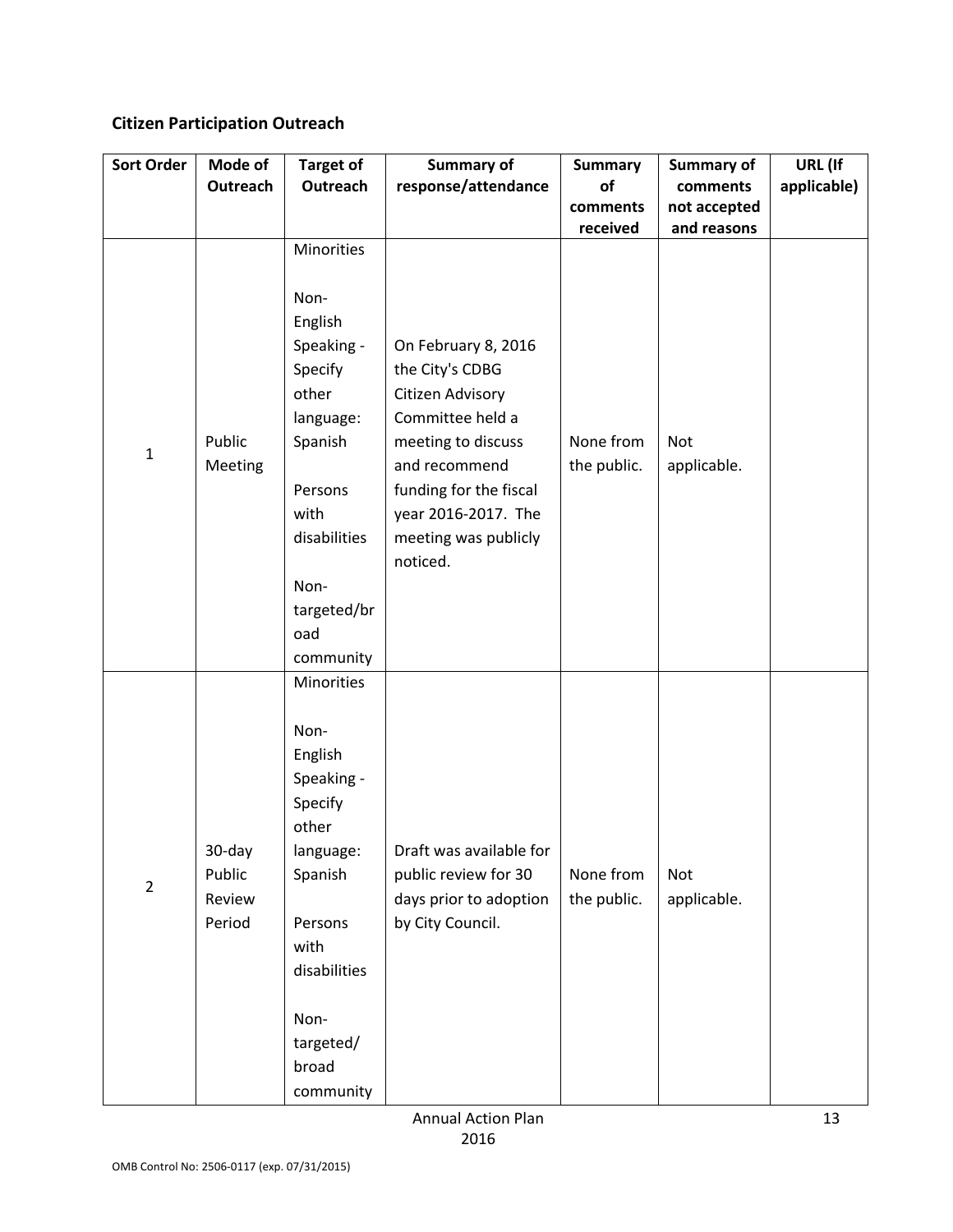| <b>Sort Order</b> | Mode of<br>Outreach | <b>Target of</b><br>Outreach                                                                                                                                                       | <b>Summary of</b><br>response/attendance                                                                                                                                                                                                                | <b>Summary</b><br>of     | Summary of<br>comments    | URL (If<br>applicable) |
|-------------------|---------------------|------------------------------------------------------------------------------------------------------------------------------------------------------------------------------------|---------------------------------------------------------------------------------------------------------------------------------------------------------------------------------------------------------------------------------------------------------|--------------------------|---------------------------|------------------------|
|                   |                     |                                                                                                                                                                                    |                                                                                                                                                                                                                                                         | comments                 | not accepted              |                        |
|                   |                     |                                                                                                                                                                                    |                                                                                                                                                                                                                                                         | received                 | and reasons               |                        |
| 3                 | Public<br>Meeting   | Minorities<br>Non-<br>English<br>Speaking -<br>Specify<br>other<br>language:<br>Spanish<br>Persons<br>with<br>disabilities<br>Non-<br>targeted/<br>broad                           | <b>City Council meeting</b><br>open to the public.                                                                                                                                                                                                      | None from<br>the public. | <b>Not</b><br>applicable. |                        |
| 4                 | Public<br>Meeting   | community<br>Minorities<br>Non-<br>English<br>Speaking -<br>Specify<br>other<br>language:<br>Spanish<br>Persons<br>with<br>disabilities<br>Non-<br>targeted/br<br>oad<br>community | On June 27, 2016 the<br>City's CDBG Citizen<br><b>Advisory Committee</b><br>held a meeting to<br>discuss and<br>recommend funding<br>for the additional<br>available funding for<br>the fiscal year 2016-<br>2017. The meeting<br>was publicly noticed. | None from<br>the public. | <b>Not</b><br>applicable. |                        |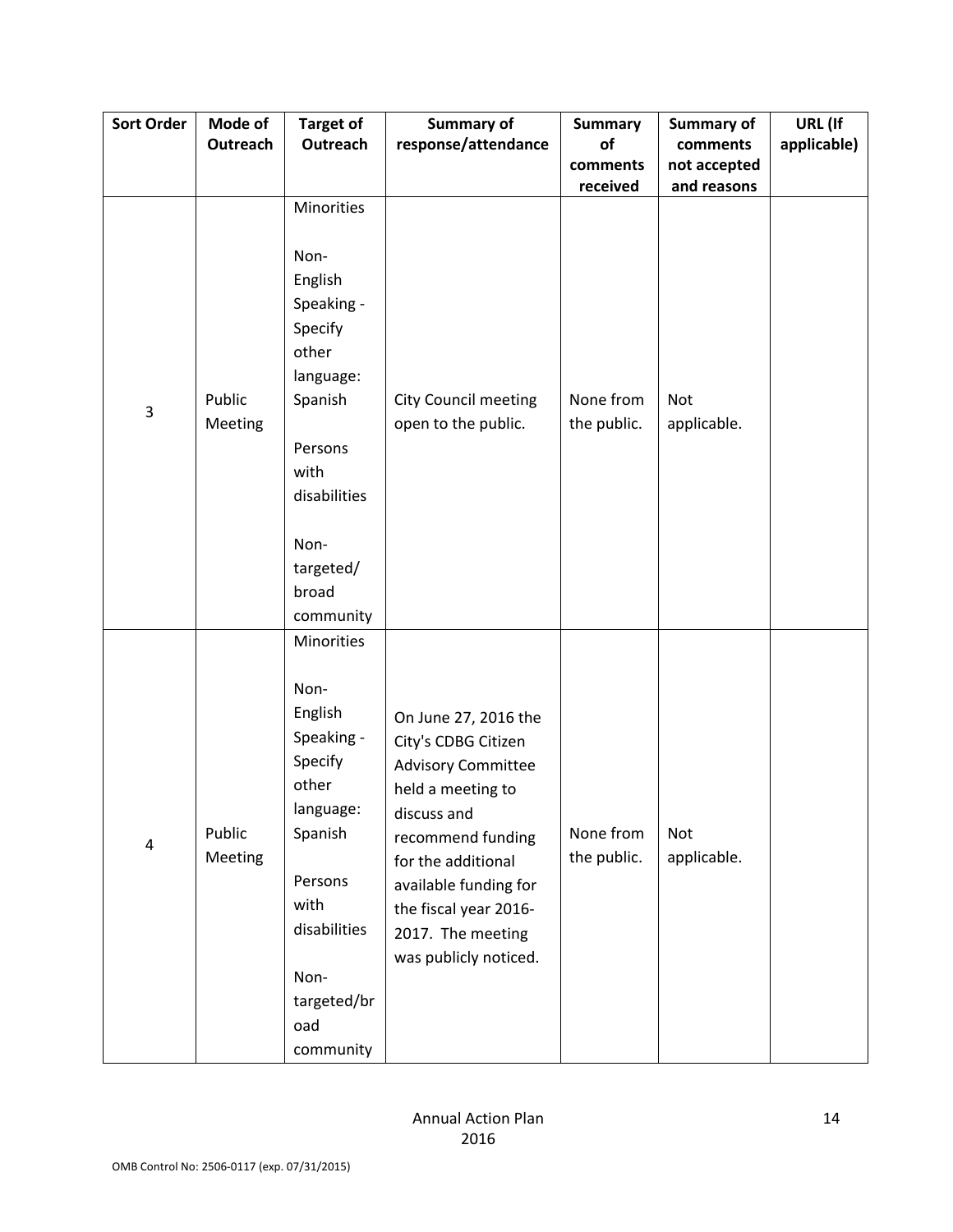| <b>Sort Order</b> | Mode of                              | <b>Target of</b>                                                                                                                                                      | <b>Summary of</b>                                                                                                                                                 | <b>Summary</b>           | Summary of                  | URL (If     |
|-------------------|--------------------------------------|-----------------------------------------------------------------------------------------------------------------------------------------------------------------------|-------------------------------------------------------------------------------------------------------------------------------------------------------------------|--------------------------|-----------------------------|-------------|
|                   | Outreach                             | <b>Outreach</b>                                                                                                                                                       | response/attendance                                                                                                                                               | of                       | comments                    | applicable) |
|                   |                                      |                                                                                                                                                                       |                                                                                                                                                                   | comments<br>received     | not accepted<br>and reasons |             |
| 5                 | 30-day<br>Public<br>Review<br>Period | Minorities<br>Non-<br>English<br>Speaking -<br>Specify<br>other<br>language:<br>Spanish<br>Persons<br>with<br>disabilities<br>Non-<br>targeted/<br>broad<br>community | <b>Draft Amended</b><br><b>Annual Action Plan</b><br>was available for<br>public review for 30<br>days prior to adoption<br>by City Council.                      | None from<br>the public. | <b>Not</b><br>applicable.   |             |
| $\boldsymbol{6}$  | Public<br>Meeting                    | Minorities<br>Non-<br>English<br>Speaking -<br>Specify<br>other<br>language:<br>Spanish<br>Persons<br>with<br>disabilities<br>Non-<br>targeted/<br>broad<br>community | On August 16, 2016<br>the City Council held a<br>meeting open to the<br>public to adopt the<br>Amended Annual<br><b>Action Plan for Fiscal</b><br>Year 2016-2017. | None from<br>the public. | Not<br>applicable.          |             |

Table 4 – Citizen Participation Outreach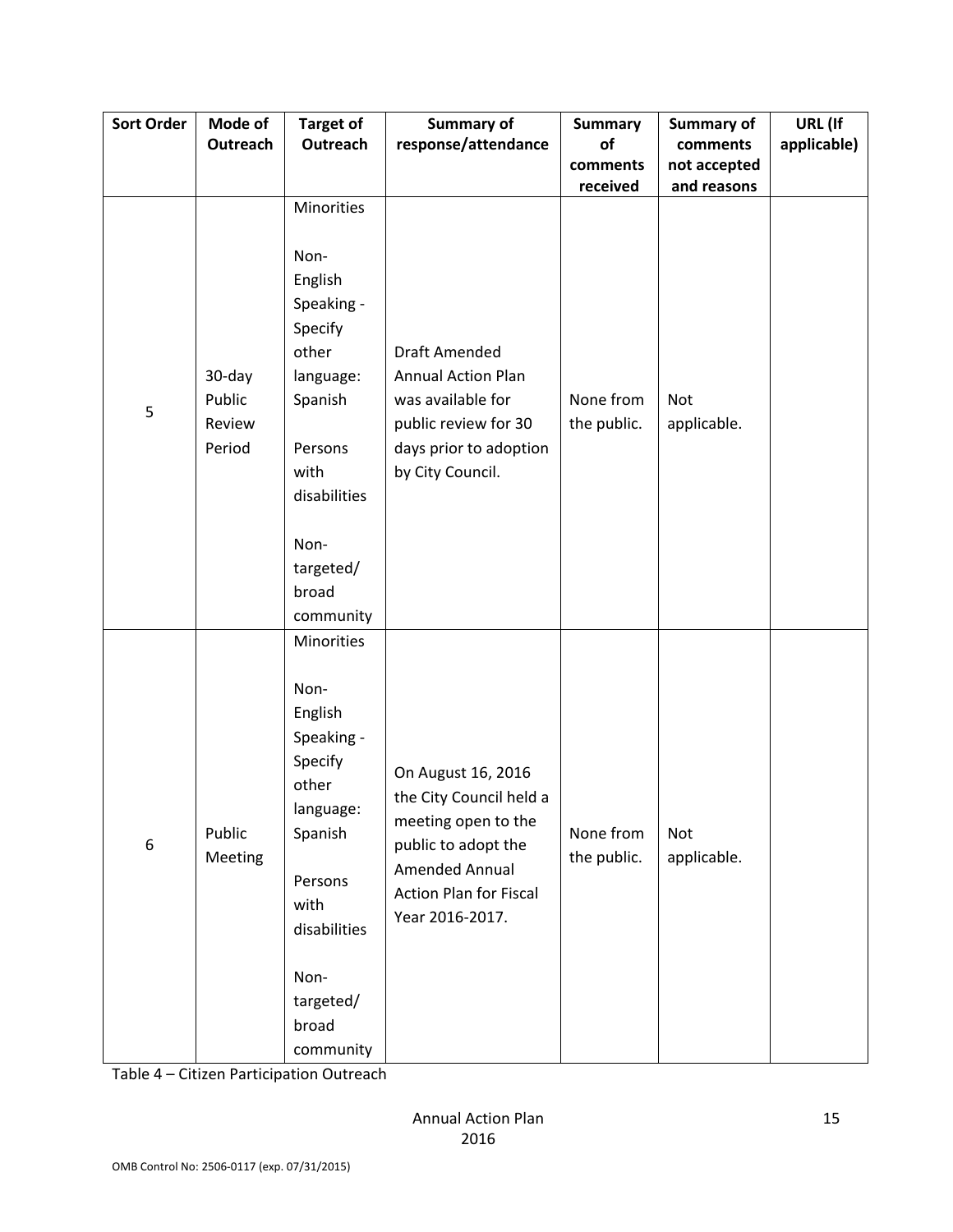# **Expected Resources**

# **AP‐15 Expected Resources – 91.220(c) (1, 2)**

# **Introduction**

During the Fiscal Year 2016‐2017, Napa was awarded \$616,463 in CDBG entitlement funds and expects to receive \$68,096 in Revolving Loan program income, as shown in the table below. On July 1, 2016 Napa received an additional \$146,100 in program income funds that are not related to the Revolving Loan Fund. In addition to CDBG funds, other potential funding sources available to address housing and community development needs in Napa include the City of Napa Affordable Housing Impact Fee Fund, HOME funds, State and federal Low Income Housing Tax Credits, CalHome, Federal Home Loan Bank Affordable Housing Program, Napa County Housing Trust Fund, federal Continuum of Care funds, Emergency Solutions Grants, Mortgage Credit Certificates, and Section 8 Housing Choice Vouchers. Napa also contributes staff time and City General Fund revenue to support housing and community development activities.

However, despite the wide range of potential resources to serve these needs, funding is not expected to be sufficient to address all needs identified in the Consolidated Plan. Funding shortages are consistently the most significant barrier to fully addressing Napa's housing and community development needs, and have recently become more acute as a result of the dissolution of redevelopment agencies in California.

#### **Priority Table**

| Program | <b>Source</b> | <b>Uses of Funds</b> |                    |         | <b>Expected Amount Available Year 1</b> | Expected | <b>Narrative</b>   |  |
|---------|---------------|----------------------|--------------------|---------|-----------------------------------------|----------|--------------------|--|
|         | of            |                      | Annual             | Program | <b>Prior Year</b>                       | Amount   | <b>Description</b> |  |
|         | <b>Funds</b>  |                      | <b>Allocation:</b> | Income: | <b>Resources:</b>                       |          | <b>Available</b>   |  |
|         |               |                      |                    |         |                                         |          | Reminder           |  |
|         |               |                      |                    |         |                                         |          | οf                 |  |
|         |               |                      |                    |         |                                         |          | <b>ConPlan</b>     |  |
|         |               |                      |                    |         |                                         |          |                    |  |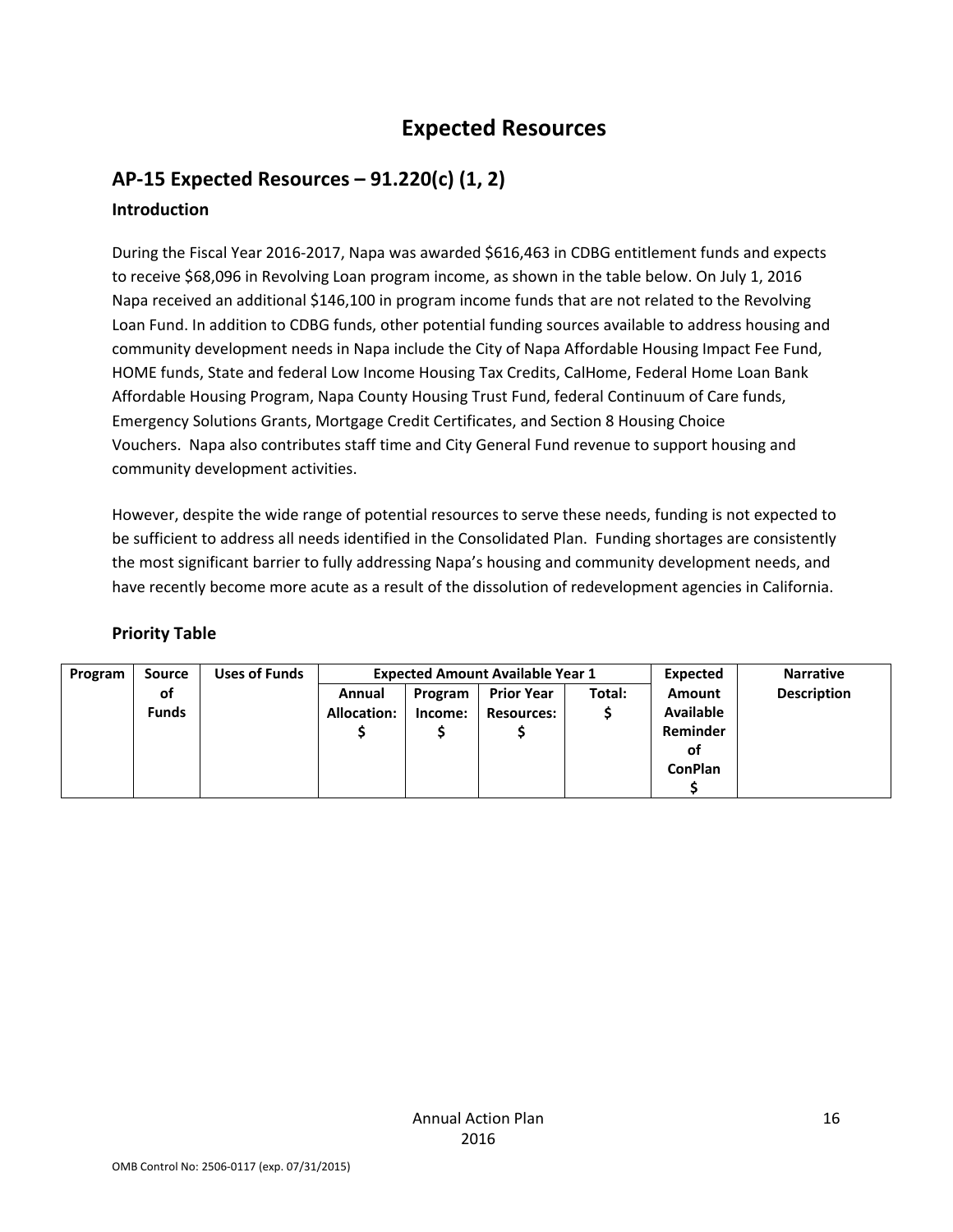| Program | <b>Source</b> | <b>Uses of Funds</b> | <b>Expected Amount Available Year 1</b><br><b>Expected</b> |         |                   |         | <b>Narrative</b>     |                     |
|---------|---------------|----------------------|------------------------------------------------------------|---------|-------------------|---------|----------------------|---------------------|
|         | of            |                      | Annual                                                     | Program | <b>Prior Year</b> | Total:  | Amount               | <b>Description</b>  |
|         | <b>Funds</b>  |                      | <b>Allocation:</b>                                         | Income: | <b>Resources:</b> | \$      | <b>Available</b>     |                     |
|         |               |                      | \$                                                         | \$      | \$                |         | Reminder             |                     |
|         |               |                      |                                                            |         |                   |         | of                   |                     |
|         |               |                      |                                                            |         |                   |         | <b>ConPlan</b><br>\$ |                     |
| CDBG    | public        | Acquisition          | 616,463                                                    | 214,196 | 21,795            | 852,454 | 1,849,398            | Expected amount     |
|         |               | Admin and            |                                                            |         |                   |         |                      | for Fiscal Year     |
|         | federal       | Planning             |                                                            |         |                   |         |                      | 2016-2017 from      |
|         |               | Economic             |                                                            |         |                   |         |                      | actual CDBG         |
|         |               | Development          |                                                            |         |                   |         |                      | allocation.         |
|         |               | Housing              |                                                            |         |                   |         |                      | Expected amount     |
|         |               | Public               |                                                            |         |                   |         |                      | for Years 3 through |
|         |               | Improvements         |                                                            |         |                   |         |                      | 5 are based on the  |
|         |               | Public               |                                                            |         |                   |         |                      | Year 2 allocation.  |
|         |               | Services             |                                                            |         |                   |         |                      |                     |
|         |               |                      |                                                            |         |                   |         |                      |                     |
|         |               |                      |                                                            |         |                   |         |                      |                     |
|         |               |                      |                                                            |         |                   |         |                      |                     |
|         |               |                      |                                                            |         |                   |         |                      |                     |
|         |               |                      |                                                            |         |                   |         |                      |                     |
|         |               |                      |                                                            |         |                   |         |                      |                     |
|         |               |                      |                                                            |         |                   |         |                      |                     |
|         |               |                      |                                                            |         |                   |         |                      |                     |
|         |               |                      |                                                            |         |                   |         |                      |                     |
|         |               |                      |                                                            |         |                   |         |                      |                     |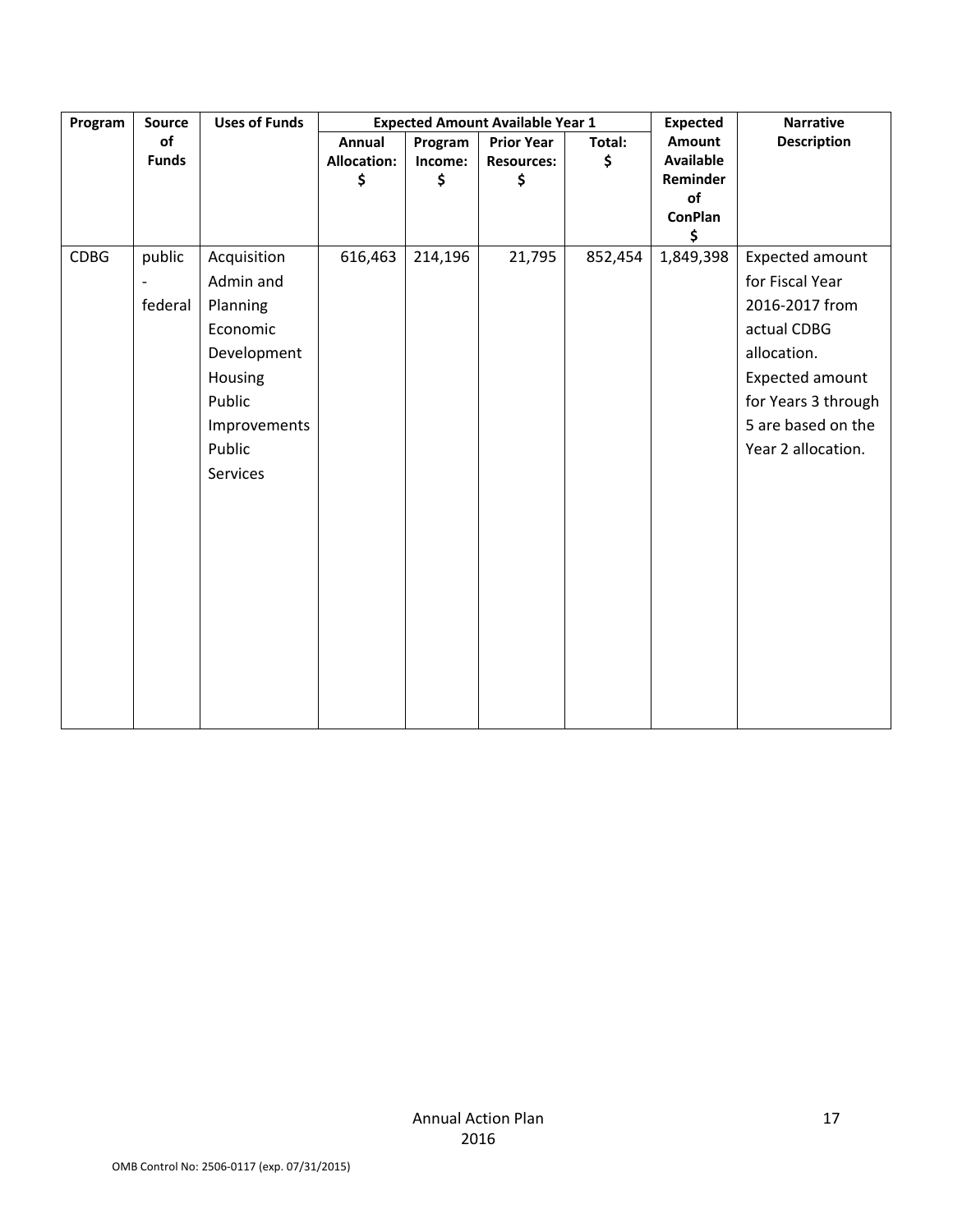| Program | Source       | <b>Uses of Funds</b> |                    |           | <b>Expected Amount Available Year 1</b> |           | <b>Expected</b>  | <b>Narrative</b>          |
|---------|--------------|----------------------|--------------------|-----------|-----------------------------------------|-----------|------------------|---------------------------|
|         | of           |                      | <b>Annual</b>      | Program   | <b>Prior Year</b>                       | Total:    | <b>Amount</b>    | <b>Description</b>        |
|         | <b>Funds</b> |                      | <b>Allocation:</b> | Income:   | <b>Resources:</b>                       | \$        | <b>Available</b> |                           |
|         |              |                      | \$                 | \$        | \$                                      |           | Reminder         |                           |
|         |              |                      |                    |           |                                         |           | of               |                           |
|         |              |                      |                    |           |                                         |           | <b>ConPlan</b>   |                           |
| Other   | public       | Acquisition          | 3,300,000          | $\pmb{0}$ | $\pmb{0}$                               | 3,300,000 | \$<br>810,000    | The City currently        |
|         | - local      | Housing              |                    |           |                                         |           |                  | has approximately         |
|         |              |                      |                    |           |                                         |           |                  | \$3.3 million in its      |
|         |              |                      |                    |           |                                         |           |                  | <b>Affordable Housing</b> |
|         |              |                      |                    |           |                                         |           |                  | Impact Fee Fund,          |
|         |              |                      |                    |           |                                         |           |                  | which is expected         |
|         |              |                      |                    |           |                                         |           |                  | to be available and       |
|         |              |                      |                    |           |                                         |           |                  | uncommitted at            |
|         |              |                      |                    |           |                                         |           |                  | June 30, 2016. The        |
|         |              |                      |                    |           |                                         |           |                  | City currently            |
|         |              |                      |                    |           |                                         |           |                  | estimates an              |
|         |              |                      |                    |           |                                         |           |                  | additional                |
|         |              |                      |                    |           |                                         |           |                  | \$270,000 per year        |
|         |              |                      |                    |           |                                         |           |                  | in revenue;               |
|         |              |                      |                    |           |                                         |           |                  | however in June           |
|         |              |                      |                    |           |                                         |           |                  | 2016 the City             |
|         |              |                      |                    |           |                                         |           |                  | Council took action       |
|         |              |                      |                    |           |                                         |           |                  | to increase the           |
|         |              |                      |                    |           |                                         |           |                  | affordable housing        |
|         |              |                      |                    |           |                                         |           |                  | impact fees. The          |
|         |              |                      |                    |           |                                         |           |                  | impact to the fund        |
|         |              |                      |                    |           |                                         |           |                  | is unknown at this        |
|         |              |                      |                    |           |                                         |           |                  | time.                     |
|         |              |                      |                    |           |                                         |           |                  |                           |
|         |              |                      |                    |           |                                         |           |                  |                           |
|         |              |                      |                    |           |                                         |           |                  |                           |
|         |              |                      |                    |           |                                         |           |                  |                           |
|         |              |                      |                    |           |                                         |           |                  |                           |
|         |              |                      |                    |           |                                         |           |                  |                           |
|         |              |                      |                    |           |                                         |           |                  |                           |
|         |              |                      |                    |           |                                         |           |                  |                           |
|         |              |                      |                    |           |                                         |           |                  |                           |
|         |              |                      |                    |           |                                         |           |                  |                           |
|         |              |                      |                    |           |                                         |           |                  |                           |
|         |              |                      |                    |           |                                         |           |                  |                           |
|         |              |                      |                    |           |                                         |           |                  |                           |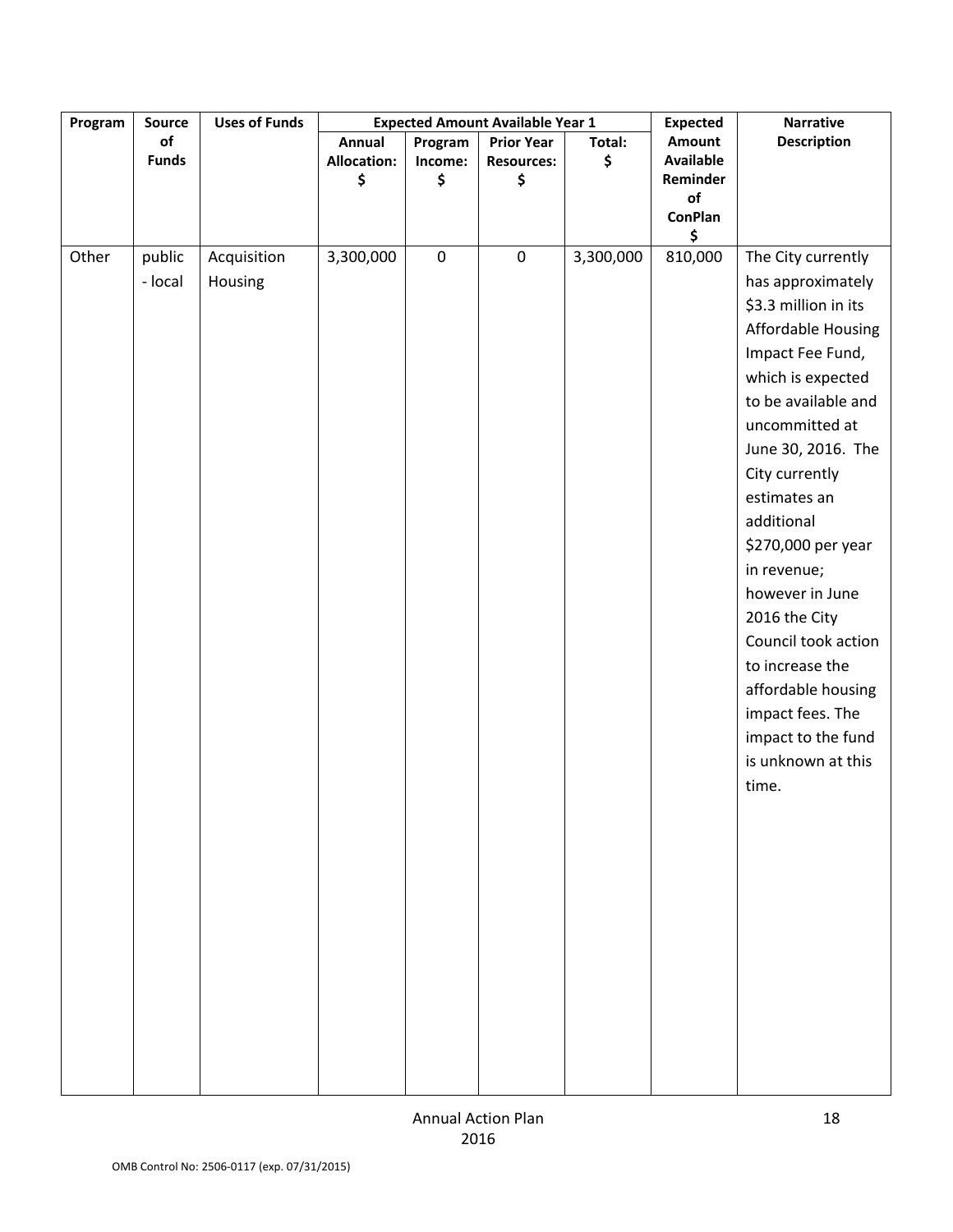#### **Table 5 ‐ Expected Resources – Priority Table**

## **Explain how federal funds will leverage those additional resources (private, state and local funds), including a description of how matching requirements will be satisfied**

Many of the activities that the City intends to fund through CDBG will require additional public and private resources, and CDBG funds will be used to leverage these other funding sources. As discussed in AP-20, the City of Napa plans to use CDBG funds for a range of activities during the Fiscal Year 2016-2017, including housing rehabilitation, fair housing services, emergency shelter operations, non-profit capital improvement projects, and infrastructure, consistent with activities that the City has funded in recent years. The City has a history of using CDBG funds to leverage General Fund revenue and other resources in order to fund fair housing services and emergency shelter operations, and anticipates leveraging more City General Fund and County revenues for these services during the Fiscal Year 2016‐ 2017. Housing rehabilitation loans and grants are not typically used to leverage other resources to fund individual projects, but instead provide a means for the residents to maintain existing housing resources, thereby greatly reducing the cost that would otherwise be associated with providing housing for the households that receive assistance through this activity.

In early 2015, the City also received a CalHome grant of \$600,000 to fund first time homebuyer assistance for purchase of mobile homes and rehabilitation of mobile homes. Grant funds are expected to remain available in Fiscal Year 2016‐2017 and will be awarded to eligible households based on the need and the remaining grant funds available.

In late 2015, the City was notified of award of a \$1,000,000 HOME grant for first time homebuyer assistance. These grant funds are expected to remain available in Fiscal Year 2016‐2017 to provide deferred homebuyer assistance loans to low‐income homebuyers and are leveraged with private mortgage loans and homebuyer down payments.

In May 2016 the City utilized the Affordable Housing Impact Fee Fund to repay the Street Improvement Fund for two surplus parcels that will be developed as affordable housing. The City then entered into a Disposition and Development Agreement with a developer for one parcel to be developed as a 48‐unit rental housing development for low‐ and moderate‐income families. The City entered into a Purchase and Sale Agreement with Habitat for Humanity for the second parcel to be developed as a single family home to be offered for sale to a low‐ or moderate‐income family. Both projects will include long term affordability restrictions.

The City of Napa plans to support affordable housing development, acquisition, and preservation activities during the Fiscal Year 2016‐2017 using the City's Affordable Housing Impact Fee Fund. Because affordable housing projects typically require several funding sources, these Affordable Housing Impact Fee Fund revenues help to leverage other sources of funding, including federal resources that are assembled by affordable housing developers.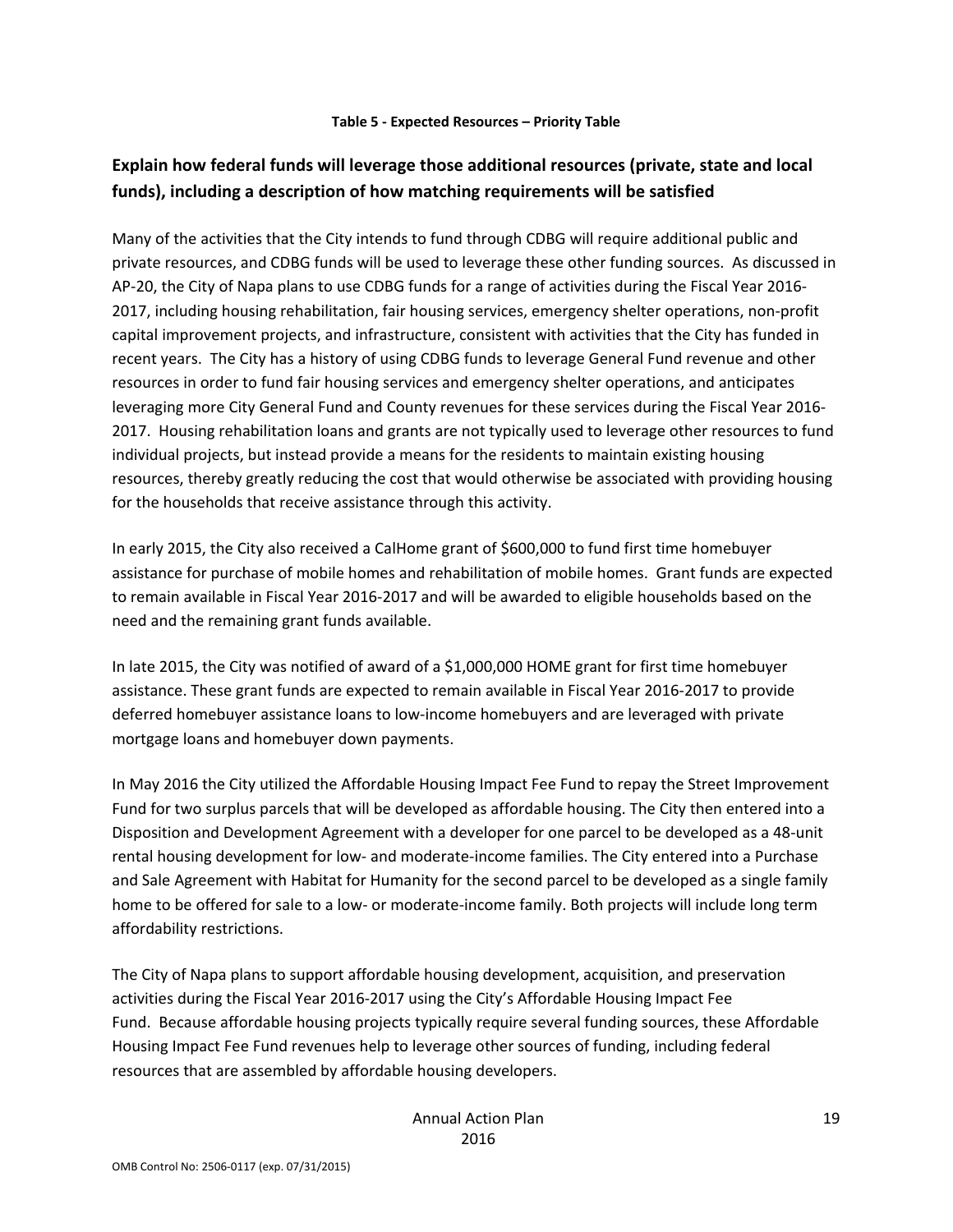# **If appropriate, describe publically owned land or property located within the jurisdiction that may be used to address the needs identified in the plan**

There are several City‐owned parcels that may be used to meet needs identified in the Annual Plan. These include the Fire Museum parcel in downtown, and several small parcels that are in the process of being developed for affordable housing.

#### *Fire Museum*

The City of Napa's Successor Agency to the Napa Community Redevelopment Agency received approval of its Long Range Property Management Plan (LRPMP) by the State of California Department of Finance (DOF) as part of the redevelopment agency dissolution process. One site in the LRPMP, located at 1201 Main Street, was acquired by the Redevelopment Agency in the late 1970s using HUD Neighborhood Development Program (NDP) loan funds. The NDP Loan Close‐out Agreement between HUD and Napa Community Redevelopment Agency states that any proceeds that result from the sale of properties acquired with NDP funds must revolve into the local Community Development Block Grant Program as program income. One of the two parcels that make up the site has been sold and the CDBG fund received the associated program income as of July 1, 2016. The second parcel is currently in contract and is expected to close escrow in 2016 after completion of the due diligence period. Upon close of escrow of the second parcel, the proceeds from the sale will be transferred to the CDBG fund. The City intends to offer another round of available CDBG funds for the proceeds related to the sale of the second parcel once the amount of sale proceeds is quantifiable and timing is certain.

#### *Remnant Parcels*

As stated above, the City currently owns two remnant parcels that have been identified as suitable for affordable housing. The City is currently in contract to sell both of those parcels to affordable housing developers. Once completed, both developments will carry long term affordability restrictions. The City will continue to pursue the potential for affordable housing development on available City owned parcels.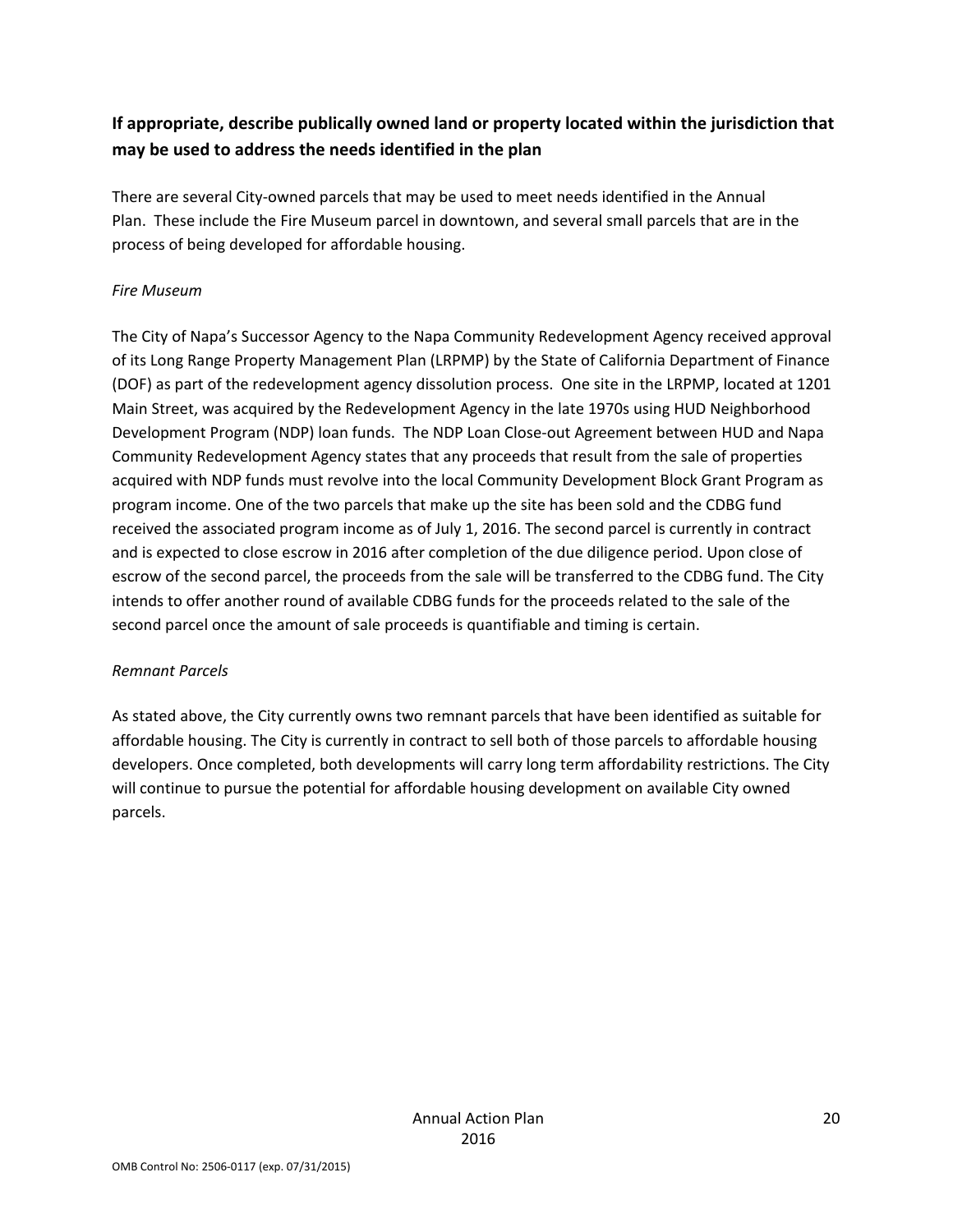# **Annual Goals and Objectives**

# **AP‐20 Annual Goals and Objectives ‐ 91.420, 91.220(c)(3)&(e)**

#### **Goals Summary Information**

| Sort<br>Order           | <b>Goal Name</b>    | <b>Start</b><br>Year | End<br>Year | Category             | Geographic<br>Area | <b>Needs</b><br><b>Addressed</b> | <b>Funding</b> | <b>Goal Outcome</b><br>Indicator |
|-------------------------|---------------------|----------------------|-------------|----------------------|--------------------|----------------------------------|----------------|----------------------------------|
| $\mathbf{1}$            | Housing             | 2015                 | 2020        | Affordable           |                    | Affordable                       | CDBG:          | Homeowner                        |
|                         | rehabilitation for  |                      |             | Housing              |                    | Housing                          | \$309,122      | Housing                          |
|                         | families and        |                      |             | Non-Homeless         |                    |                                  |                | Rehabilitated: 25                |
|                         | seniors             |                      |             | <b>Special Needs</b> |                    |                                  |                | Household                        |
|                         |                     |                      |             |                      |                    |                                  |                | <b>Housing Unit</b>              |
|                         |                     |                      |             |                      |                    |                                  |                |                                  |
| $\overline{\mathbf{2}}$ | Emergency shelter   | 2015                 | 2020        | Homeless             |                    | Homeless                         | CDBG:          | <b>Homeless Person</b>           |
|                         | services            |                      |             |                      |                    | Services                         | \$191,487      | Overnight Shelter:               |
|                         |                     |                      |             |                      |                    |                                  |                | 62 Persons                       |
|                         |                     |                      |             |                      |                    |                                  |                | Assisted                         |
| 3                       | Outreach/referral   | 2015                 | 2020        | Homeless             |                    | <b>Homeless</b>                  | CDBG:          | <b>Homeless Person</b>           |
|                         | for Latino/Hispanic |                      |             | Non-Homeless         |                    | <b>Services</b>                  | \$30,968       | Overnight Shelter:               |
|                         | residents           |                      |             | <b>Special Needs</b> |                    |                                  |                | 175 Persons                      |
|                         |                     |                      |             | Victims of           |                    |                                  |                | Assisted                         |
|                         |                     |                      |             | domestic             |                    |                                  |                |                                  |
|                         |                     |                      |             | violence             |                    |                                  |                |                                  |
| 4                       | Fair housing        | 2015                 | 2020        | Non-Housing          |                    | Community                        | CDBG:          | Public service                   |
|                         | activities          |                      |             | Community            |                    | Development                      | \$31,132       | activities other                 |
|                         |                     |                      |             | Development          |                    |                                  |                | than                             |
|                         |                     |                      |             |                      |                    |                                  |                | Low/Moderate                     |
|                         |                     |                      |             |                      |                    |                                  |                | <b>Income Housing</b>            |
|                         |                     |                      |             |                      |                    |                                  |                | Benefit: 45                      |
|                         |                     |                      |             |                      |                    |                                  |                | <b>Persons Assisted</b>          |
| 5                       | First-time          | 2015                 | 2020        | Affordable           |                    | Affordable                       | CDBG:          | Homeowner                        |
|                         | homebuyers          |                      |             | Housing              |                    | Housing                          | \$60,000       | Housing Added: 1                 |
|                         |                     |                      |             |                      |                    |                                  |                | Household                        |
|                         |                     |                      |             |                      |                    |                                  |                | <b>Housing Unit</b>              |

**Table 6 – Goals Summary**

**Goal Descriptions**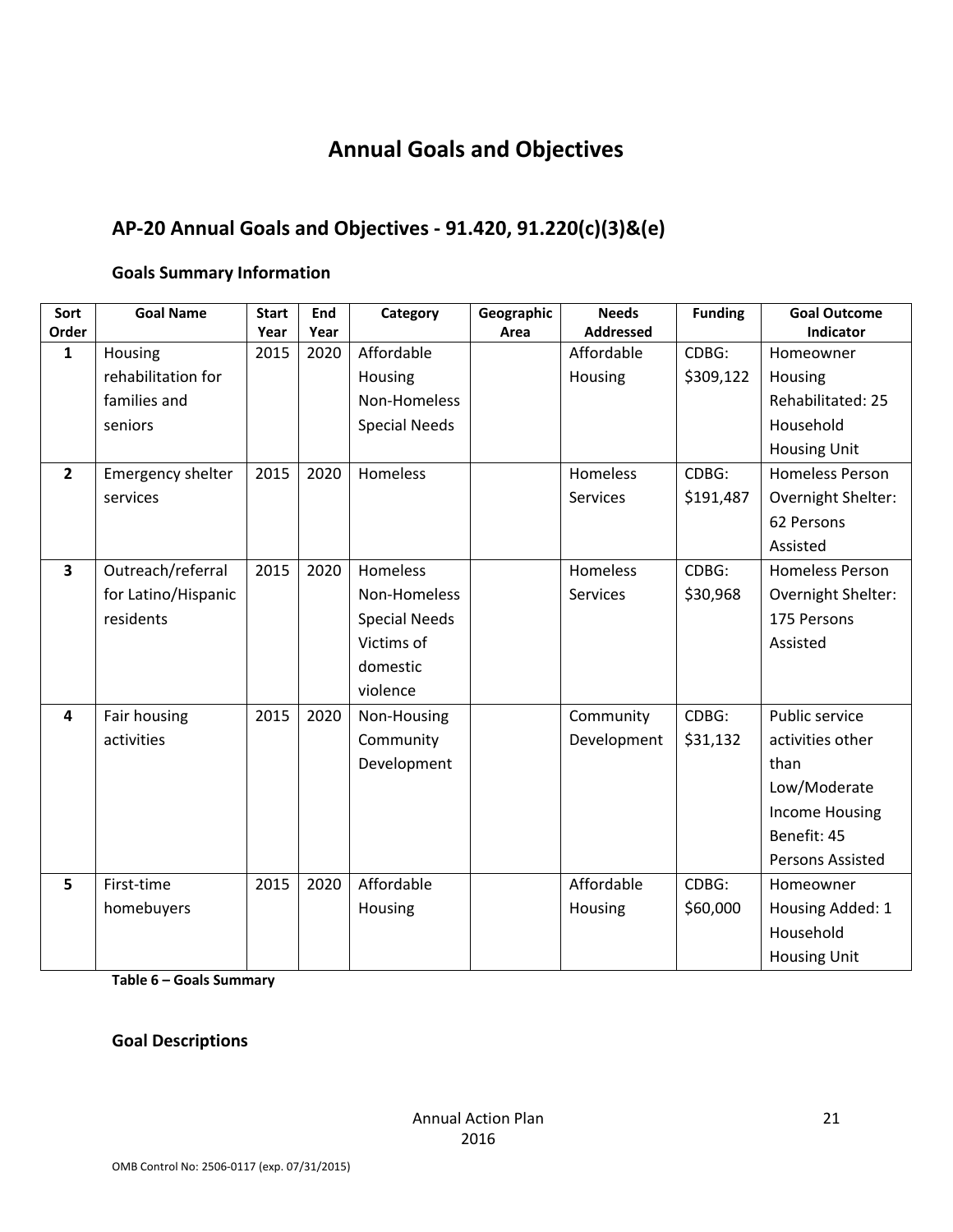| 1              | <b>Goal Name</b>           | Housing rehabilitation for families and seniors                                                                                                                                                                                                                                                                                                                                                                                                                                 |
|----------------|----------------------------|---------------------------------------------------------------------------------------------------------------------------------------------------------------------------------------------------------------------------------------------------------------------------------------------------------------------------------------------------------------------------------------------------------------------------------------------------------------------------------|
|                | Goal<br><b>Description</b> | Provide housing rehabilitation assistance to low-income homeowners and renters for<br>maintenance, rehabilitation, and accessibility modifications.                                                                                                                                                                                                                                                                                                                             |
| $\overline{2}$ | <b>Goal Name</b>           | <b>Emergency shelter services</b>                                                                                                                                                                                                                                                                                                                                                                                                                                               |
|                | Goal<br><b>Description</b> | Provide financial support toward operation of emergency shelters. The City of Napa<br>has utilized CDBG funds to support CANV's Samaritan Family Shelter for many years,<br>and this will continue during this period. In addition, the City of Napa will utilize<br>CDBG funds to support the Catholic Charities of the Diocese of Santa Rosa's Rainbow<br>House transitional housing program.                                                                                 |
| 3              | <b>Goal Name</b>           | Outreach/referral for Latino/Hispanic residents                                                                                                                                                                                                                                                                                                                                                                                                                                 |
|                | Goal<br><b>Description</b> | This goal is to provide a comfortable, safe service environment to reach and serve<br>Latino/Hispanic residents, especially those with Spanish as their first language. To<br>meet this goal, the City of Napa has and will continue to fund a bi-lingual counselor at<br>NEWS, the domestic abuse shelter and service program. Capital upgrades will also be<br>funded under the goal of emergency shelter services to increase the capacity of the<br>domestic abuse shelter. |
| 4              | <b>Goal Name</b>           | Fair housing activities                                                                                                                                                                                                                                                                                                                                                                                                                                                         |
|                | Goal<br><b>Description</b> | This goal pertains to outreach and group training on fair housing issues, as well as<br>counseling on tenant/landlord issues to resolve disputes and prevent<br>displacement. The City of Napa has utilized and plans to continue supporting Fair<br>Housing Napa Valley to provide these services throughout the City during the 2016-<br>2017 period.                                                                                                                         |
| 5              | <b>Goal Name</b>           | First-time homebuyers                                                                                                                                                                                                                                                                                                                                                                                                                                                           |
|                | Goal<br><b>Description</b> | This goal is to provide home ownership opportunities to low- and moderate-income<br>households. The City currently provides first-time homebuyer assistance under the<br>HOME and CalHome program and will utilize CDBG funds as available and allowable<br>to assist first-time homebuyers.                                                                                                                                                                                    |

**Table 7 – Goal Descriptions**

## **Estimate the number of extremely low‐income, low‐income, and moderate‐income families to whom the jurisdiction will provide affordable housing as defined by HOME 91.215(b):**

The City of Napa will utilize CDBG funds to install utilities for a Habit for Humanity project that will provide a homeownership opportunity for one family that is low‐ or moderate‐income. In addition to assisting in developing one new affordable home, the City plans to use CDBG funds to support the CANV Family Shelter, the Napa Emergency Women's Shelter, and the Catholic Charities' Rainbow House, as well as to support housing rehabilitation for low-income households. It is estimated that the Family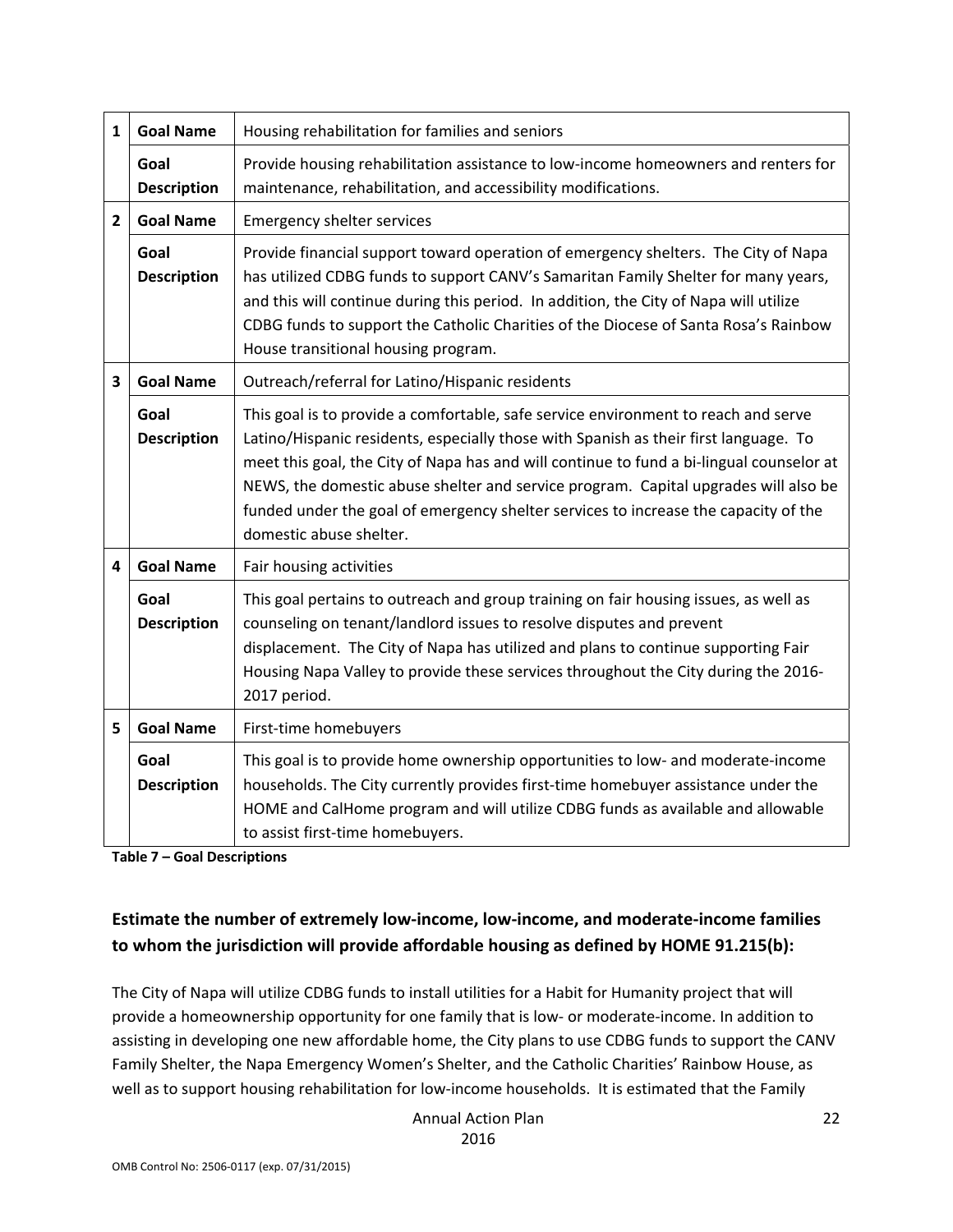Shelter will serve 32 households per year, the Napa Emergency Women's Shelter will serve 175 people per year, and that the Rainbow House will serve 30 households per year. All households and individuals served at the Family Shelter, the Napa Emergency Women's Shelter and the Rainbow House can be expected to be extremely low- or low-income households. The City expects to provide rehabilitation assistance to 25 low‐income households per year through CDBG‐funded home rehabilitation loans and grants.

As previously discussed, Napa plans to use other resources, including the City's Affordable Housing Impact Fee Fund, to support the production of new affordable housing units during the planning period. Because Napa relies on nonprofit and private affordable housing developers to construct new affordable units, the number of affordable units produced during the planning period will depend on a number of factors, including the specific projects proposed by developers and the availability of other funding sources to support development, and therefore could not be estimated at the time that the Annual Plan was prepared.

The HACN will continue to provide Section 8 Housing Choice Vouchers to qualified tenants during the period, which currently provides affordable housing for 1,165 households in Napa.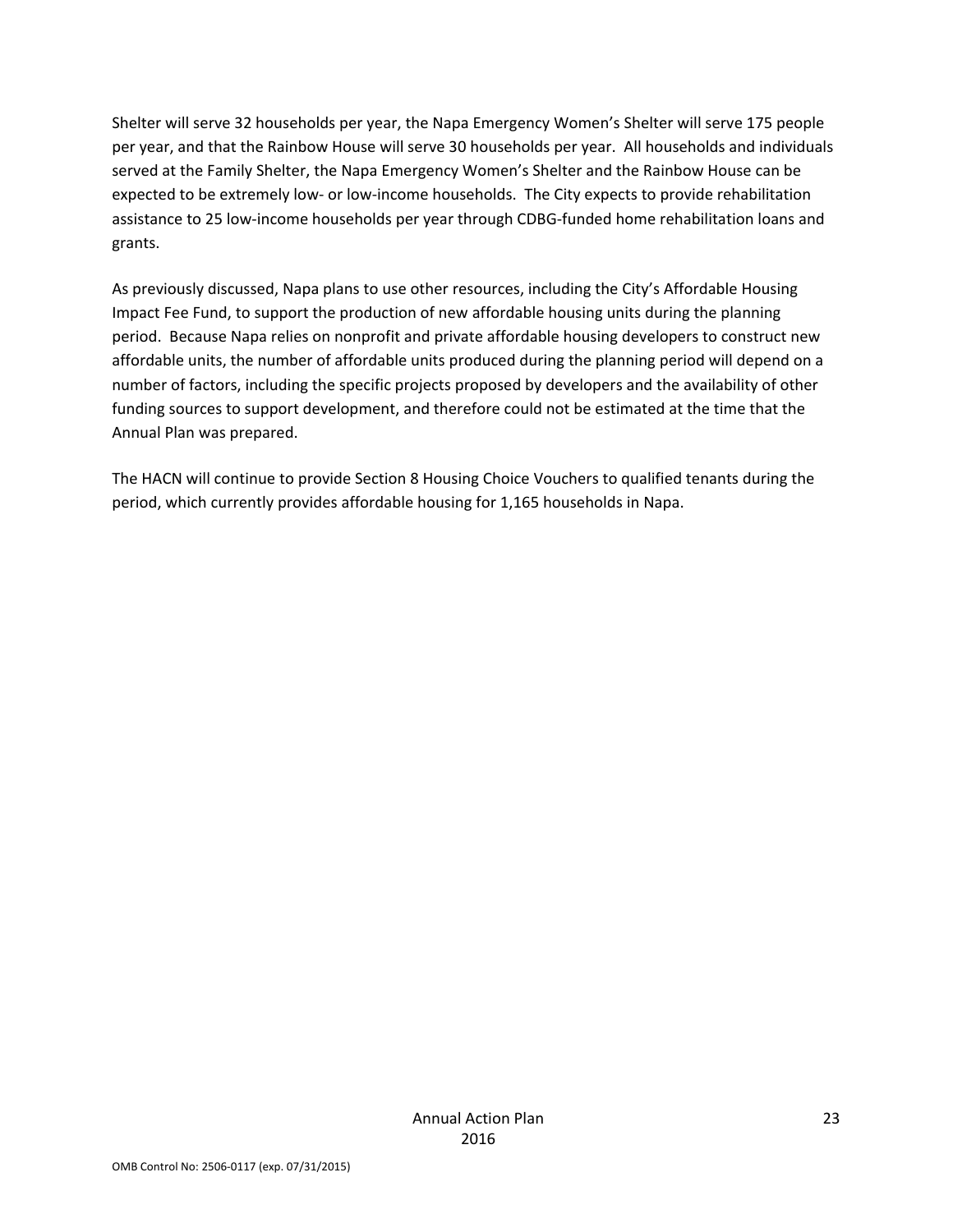# **AP‐35 Projects – 91.220(d)**

#### **Introduction**

The City of Napa has allocated CDBG funding to five projects during the 2016‐2017 program year, as summarized below. Funding allocated to CDBG administration will provide support to City staff to administer and monitor grants and to prepare CDBG reporting documents. Single family housing rehabilitation will provide low‐ and moderate‐income households in Napa with funding for accessibility modifications and needed repairs to single‐family owner‐occupied housing units. Non‐profit capital improvements will provide funding for capital improvements to Napa Emergency Women's Shelter's Safe House, CANV Family Shelter and Catholic Charities' Rainbow House. The proposed improvements will increase capacity at the Napa Emergency Women's Shelter and will provide rehabilitation work at the CANV and Catholic Charities' locations. The public services project included in the table below encompasses fair housing services, operational support for the CANV's emergency family shelter, a bilingual (Spanish/English) counselor at the Napa Emergency Women's Shelter, and a bilingual (Spanish/English) case manager at the Catholic Charities' Rainbow House transitional housing program.

| #                             | <b>Project Name</b>             |  |
|-------------------------------|---------------------------------|--|
| $\mathbf{1}$                  | <b>CDBG Administration</b>      |  |
| $\overline{2}$                | <b>Housing Rehabilitation</b>   |  |
| 3                             | Non-Profit Capital Improvements |  |
| 4                             | <b>Public Services</b>          |  |
| 5                             | Affordable Homeownership        |  |
| 6                             | <b>Unallocated Funds</b>        |  |
| Table 8 – Project Information |                                 |  |

#### **Describe the reasons for allocation priorities and any obstacles to addressing underserved needs**

The City of Napa determined allocation priorities based on information presented in the Consolidated Plan, including information gained from the consultation and citizen participation processes, the needs assessment, and the market analysis. In addition, the City of Napa considered the level of resources available from the CDBG program and the potential to leverage those funds to carry out various activities as well as the availability of other funding sources to address various needs. The allocation priorities in the Annual Plan are consistent with the priorities outlined in the Consolidated Plan.

A shortage of funding is expected to constitute the primary obstacle to addressing underserved needs in Napa. As shown in the Strategic Plan, the City of Napa has identified 16 goals for the 2015‐2020 Consolidated Plan planning period, but does not anticipate having the funding necessary to allocate resources toward each of these goals. However, the City continues to search for additional funding sources to support housing and community development goals and apply for funding as appropriate.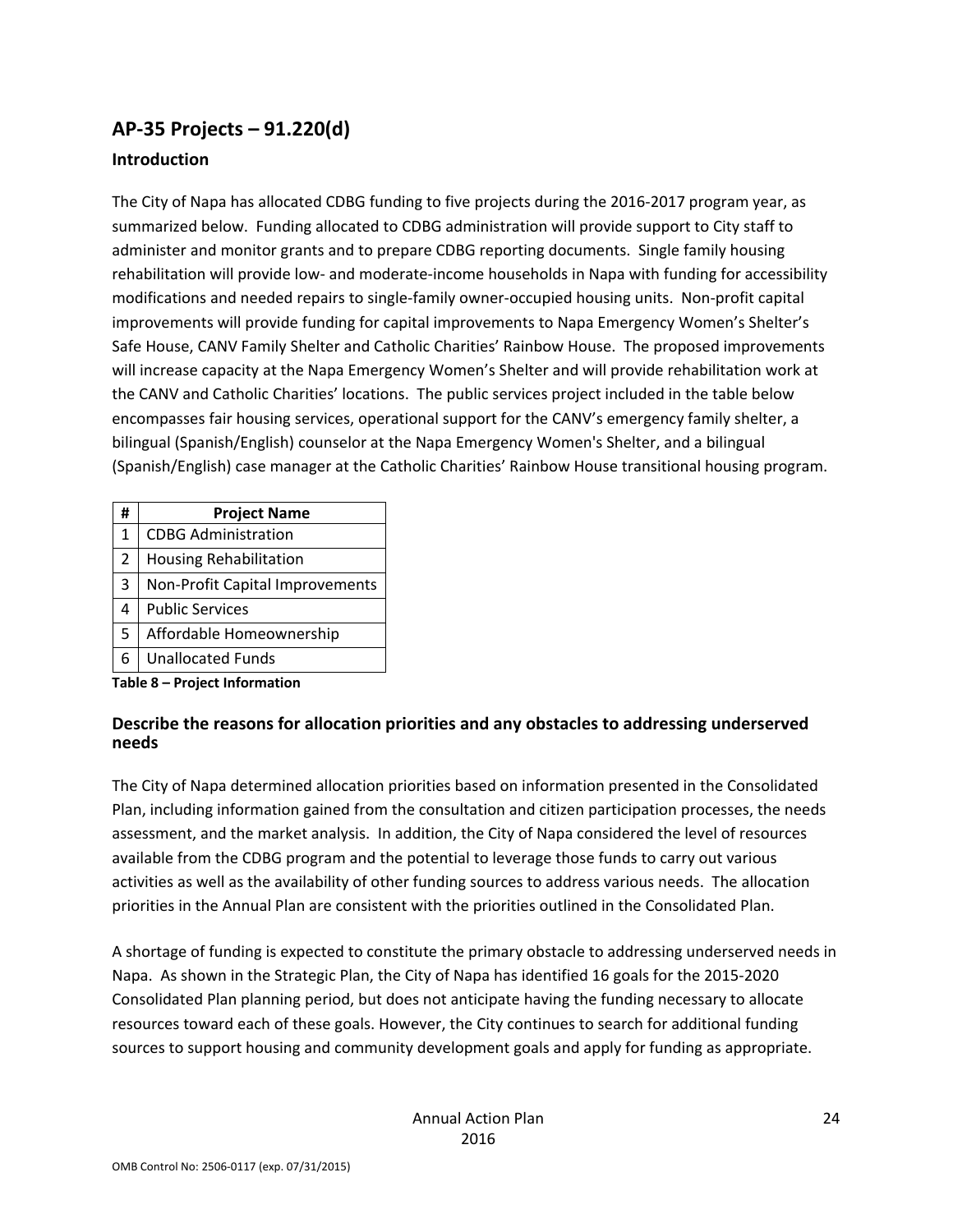# **Projects**

# **AP‐38 Projects Summary**

## **Project Summary Information**

| $\mathbf{1}$   | <b>Project Name</b>                                                                                     | <b>CDBG Administration</b>                                                                                                                                         |
|----------------|---------------------------------------------------------------------------------------------------------|--------------------------------------------------------------------------------------------------------------------------------------------------------------------|
|                | <b>Target Area</b>                                                                                      |                                                                                                                                                                    |
|                | <b>Goals Supported</b>                                                                                  | Housing rehabilitation for families and seniors<br><b>Emergency shelter services</b><br>Outreach/referral for Latino/Hispanic residents<br>Fair housing activities |
|                | <b>Needs Addressed</b>                                                                                  | <b>Affordable Housing</b><br><b>Homeless Services</b><br><b>Community Development</b>                                                                              |
|                | <b>Funding</b>                                                                                          | CDBG: \$166,132                                                                                                                                                    |
|                | <b>Description</b>                                                                                      | General management, oversight, monitoring, environmental review,<br>accounting, and coordination of all CDBG programs                                              |
|                | <b>Target Date</b>                                                                                      | 6/30/2017                                                                                                                                                          |
|                | <b>Estimate the number</b><br>and type of families<br>that will benefit from<br>the proposed activities | Not Applicable for City Administration.<br>45 persons to receive fair housing counseling and landlord/tenant<br>mediation from Fair Housing Napa Valley.           |
|                | <b>Location Description</b>                                                                             | Citywide.                                                                                                                                                          |
|                | <b>Planned Activities</b>                                                                               | See description.                                                                                                                                                   |
| $\overline{2}$ | <b>Project Name</b>                                                                                     | <b>Housing Rehabilitation</b>                                                                                                                                      |
|                | <b>Target Area</b>                                                                                      |                                                                                                                                                                    |
|                | <b>Goals Supported</b>                                                                                  | Housing rehabilitation for families and seniors                                                                                                                    |
|                | <b>Needs Addressed</b>                                                                                  | <b>Affordable Housing</b>                                                                                                                                          |
|                | <b>Funding</b>                                                                                          | CDBG: \$309,122                                                                                                                                                    |
|                | <b>Description</b>                                                                                      | Rehabilitation of housing                                                                                                                                          |
|                | <b>Target Date</b>                                                                                      | 6/30/2017                                                                                                                                                          |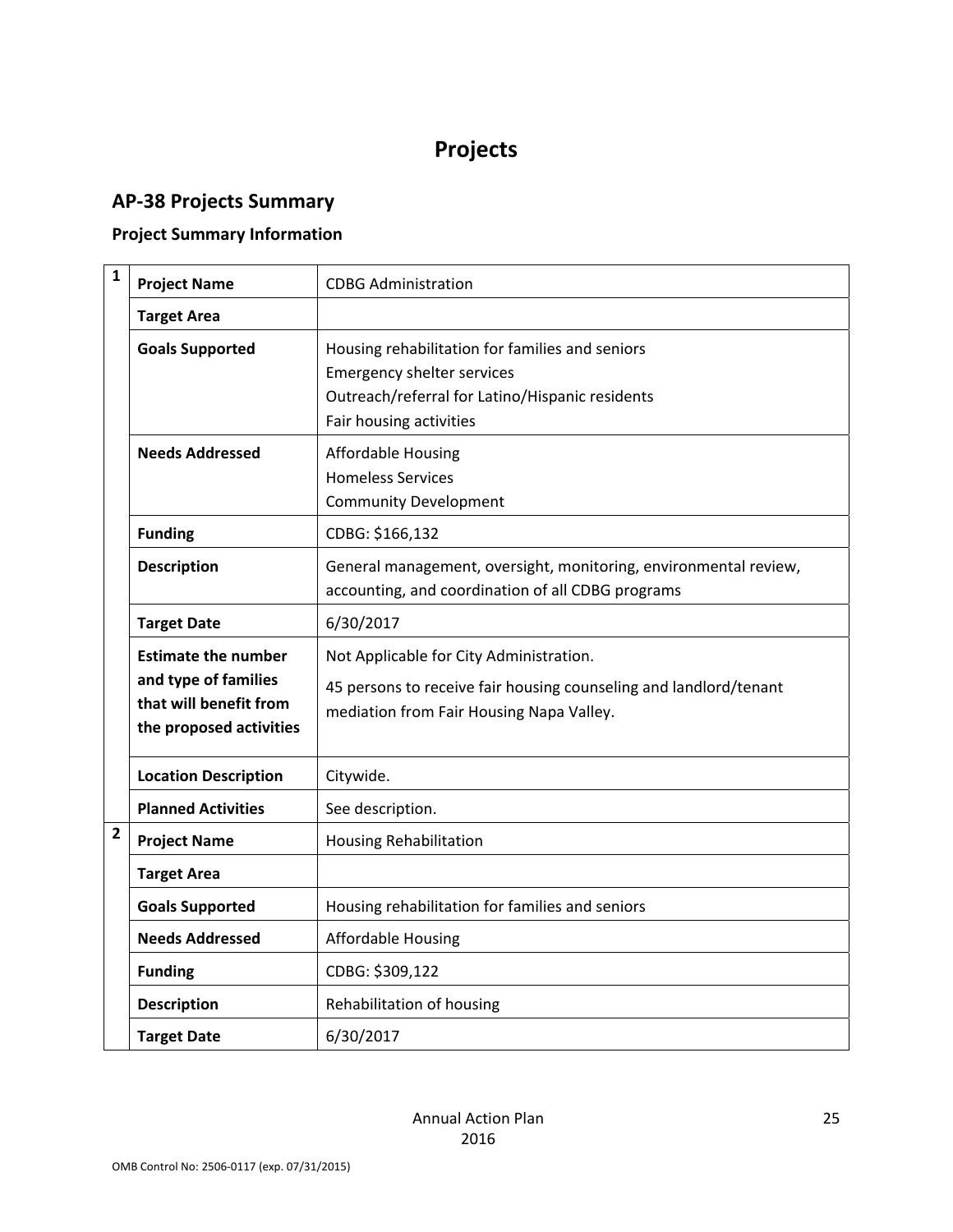|   | <b>Estimate the number</b><br>and type of families<br>that will benefit from<br>the proposed activities | It is estimated that this activity will benefit 25 families with incomes at or<br>below 80 percent of AMI. Households that will benefit from this activity<br>are expected to include seniors, households in need of accessibility<br>improvements, and other households in need of necessary home repairs. |
|---|---------------------------------------------------------------------------------------------------------|-------------------------------------------------------------------------------------------------------------------------------------------------------------------------------------------------------------------------------------------------------------------------------------------------------------|
|   | <b>Location Description</b>                                                                             | Citywide.                                                                                                                                                                                                                                                                                                   |
|   | <b>Planned Activities</b>                                                                               | See description.                                                                                                                                                                                                                                                                                            |
| 3 | <b>Project Name</b>                                                                                     | Non-Profit Capital Improvements                                                                                                                                                                                                                                                                             |
|   | <b>Target Area</b>                                                                                      |                                                                                                                                                                                                                                                                                                             |
|   | <b>Goals Supported</b>                                                                                  | <b>Emergency shelter services</b>                                                                                                                                                                                                                                                                           |
|   | <b>Needs Addressed</b>                                                                                  | <b>Community Development</b>                                                                                                                                                                                                                                                                                |
|   | <b>Funding</b>                                                                                          | CDBG: \$115,781                                                                                                                                                                                                                                                                                             |
|   | <b>Description</b>                                                                                      | Improvements to safe house and family homeless facilities                                                                                                                                                                                                                                                   |
|   | <b>Target Date</b>                                                                                      | 6/30/2017                                                                                                                                                                                                                                                                                                   |
|   | <b>Estimate the number</b><br>and type of families<br>that will benefit from<br>the proposed activities | Increased capacity to serve 15 or more additional individuals annually at<br>NEWS safe house. CANV and Catholic Charities' facilities will maintain a<br>suitable environment for the clients.                                                                                                              |
|   | <b>Location Description</b>                                                                             | Various                                                                                                                                                                                                                                                                                                     |
|   | <b>Planned Activities</b>                                                                               | Capital improvements for increased capacity and rehabilitation of<br>facilities.                                                                                                                                                                                                                            |
| 4 | <b>Project Name</b>                                                                                     | <b>Public Services</b>                                                                                                                                                                                                                                                                                      |
|   | <b>Target Area</b>                                                                                      |                                                                                                                                                                                                                                                                                                             |
|   | <b>Goals Supported</b>                                                                                  | <b>Emergency shelter services</b><br>Outreach/referral for Latino/Hispanic residents                                                                                                                                                                                                                        |
|   | <b>Needs Addressed</b>                                                                                  | <b>Homeless Services</b><br><b>Community Development</b>                                                                                                                                                                                                                                                    |
|   | <b>Funding</b>                                                                                          | CDBG: \$106,674                                                                                                                                                                                                                                                                                             |
|   | <b>Description</b>                                                                                      | All Public Services Approved for the 2016-2017 Annual Action Plan<br>Including: CANV, NEWS and Catholic Charities                                                                                                                                                                                           |
|   | <b>Target Date</b>                                                                                      | 6/30/2017                                                                                                                                                                                                                                                                                                   |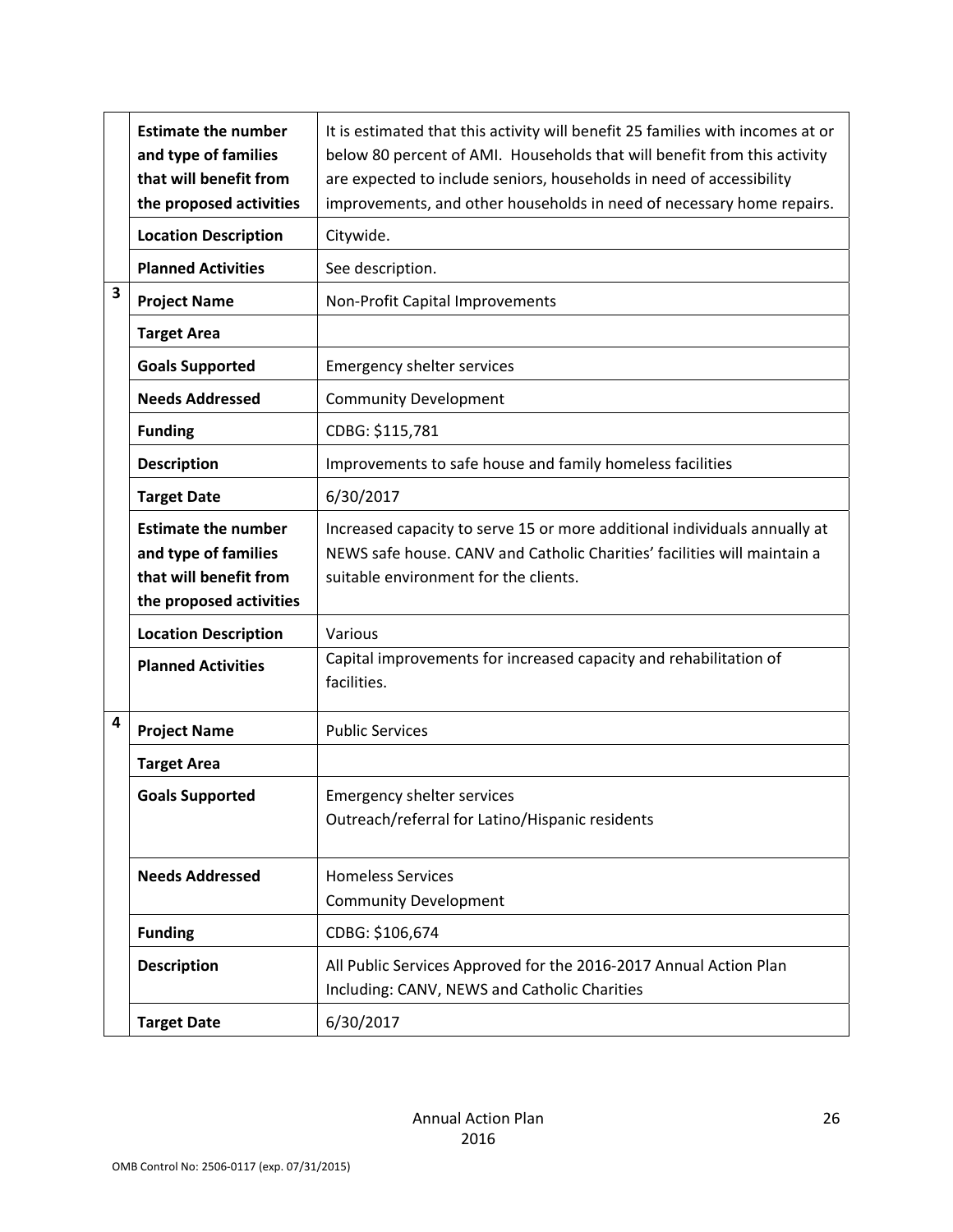|   | <b>Estimate the number</b><br>and type of families<br>that will benefit from<br>the proposed activities | 32 families served at the Community Action Napa Valley family shelter                                                                                            |
|---|---------------------------------------------------------------------------------------------------------|------------------------------------------------------------------------------------------------------------------------------------------------------------------|
|   |                                                                                                         | 175 persons served by a bilingual counselor at the Napa Emergency<br>Women's Shelter                                                                             |
|   |                                                                                                         | 30 families served at the Catholic Charities Rainbow House                                                                                                       |
|   | <b>Location Description</b>                                                                             | Citywide.                                                                                                                                                        |
|   | <b>Planned Activities</b>                                                                               | Provide operational support to Community Action Napa Valley for the<br>emergency family shelter.                                                                 |
|   |                                                                                                         | Provide funding for a bilingual counselor at the Napa Emergency<br>Women's Shelter.                                                                              |
|   |                                                                                                         | Provide operational support to Catholic Charities for the Rainbow House.                                                                                         |
| 5 | <b>Project Name</b>                                                                                     | Affordable Homeownership                                                                                                                                         |
|   | <b>Target Area</b>                                                                                      |                                                                                                                                                                  |
|   | <b>Goals Supported</b>                                                                                  | First time homebuyers                                                                                                                                            |
|   | <b>Needs Addressed</b>                                                                                  | <b>Affordable Housing</b>                                                                                                                                        |
|   | <b>Funding</b>                                                                                          | CDBG: \$60,000                                                                                                                                                   |
|   | <b>Description</b>                                                                                      | Utilities for Habitat for Humanity Saratoga Drive project.                                                                                                       |
|   | <b>Target Date</b>                                                                                      | 6/30/2017                                                                                                                                                        |
|   | <b>Estimate the number</b><br>and type of families<br>that will benefit from<br>the proposed activities | 1 low- or moderate-income family.                                                                                                                                |
|   | <b>Location Description</b>                                                                             | 891 Saratoga Drive                                                                                                                                               |
|   | <b>Planned Activities</b>                                                                               | Provide funding for utilities and associated infrastructure for a Habitat for<br>Humanity house to be sold to a low- or moderate-income first time<br>homebuyer. |
| 6 | <b>Project Name</b>                                                                                     | <b>Unallocated Funds</b>                                                                                                                                         |
|   | <b>Target Area</b>                                                                                      |                                                                                                                                                                  |
|   | <b>Goals Supported</b>                                                                                  | N/A                                                                                                                                                              |
|   | <b>Needs Addressed</b>                                                                                  | N/A                                                                                                                                                              |
|   | <b>Funding</b>                                                                                          | CDBG: \$94,745                                                                                                                                                   |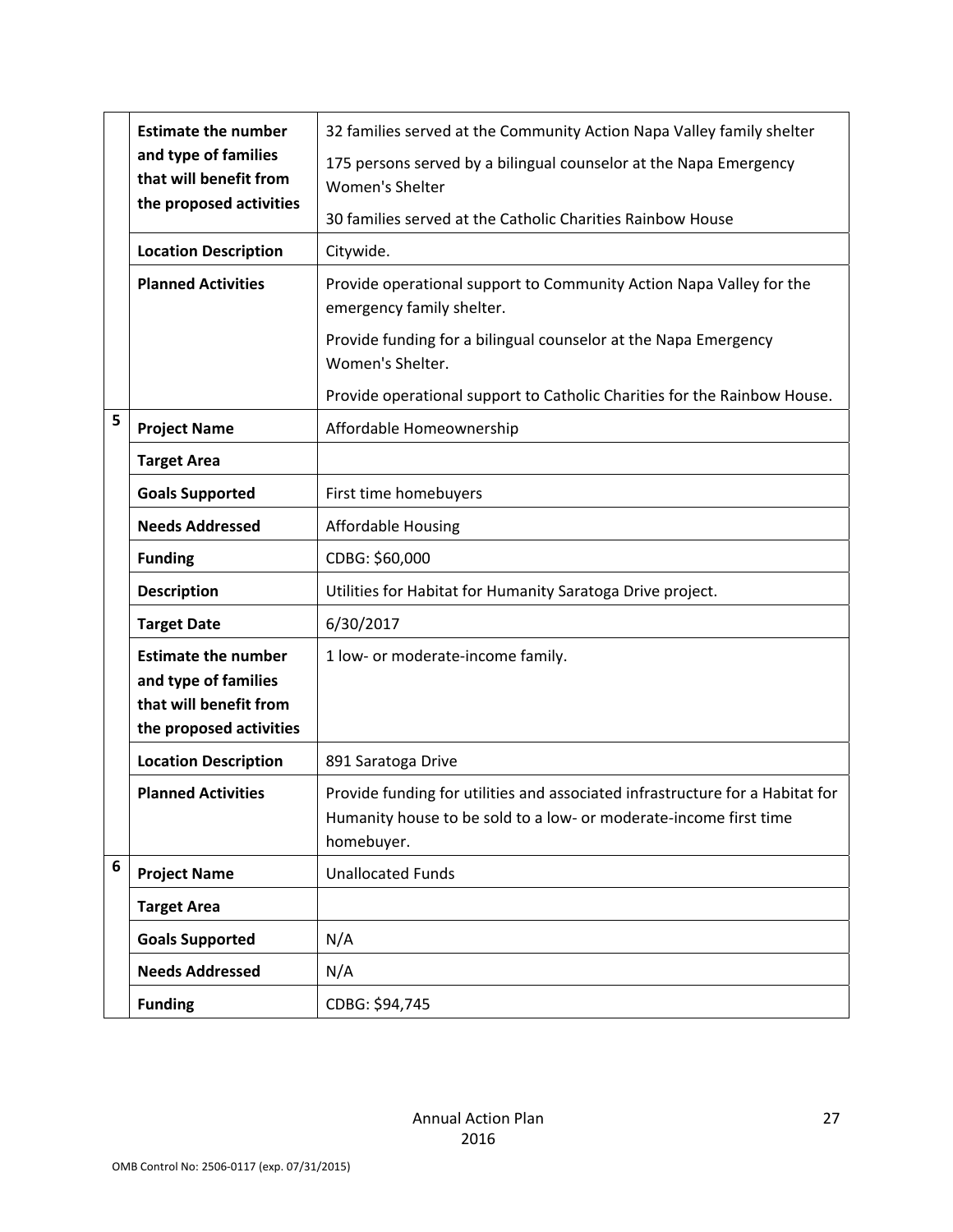|  | <b>Description</b>                                                                                      | \$68,096 of unallocated revolving loan program income that is expected to<br>be received in Fiscal Year 2016-2017. The City does not allocate these<br>funds until such time that the program income has been received. An<br>additional \$26,649 in non-revolving loan program income funds remains<br>unallocated at this time. The non-revolving loan funds will be available to<br>all qualified sub recipients to apply for with the next round of available<br>funding. |
|--|---------------------------------------------------------------------------------------------------------|-------------------------------------------------------------------------------------------------------------------------------------------------------------------------------------------------------------------------------------------------------------------------------------------------------------------------------------------------------------------------------------------------------------------------------------------------------------------------------|
|  | <b>Target Date</b>                                                                                      | 6/30/2017                                                                                                                                                                                                                                                                                                                                                                                                                                                                     |
|  | <b>Estimate the number</b><br>and type of families<br>that will benefit from<br>the proposed activities | N/A                                                                                                                                                                                                                                                                                                                                                                                                                                                                           |
|  | <b>Location Description</b>                                                                             | Citywide                                                                                                                                                                                                                                                                                                                                                                                                                                                                      |
|  | <b>Planned Activities</b>                                                                               | N/A                                                                                                                                                                                                                                                                                                                                                                                                                                                                           |

**Table 9 – Project Summary**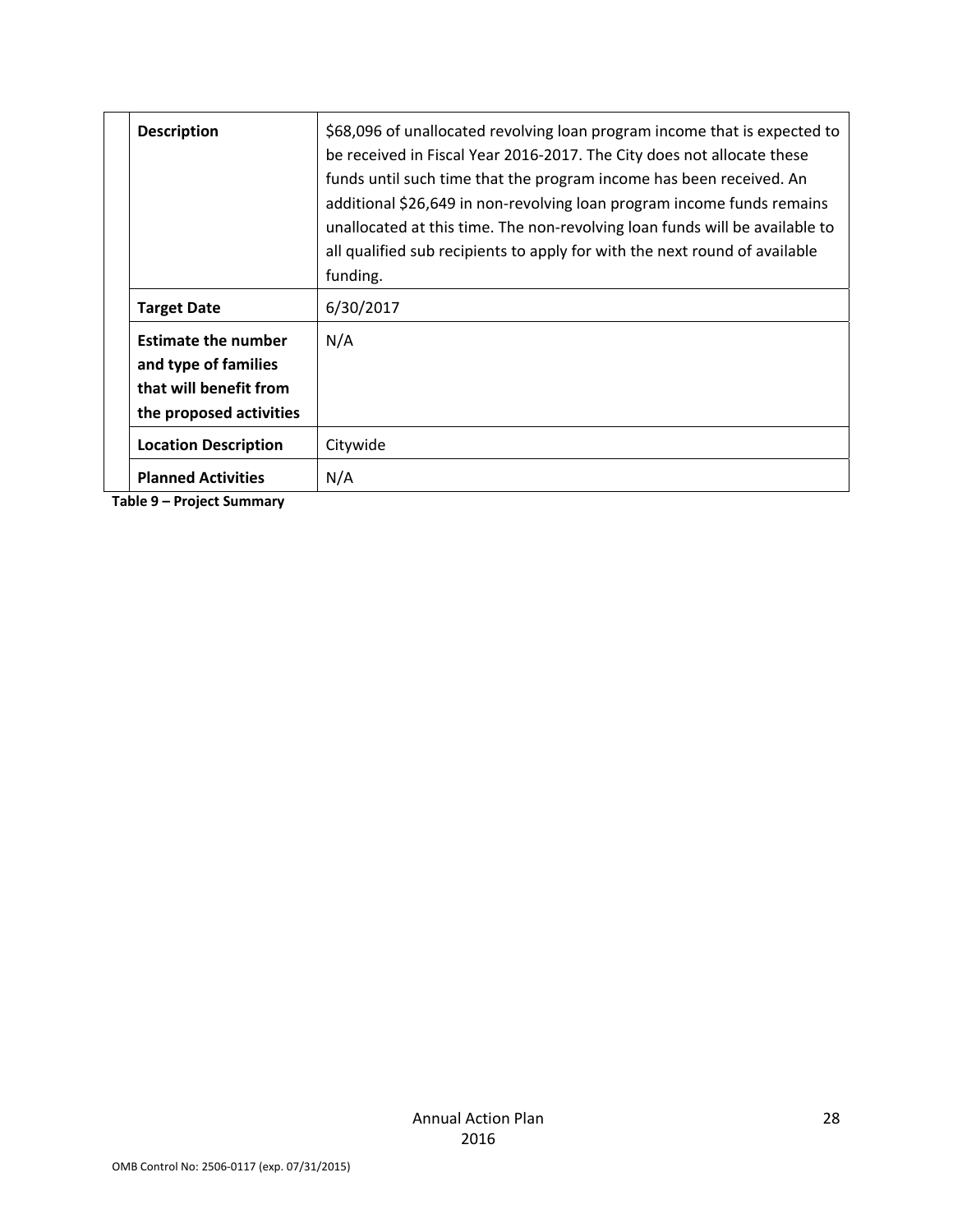# **AP‐50 Geographic Distribution – 91.220(f)**

# **Description of the geographic areas of the entitlement (including areas of low‐income and minority concentration) where assistance will be directed**

To the extent that activities funded through CDBG serve a particular geographic area, these activities are located in lower-income Census Tract Block Groups, according to CDBG regulations (i.e. low/moderate income area benefit). During the Fiscal Year 2016‐2017, there are currently no projects targeted to a geographic area. If the proceeds from the sale of the former Redevelopment property (as discussed in AP-15) leads to another round of funding availability, any activities that serve a geographic area, such as sidewalk and ADA improvements, will be funded based on CDBG regulations.

In Fiscal Year 2016‐2017 Napa plans to allocate funds to organizations that provide housing and services to low‐ and moderate‐income persons, based on CDBG program regulations (low/moderate income limited clientele). This consists of funding allocated to facilities and organizations providing services to homeless individuals and victims of domestic violence, as well as to support fair housing activities.

#### **Geographic Distribution**

|                                           | Target Area   Percentage of Funds |
|-------------------------------------------|-----------------------------------|
|                                           |                                   |
| <b>Table 10 - Geographic Distribution</b> |                                   |

#### **Rationale for the priorities for allocating investments geographically**

See above.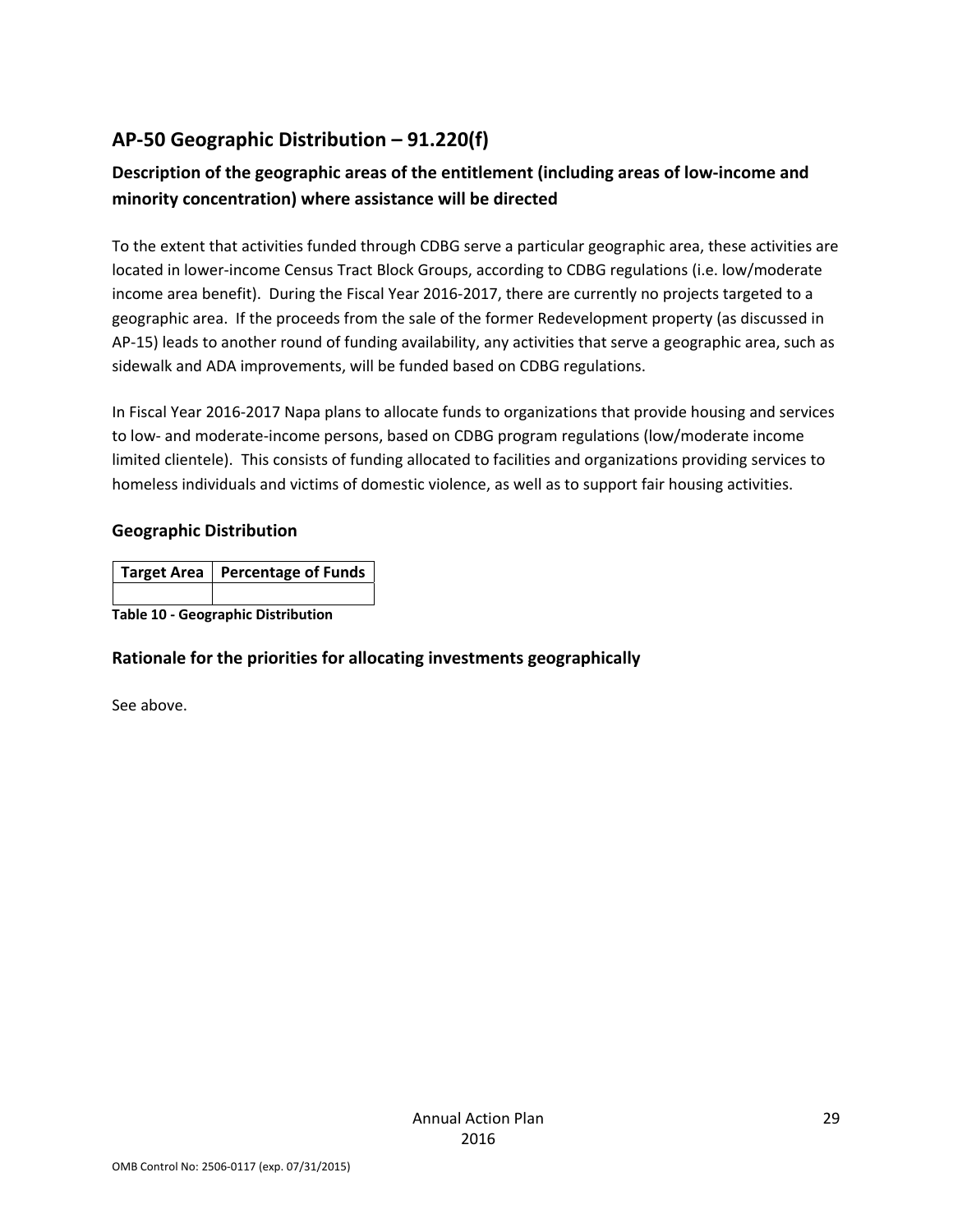# **Affordable Housing**

# **AP‐55 Affordable Housing – 91.220(g)**

#### **Introduction**

This section specifies goals for the number of households to be provided with affordable housing due to City of Napa CDBG expenditures within the Fiscal Year 2016‐2017 by household type and type of activity. Per HUD guidelines, this section does not include the provision of emergency shelter, transitional shelter, or social services.

The Second Year Action Plan allocates funding to provide households with affordable housing by providing utilities to a first‐time homebuyer project as well as through housing rehabilitation, as discussed in sections AP‐35 and AP‐38. The City's housing rehabilitation activities provide low‐ and moderate‐income homeowners with funding to complete needed home repairs and accessibility modifications, allowing these households to remain in their homes. The program primarily serves elderly households and households that include individuals with disabilities.

| One Year Goals for the Number of Households to be Supported |    |
|-------------------------------------------------------------|----|
| <b>Homeless</b>                                             |    |
| Non-Homeless                                                |    |
| Special-Needs                                               | つつ |
| Total                                                       | 26 |

**Table 11 ‐ One Year Goals for Affordable Housing by Support Requirement**

| One Year Goals for the Number of Households Supported Through |    |
|---------------------------------------------------------------|----|
| Rental Assistance                                             |    |
| The Production of New Units                                   |    |
| Rehab of Existing Units                                       | 25 |
| <b>Acquisition of Existing Units</b>                          |    |
| Total                                                         | ንና |

**Table 12 ‐ One Year Goals for Affordable Housing by Support Type**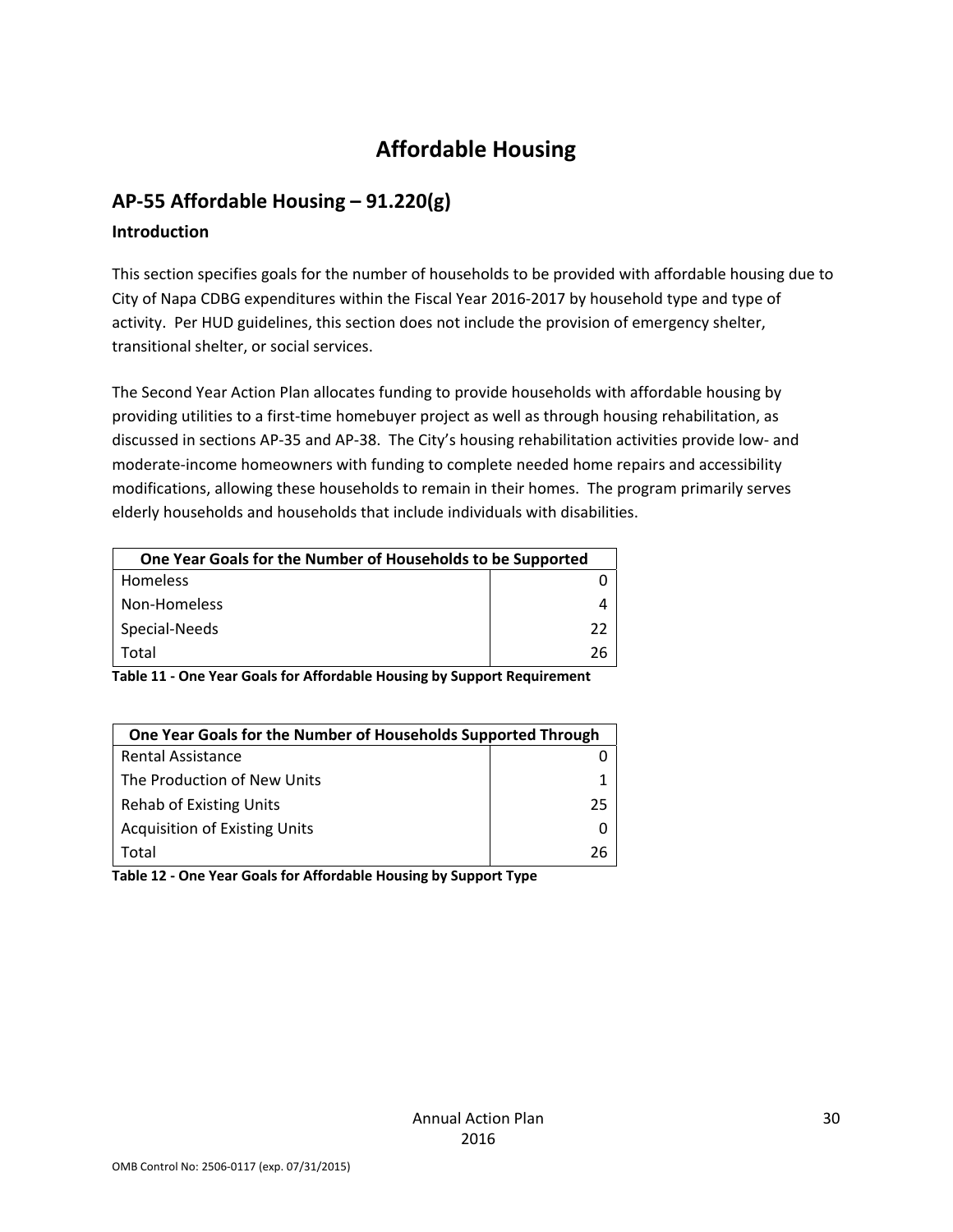# **AP‐60 Public Housing** *–* **91.220(h)**

#### **Introduction**

This section is not applicable; the City of Napa does not own or operate any public housing units.

### **Actions planned during the next year to address the needs to public housing**

This section is not applicable; the City of Napa does not own or operate any public housing units.

# **Actions to encourage public housing residents to become more involved in management and participate in homeownership**

This section is not applicable; the City of Napa does not own or operate any public housing units.

# **If the PHA is designated as troubled, describe the manner in which financial assistance will be provided or other assistance**

This section is not applicable; the City of Napa does not own or operate any public housing units.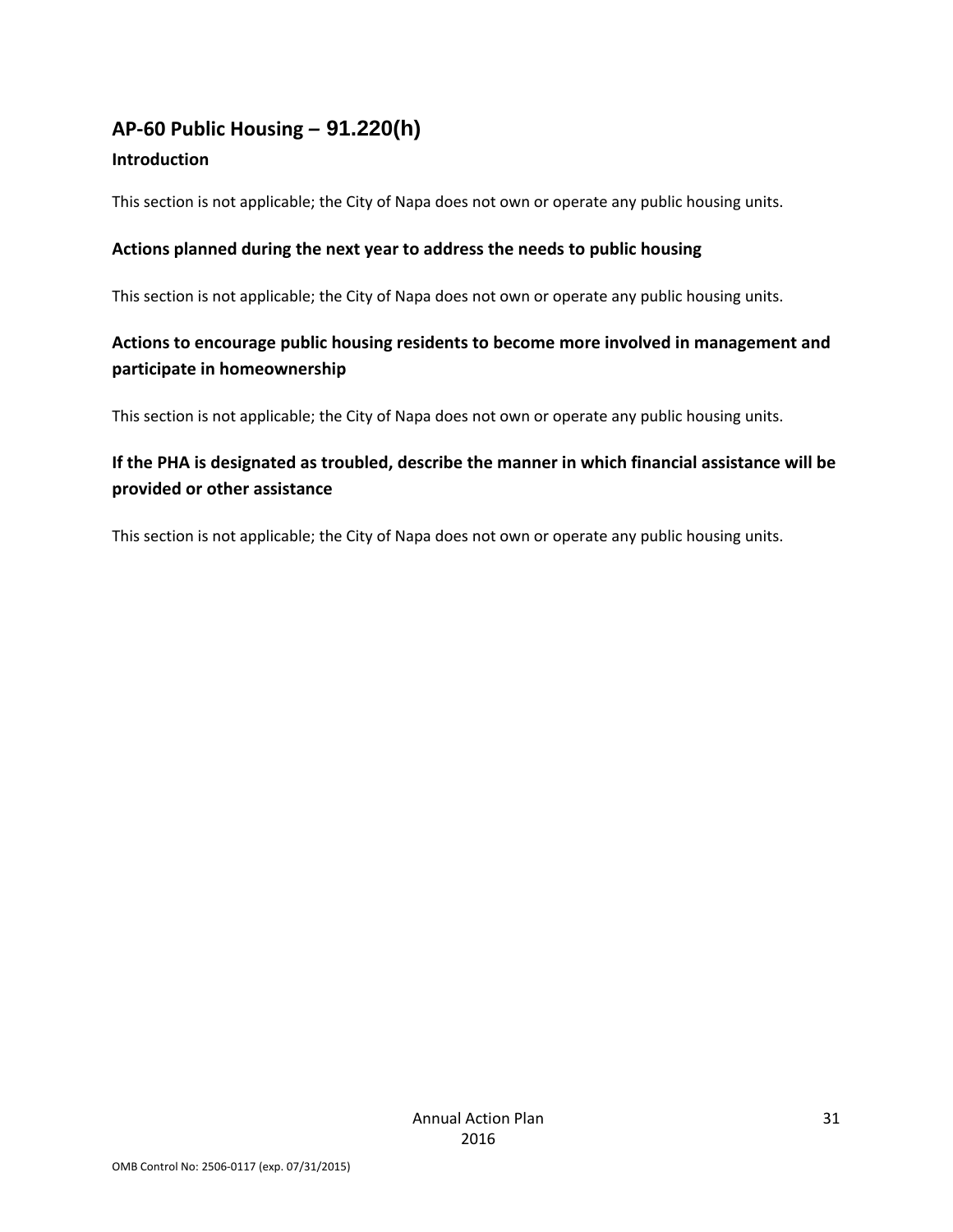# **AP‐65 Homeless and Other Special Needs Activities – 91.220(i)**

#### **Introduction**

Napa participates in the Napa County Continuum of Care, which seeks to coordinate housing and supportive services to assist homeless individuals and families in securing permanent housing. The City's Second Year Annual Action Plan supports the Continuum of Care's activities to address homelessness.

# **Describe the jurisdictions one‐year goals and actions for reducing and ending homelessness including**

## **Reaching out to homeless persons (especially unsheltered persons) and assessing their individual needs**

As discussed in the Consolidated Plan, the City of Napa addresses homelessness on an ongoing basis in coordination with the Napa County Continuum of Care. As a part of these efforts, the City of Napa supports a variety of ongoing outreach activities, detailed in section MA‐30 of the Consolidated Plan. Napa's one‐year goals and projects specified in the Second Year Annual Action Plan support these efforts by providing operational support to the CANV family shelter and Catholic Charities' Rainbow House, which both offer outreach, assessment, and referral to individuals and households experiencing homelessness. In addition, projects included in the Second Year Annual Action Plan include providing funding for a Spanish‐speaking counselor at the Napa Emergency Women's Shelter.

#### **Addressing the emergency shelter and transitional housing needs of homeless persons**

The Second Year Annual Action Plan allocates funding to provide support to the CANV family shelter, the Napa Emergency Women's shelter and the Catholic Charities' Rainbow House, which support the City's ongoing efforts to address emergency and transitional housing needs in Napa. The City of Napa also engages in ongoing activities to address the emergency shelter and transitional housing needs of homeless persons through participation in the Continuum of Care and by maintaining close networks with agencies that provide emergency and transitional housing to Napa residents (see section MA‐30 of the Consolidated Plan). Additionally, the City ensures that local policies, as detailed in the City's Housing Element, facilitate the development of emergency and transitional housing. Additionally, the City, Housing Authority, and County are currently working with outside consultants to redesign the community's homeless system in order to implement national best practices including a housing‐ focused approach.

**Helping homeless persons (especially chronically homeless individuals and families, families with children, veterans and their families, and unaccompanied youth) make the transition to permanent housing and independent living, including shortening the period of time that individuals and families experience homelessness, facilitating access for homeless individuals**

Annual Action Plan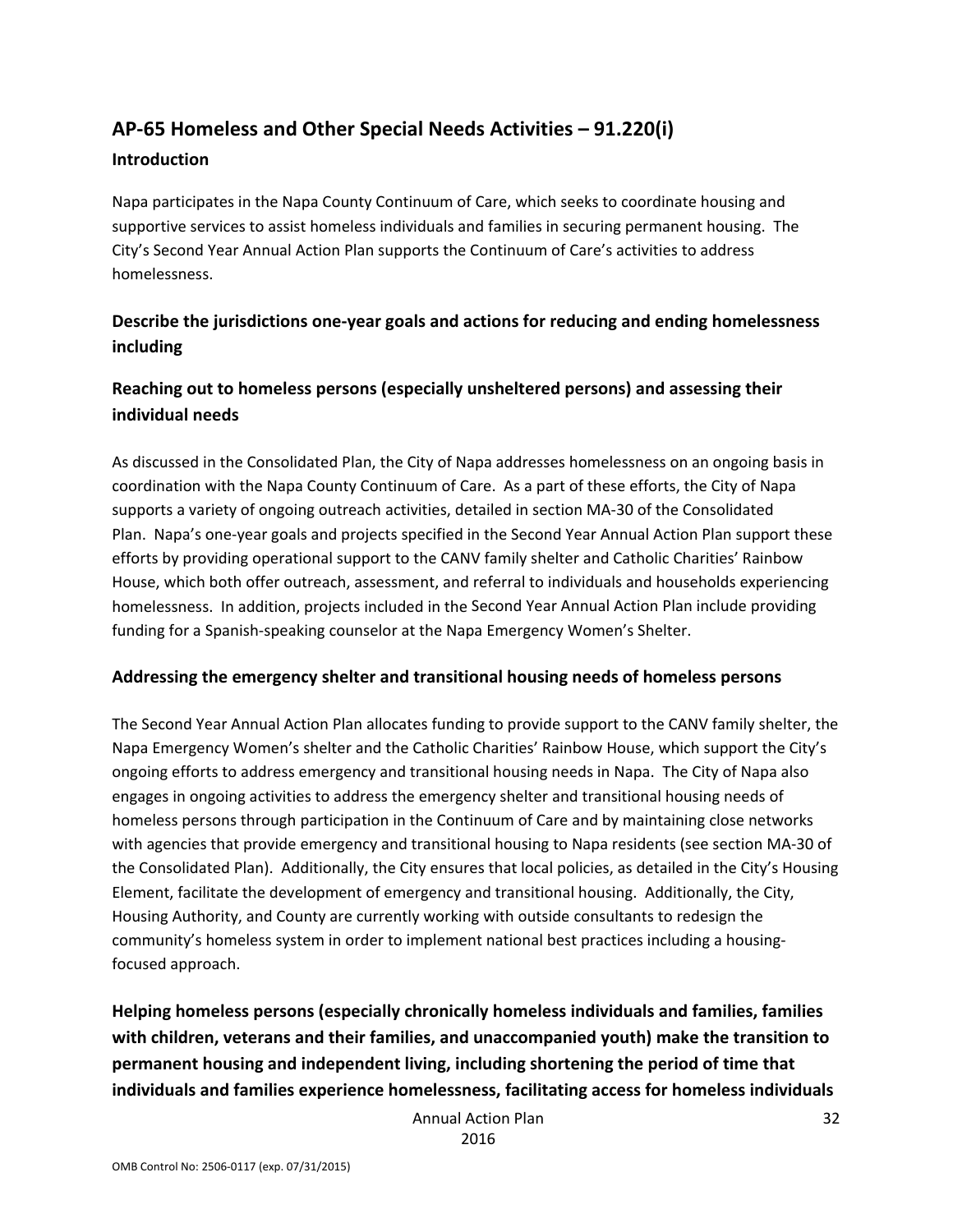## **and families to affordable housing units, and preventing individuals and families who were recently homeless from becoming homeless again**

Along with the City of Napa, there are a number of agencies in and near Napa that provide assistance to help homeless persons make the transition to permanent housing and independent living, as detailed in section MA-30 of the Consolidated Plan. The City engages in ongoing coordination with these agencies, in part through participation in the Napa County Continuum of Care.

The Annual Plan allocates funding to the Community Action Napa Valley family shelter, Napa Emergency Women's Shelter and Catholic Charities Rainbow House, all of which provide services to assist homeless people transition to permanent housing. The City's ability to further support services for people transitioning from homelessness is somewhat limited by funding constraints, including the CDBG program's 15 percent cap on public services spending. However, as described above, the City, Housing Authority, and County have engaged consultants to assist in redesigning the community's housing and shelter system to shorten shelter stays and increase the number of homeless households leaving shelters for permanent housing.

In addition to services that are targeted specifically to households transitioning from homelessness, access to affordable housing is critical to help homeless individuals and families transition from homelessness. The City regularly uses its Affordable Housing Impact Fee Fund, General Fund and other funding sources to provide financial support to affordable developments. For the Second Year Annual Action Plan the City is also utilizing CDBG funding to support the construction of one new affordable unit. Napa also ensures that City ordinances and policies are designed to facilitate affordable housing production and remove constraints to the development of affordable housing. Programs to address the City's affordable housing needs are discussed in greater detail elsewhere in the Consolidated Plan and in the City's Housing Element.

**Helping low‐income individuals and families avoid becoming homeless, especially extremely low‐income individuals and families and those who are: being discharged from publicly funded institutions and systems of care (such as health care facilities, mental health facilities, foster care and other youth facilities, and corrections programs and institutions); or, receiving assistance from public or private agencies that address housing, health, social services, employment, education, or youth needs.**

The City implements a number of policies and programs to provide access to affordable housing, which is essential to prevent homelessness among at-risk households, as detailed elsewhere in the 2015-2020 Consolidated Plan and in the City's Housing Element. Ongoing actions that the City of Napa engages in to provide access to affordable housing include, but are not limited to:

- Operating the Section 8 Housing Choice Voucher program;
- Providing rental assistance through the Housing Authority's Family Unification Program, which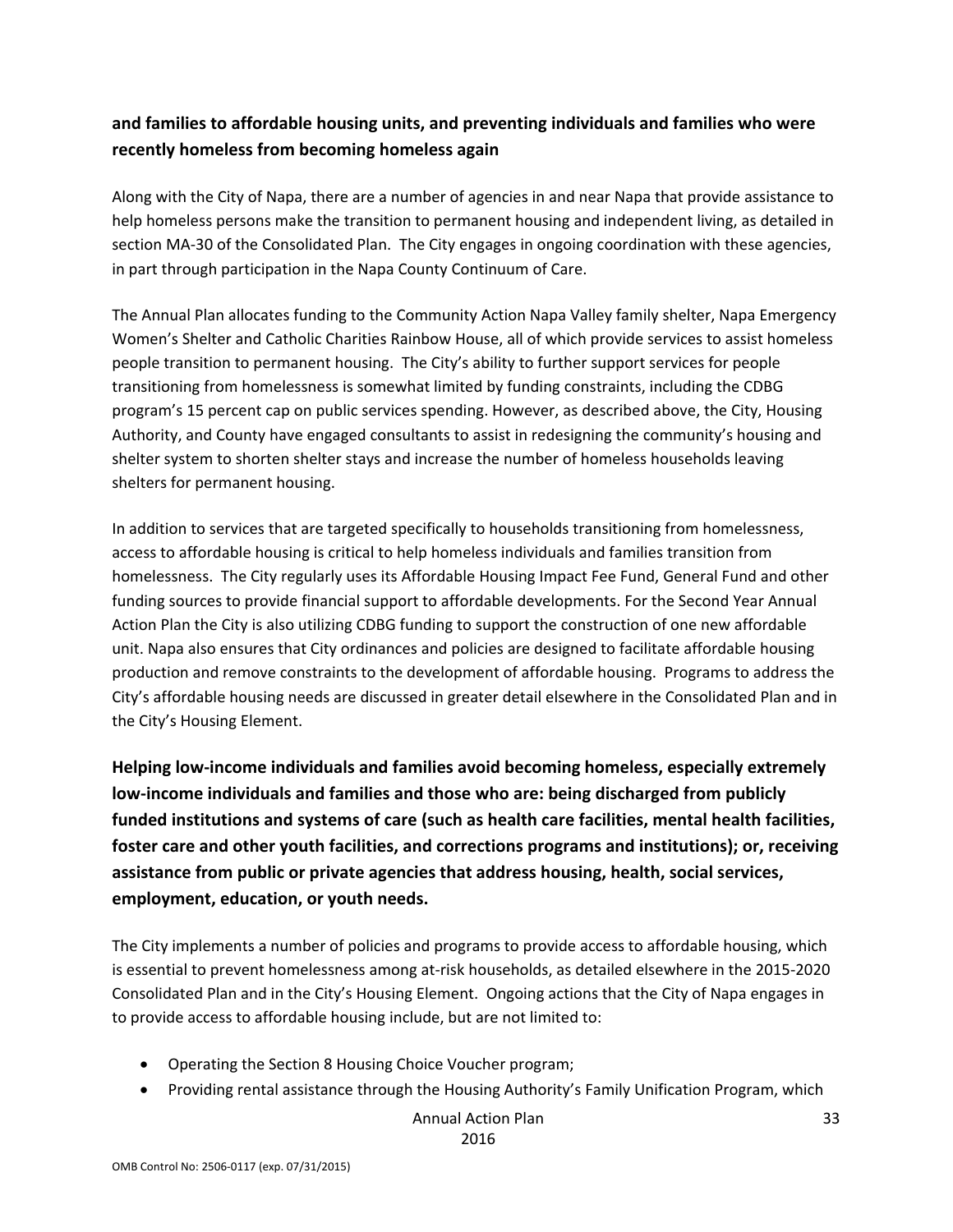can be used by youth aging out of foster care and by families at-risk of losing their children due to lack of housing or risk of homelessness;

- Adopting land use and other regulations that support the development of affordable housing, emergency shelters, transitional housing, and permanent supportive housing; and
- Providing financial support for affordable housing activities.

In addition to ongoing activities, the City of Napa uses available funding sources to provide financial support to assist in the development of new affordable housing developments, including developments for at-risk populations or populations with special needs.

Many extremely low‐income and special needs households may require specific services to avoid becoming homeless. Sections MA‐30 and MA‐35 of the Consolidated Plan detail services available to households in Napa that are at risk of becoming homeless. In addition, the Second Year Annual Action Plan allocates funding to support fair housing activities, which can assist in preventing wrongful evictions and discriminatory housing practices that could result in homelessness. A shortage of funding constitutes the primary barrier to helping low-income individuals and families to avoid becoming homeless.

| One year goals for the number of households to be provided housing through the use of HOPWA for: |     |  |
|--------------------------------------------------------------------------------------------------|-----|--|
| Short-term rent, mortgage, and utility assistance to prevent homelessness of the                 | N/A |  |
| individual or family                                                                             |     |  |
| Tenant-based rental assistance                                                                   | N/A |  |
| Units provided in housing facilities (transitional or permanent) that are being                  | N/A |  |
| developed, leased, or operated                                                                   |     |  |
| Units provided in transitional short-term housing facilities developed, leased, or               | N/A |  |
| operated with HOPWA funds                                                                        |     |  |
| Total                                                                                            | N/A |  |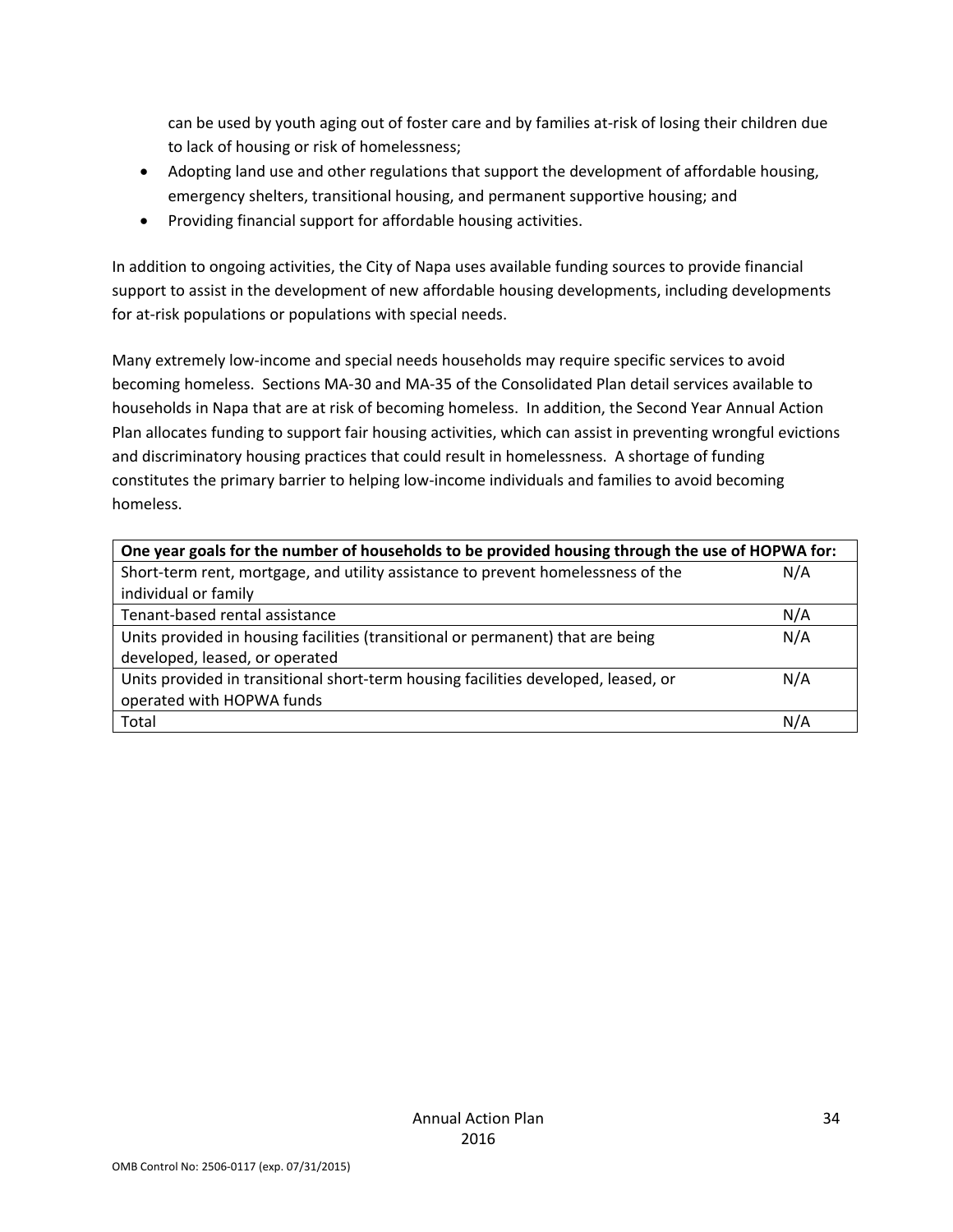# **AP‐75 Barriers to affordable housing – 91.220(j) Introduction**

In accordance with State law, the City of Napa adopted an updated Housing Element in 2015 that details how the jurisdiction will plan for affordable housing, including an analysis of public policies that serve as barriers to affordable housing and specific actions that the City will take to remove any barriers. The City's 2015 Housing Element found that City policies generally support affordable housing production rather than serve as a constraint (see Section MA‐40 of the Consolidated Plan). Nonetheless, the Housing Element includes actions that the City will take to further support affordable housing through City policies, as discussed below.

**Actions it planned to remove or ameliorate the negative effects of public policies that serve as barriers to affordable housing such as land use controls, tax policies affecting land, zoning ordinances, building codes, fees and charges, growth limitations, and policies affecting the return on residential investment**

The Housing Element Update contains the following programs to remove barriers to the provision of new and rehabilitated affordable housing:

- Identification of 60 sites to meet Napa's Regional Housing Need Allocation (RHNA) goal of 835 new units for the planning period (which includes 432 units for extremely low to moderate income households). The Housing Element indicates these 60 sites have a combined development capacity of over 3,000 housing units.
- Adoption of a Downtown Specific Plan (2012), which designated numerous additional mixed-use sites that allow for multifamily housing.
- Recent revisions to the City's parking regulations.
- Recommended expansion of the City's Affordable Housing Overlay Zone, although the Housing Element considers this zoning tool to be usable only for ownership housing due to a recent court ruling (Palmer) that prohibits inclusionary housing requirements for market-rate rental projects.

Numerous additional policies and programs in the City of Napa's updated Housing Element will work together to reduce barriers to affordable housing and further facilitate affordable housing production. For further information see

http://www.cityofnapa.org/index.php?option=com\_content&view=article&id=1748&Itemid=896.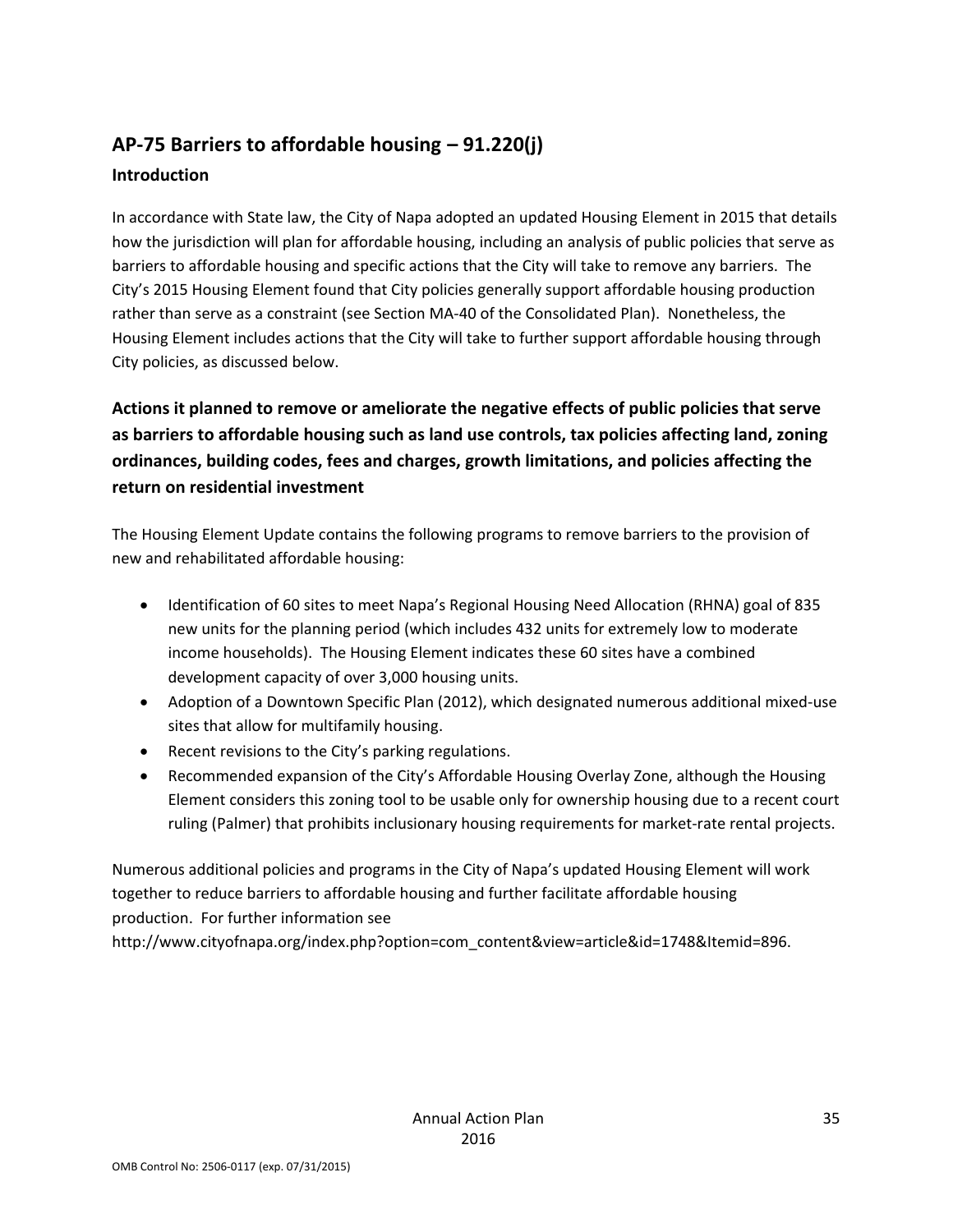# **AP‐85 Other Actions – 91.220(k)**

#### **Introduction**

The City of Napa uses a number of strategies to address the affordable housing, homeless, and community development needs identified in the Consolidated Plan. This section provides an overview of the City's ongoing activities and planned future actions to address obstacles to meeting underserved needs, foster and maintain affordable housing, reduce lead‐based paint hazards, reduce the number of poverty‐level families, develop institutional structure, and enhance coordination between housing providers and social service agencies.

#### **Actions planned to address obstacles to meeting underserved needs**

As discussed in section AP‐35 above, a shortage of funding for affordable housing, homeless services, and community development activities is the primary obstacle to meeting underserved needs in Napa. The City of Napa actively pursues federal, State, local, and private funding sources to address underserved needs, and will continue to explore new and existing funding sources during the planning period and in subsequent years.

#### **Actions planned to foster and maintain affordable housing**

The City of Napa has a number of policies already in place and additional planned actions to foster and maintain affordable housing during the Fiscal Year 2016‐2017 as well as in subsequent years. Ongoing and planned future actions to support the development and preservation of affordable housing are detailed in the City's 2015‐2023 Housing Element and throughout the 2015‐2020 Consolidated Plan. These actions include, but are not limited to:

- Identification of sites for affordable housing, including sites zoned to densities sufficient to make affordable housing development feasible;
- Providing Section 8 Housing Choice Vouchers to low-income households through the Housing Authority;
- Efforts to ensure that City zoning regulations and other policies support the development of affordable and special needs housing;
- Collecting impact fees for market‐rate residential and nonresidential development, which accrues to the City's Affordable Housing Impact Fee Fund to support future affordable housing activities;
- Monitoring properties with affordability restrictions to determine when restrictions are set to expire and working with property owners to maintain affordability;
- Implementation of the City's Condominium Conversion Ordinance, which prevents the conversion of rental units when there is a shortage of rental housing; and
- Providing financial support to the development and preservation of affordable housing and housing for households with special needs.

Annual Action Plan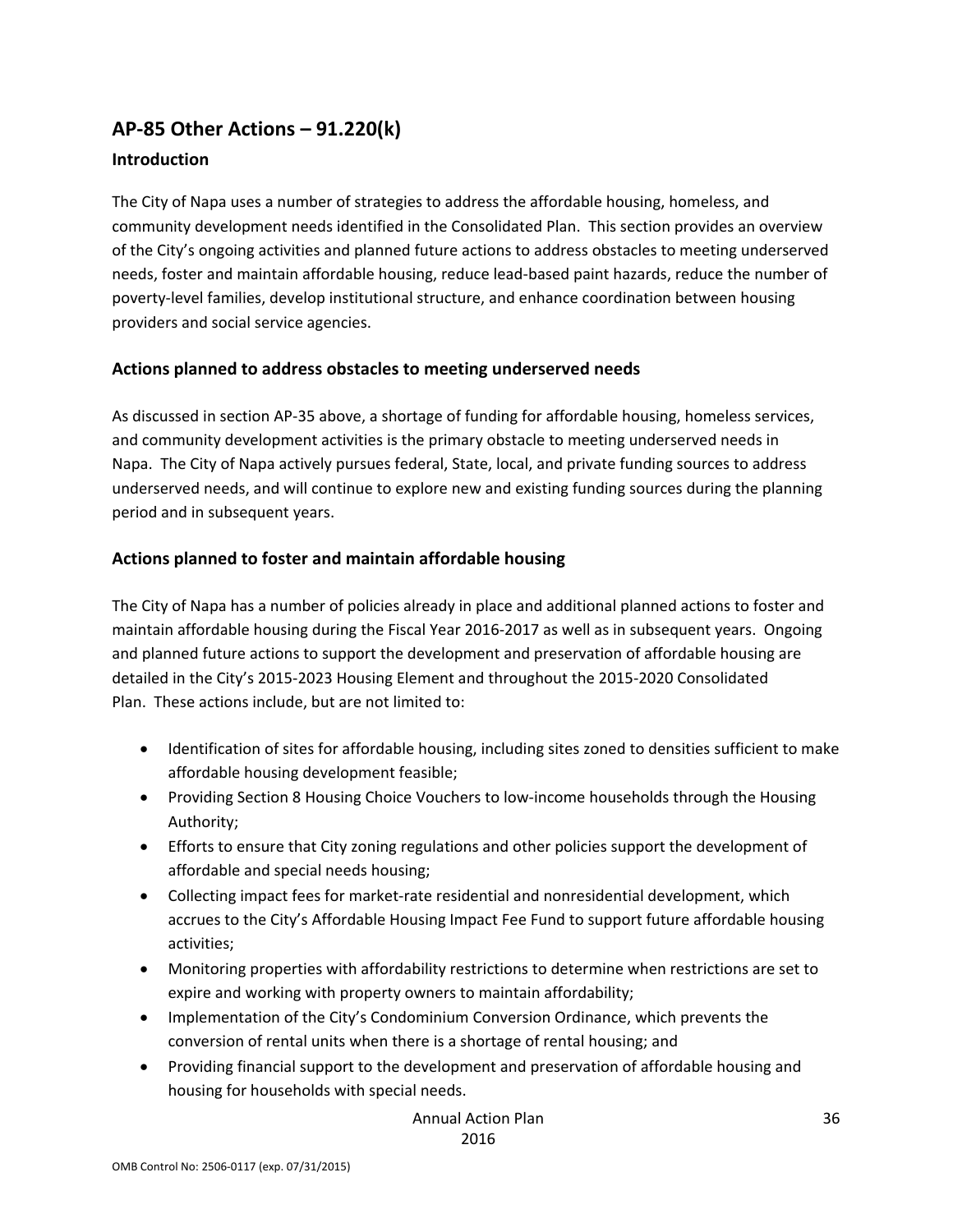For the Second Year Annual Action Plan the City is utilizing CDBG funding to support the construction of one new affordable unit. In addition, the City also intends to use other available resources to support the development of affordable housing. Proceeds from the sale of the former Redevelopment owned property (as discussed in AP‐15) could be substantial enough to assist in acquisition and rehabilitation of an existing property (or multiple smaller properties) for affordable housing.

The City has reserved approximately \$432,000 from the City's Affordable Housing Impact Fee Fund for two affordable housing developments, which is expected to be disbursed after June 30, 2016, and has an additional \$3.3 million in the Affordable Housing Impact Fee Fund that is available to support additional affordable housing projects after June 30, 2016. As additional revenues accrue to the Affordable Housing Impact Fee Fund from City fees and other sources, the City will make these funds available to support affordable housing activities, including new construction and preservation, on an ongoing basis.

As shown in sections AP‐35 and AP‐38 above and in section SP‐45 of the Consolidated Plan, the City plans to continue to use CDBG funds to support housing rehabilitation for low‐ and moderate‐income households during the Fiscal Year 2016‐2017 and in future years. This program helps to preserve existing units and allows low‐ and moderate‐income households to remain in their homes.

#### **Actions planned to reduce lead‐based paint hazards**

As discussed in section SP‐65 of the Consolidated Plan, Napa operates a Lead Based Paint Abatement Program as part of the City's Rehabilitation Loan Program. The Second Year Annual Action Plan will continue to implement housing rehabilitation activities, as discussed in sections AP‐35 and AP‐38 above, and the Lead Based Paint Abatement Program will continue to be incorporated into City-funded housing rehabilitation activities. All low‐income residents of Napa are eligible for the program and lead based paint testing.

Actions to address lead‐based paint programs are integrated into housing policies and procedures due to the incorporation of testing and remediation of lead hazards in the City's housing rehabilitation program and Section 8 Housing Choice Voucher program. The Housing Rehabilitation Specialist in charge of the Rehabilitation Loan Program is a certified as a lead‐based paint inspector and risk assessor with the California Department of Public Health. The City also distributes information on lead‐based paint to participants in the Section 8 Housing Choice Voucher program and Housing Rehabilitation Loan program. In addition, the City specifically prohibits contractors that participate in City housing programs from using lead‐based paint in their work.

## **Actions planned to reduce the number of poverty‐level families**

The Annual Plan allocates funding for the Community Action Napa Valley emergency family shelter, the Napa Emergency Women's Shelter and the Catholic Charities' Rainbow House, all of which provide shelter and services to families in crisis. Services provided at these facilities include counseling,

Annual Action Plan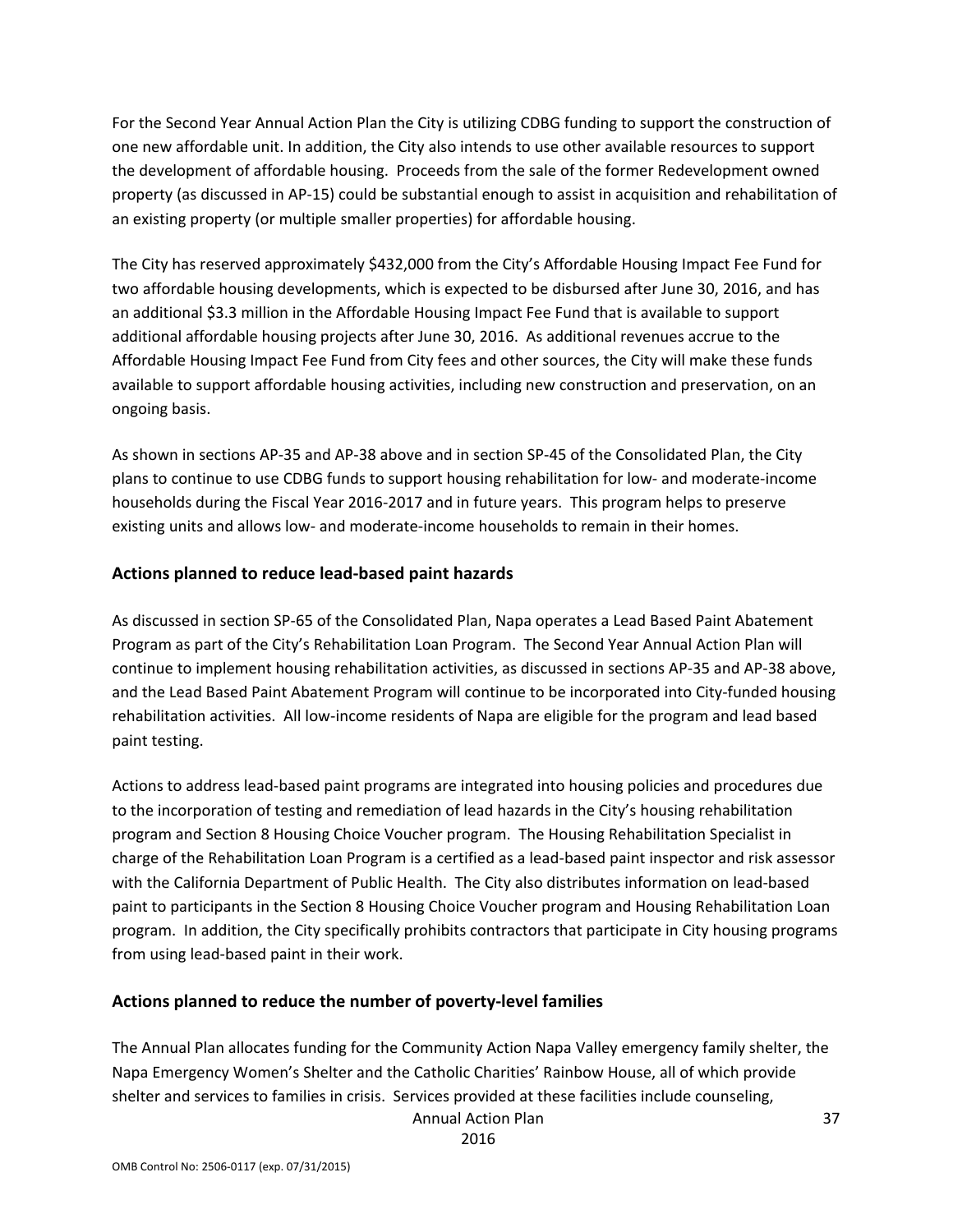assistance with finding employment, and other services to help families to exit from homelessness.

On an ongoing basis, the City of Napa addresses poverty more broadly both through City programs and in cooperation with other governmental agencies and local service organizations. The City's affordable housing policies, discussed in greater detail above, in the Consolidated Plan, and in the City's 2015‐2023 Housing Element, assist in providing affordable housing to lower-income households. For many households with poverty‐level incomes, affordable housing is a necessary first step in overcoming poverty because households experiencing high housing cost burden, overcrowding, or other unstable living environments are often unable to take steps to overcome poverty without first securing suitable affordable housing. Napa's ongoing economic development efforts help to stimulate economic expansion and job growth, potentially providing employment opportunities that will serve as a means for local households to earn incomes sufficient to overcome poverty.

In addition programs and policies that are implemented by City agencies, the City of Napa addresses poverty through close coordination with governmental and nonprofit service agencies that provide permanent supportive housing or services that address barriers to overcoming poverty. Relevant services available through other governmental or non‐profit agencies include job training, assistance with finding employment, low- or no-cost childcare, life skills training, mental health services, and drug and alcohol counseling, as detailed in sections MA‐30 and MA‐35 of the Consolidated Plan. The City and other agencies that serve low‐income households and homeless individuals and families provide cross‐ referrals to ensure that residents are aware of all available services and potential housing opportunities.

#### **Actions planned to develop institutional structure**

The City of Napa engages in ongoing internal coordination and coordination with other agencies to address affordable housing, homeless, and community development needs in the City, and will continue this coordination during the Fiscal Year 2016‐2017 and in subsequent years. The institutional structure that addresses these needs is described in detail in section SP‐40 of the Consolidated Plan. Key agencies in the institutional structure include the City of Napa, the Housing Authority of the City of Napa, the Napa County Health and Human Services Department, affordable housing providers, homeless service providers, agencies that offer housing and supportive services to formerly homeless individuals and families and those at risk of homelessness, and other health and social service agencies.

## **Actions planned to enhance coordination between public and private housing and social service agencies**

The City of Napa continues to participate in the Napa County Continuum of Care, which serves a critical role in coordinating services between public agencies, affordable housing providers, and social service agencies. Representatives from the Napa Police Department and the Housing Authority of the City of Napa plan to continue to serve on the Continuum of Care Governing Board to further these efforts.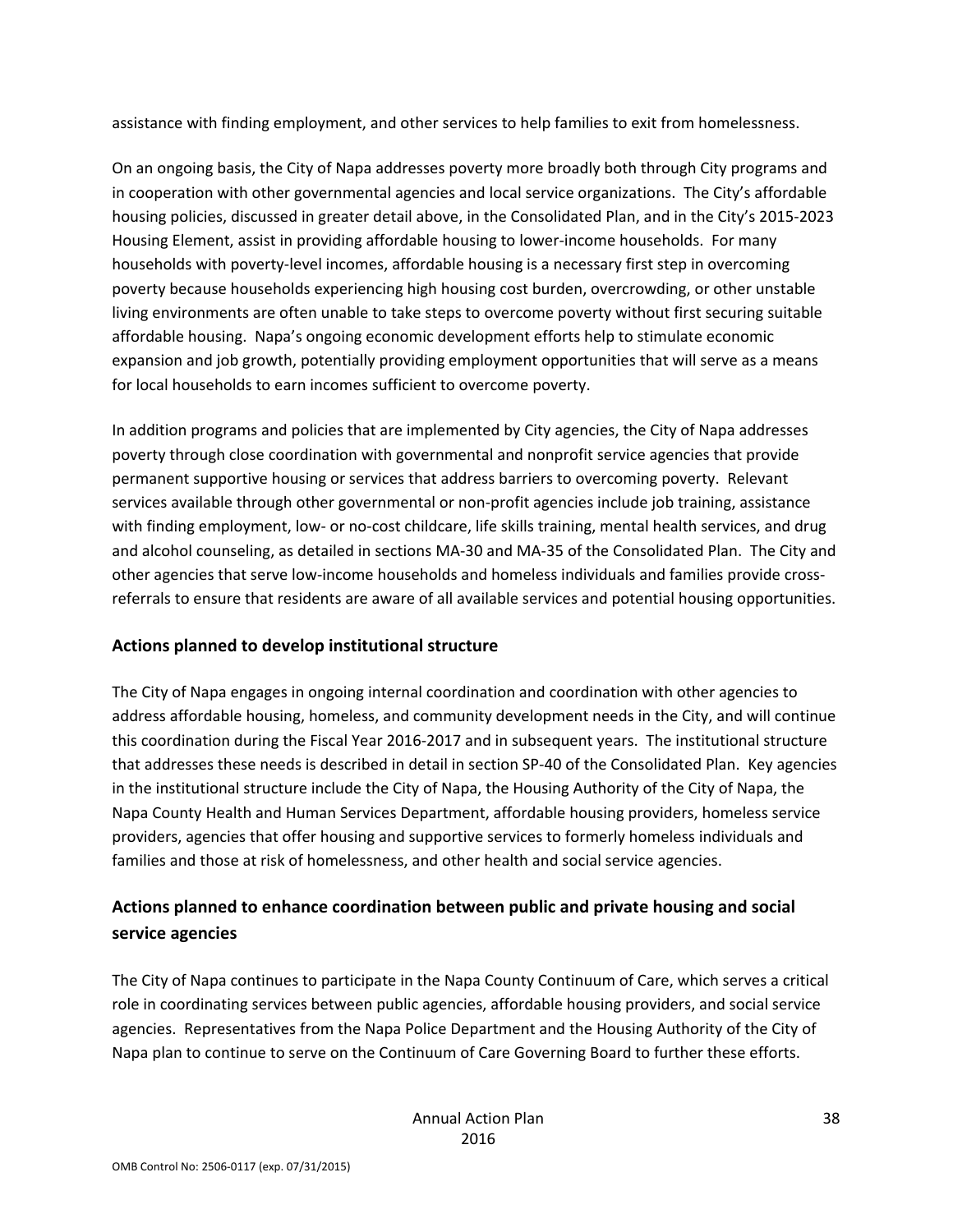In addition, on an ongoing basis the City of Napa works with affordable housing developers to construct and manage affordable housing in the City and with County agencies and nonprofit service providers to provide social services to residents. The City will continue to support these entities to achieve affordable housing, homeless services, and community development goals during the Fiscal Year 2016‐ 2017.

Additionally, the City has partnered with the County and Housing Authority to engage consultants to redesign the community's homeless system to incorporate a housing focus and implement national best practices to shorten shelter stays and increase the number of households moving from homelessness into permanent housing.

#### **Discussion**

The City of Napa has standard procedures in place to monitor sub recipients. All sub recipients are required to maintain documentation on clients benefitting from activities funded through the CDBG program. Sub recipients remit Quarterly Performance reports to the City in which they certify that low‐ and moderate‐income persons are being served. The Quarterly Performance Reports provide the number of persons served by income level and race and ethnicity. The City also requires that the sub recipients in public service set quantifiable goals for their unique service. The unique goals are also reported on the Quarterly Performance Report and staff works with sub recipients when the goals are not achieved. The reporting of the levels of achievement also assists the CDBG Citizen's Advisory Committee in make future funding decisions.

In addition to self‐reporting of programs funded by CDBG, City staff performs annual on‐site monitoring of sub recipients. Staff verifies that applicable laws and regulations are being followed as well as monitoring for performance, internal controls, and compliance with eligibility requirements. Problems or weaknesses are noted and City staff works with sub recipients to resolve the issues in a timely manner.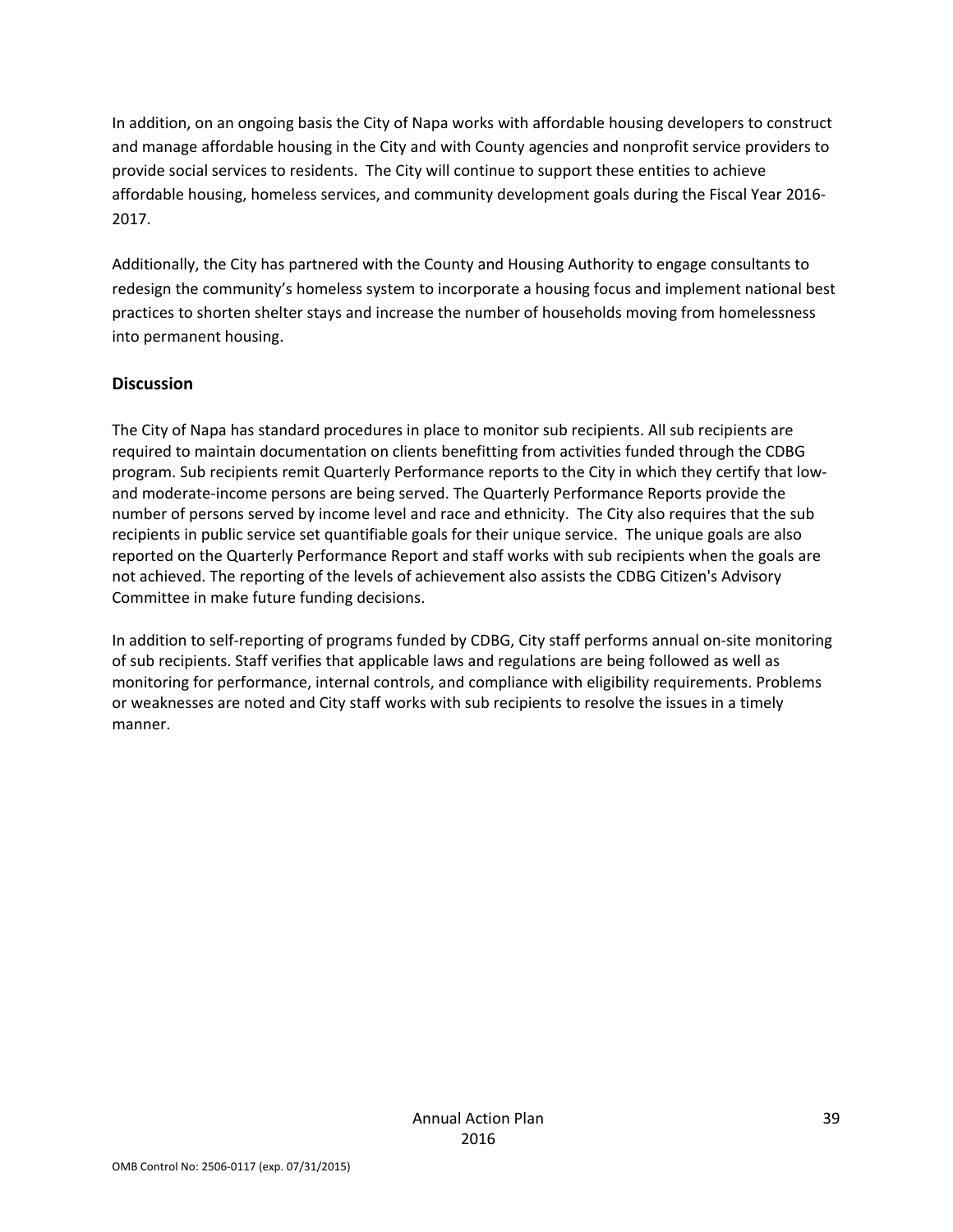# **Program Specific Requirements**

# **AP‐90 Program Specific Requirements – 91.220 (l) (1,2,4)**

#### **Introduction**

#### **Community Development Block Grant Program (CDBG) Reference 24 CFR 91.220(l)(1)**

Projects planned with all CDBG funds expected to be available during the year are identified in the Projects Table. The following identifies program income that is available for use that is included in projects to be carried out.

| 1. The total amount of program income that will have been received before the start of the        |          |
|---------------------------------------------------------------------------------------------------|----------|
| next program year and that has not yet been reprogrammed                                          | 26,649   |
| 2. The amount of proceeds from section 108 loan guarantees that will be used during the year      |          |
| to address the priority needs and specific objectives identified in the grantee's strategic plan. | $\Omega$ |
| 3. The amount of surplus funds from urban renewal settlements                                     | 0        |
| 4. The amount of any grant funds returned to the line of credit for which the planned use has     |          |
| not been included in a prior statement or plan                                                    | $\Omega$ |
| 5. The amount of income from float-funded activities                                              | $\Omega$ |
| <b>Total Program Income:</b>                                                                      | 26.649   |

#### **Other CDBG Requirements**

| 1. The amount of urgent need activities                                                 | $\Omega$ |
|-----------------------------------------------------------------------------------------|----------|
| 2. The estimated percentage of CDBG funds that will be used for activities that benefit |          |
| persons of low and moderate income. Overall Benefit - A consecutive period of one,      |          |
| two or three years may be used to determine that a minimum overall benefit of 70%       |          |
| of CDBG funds is used to benefit persons of low and moderate income. Specify the        |          |

years covered that include this Annual Action Plan. 95.00%

**Discussion**

Note on item #1: The City of Napa anticipates \$68,096 in program income from the Housing Rehabilitation Revolving Loan Fund, but all of these funds will go back into the Housing Rehabilitation Loan Fund and therefore have already been reprogrammed. There is currently \$26,649 in unprogrammed funds that remain from the first of two property sales. Any proceeds from the sale of the second former Redevelopment owned property (as discussed in AP‐15) will revolve into the CDBG fund as program income. The amount and timing of the sale is subject to variable real estate transactions and is unknown at this time. It is anticipated that the funds could be received as early as Fiscal Year